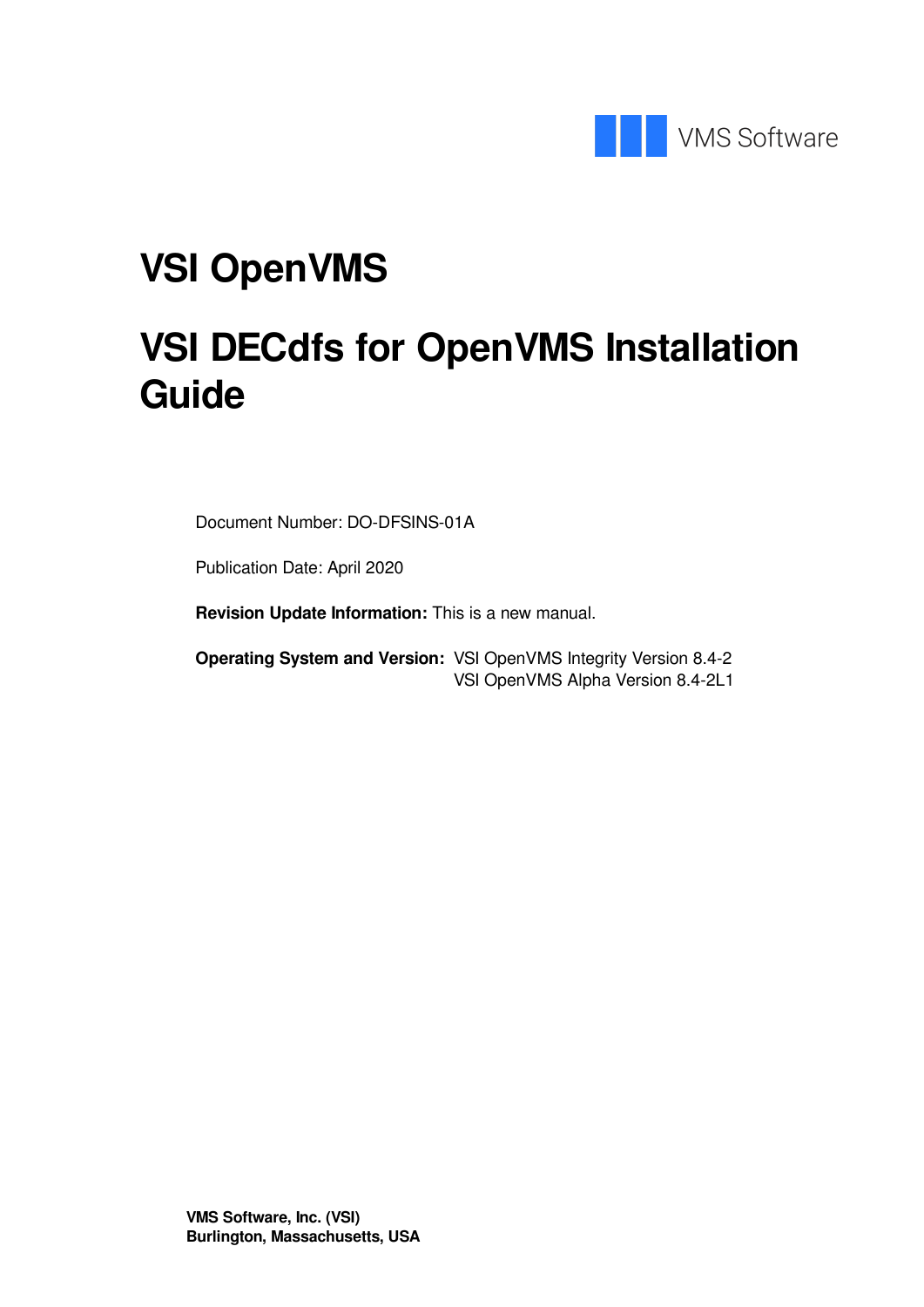#### **VSI DECdfs for OpenVMS Installation Guide**



Copyright © 2020 VMS Software, Inc. (VSI), Burlington, Massachusetts, USA

#### **Legal Notice**

Confidential computer software. Valid license from VSI required for possession, use or copying. Consistent with FAR 12.211 and 12.212, Commercial Computer Software, Computer Software Documentation, and Technical Data for Commercial Items are licensed to the U.S. Government under vendor's standard commercial license.

The information contained herein is subject to change without notice. The only warranties for VSI products and services are set forth in the express warranty statements accompanying such products and services. Nothing herein should be construed as constituting an additional warranty. VSI shall not be liable for technical or editorial errors or omissions contained herein.

HPE, HPE Integrity, HPE Alpha, and HPE Proliant are trademarks or registered trademarks of Hewlett Packard Enterprise.

Intel, Itanium and IA-64 are trademarks or registered trademarks of Intel Corporation or its subsidiaries in the United States and other countries.

UNIX is a registered trademark of The Open Group.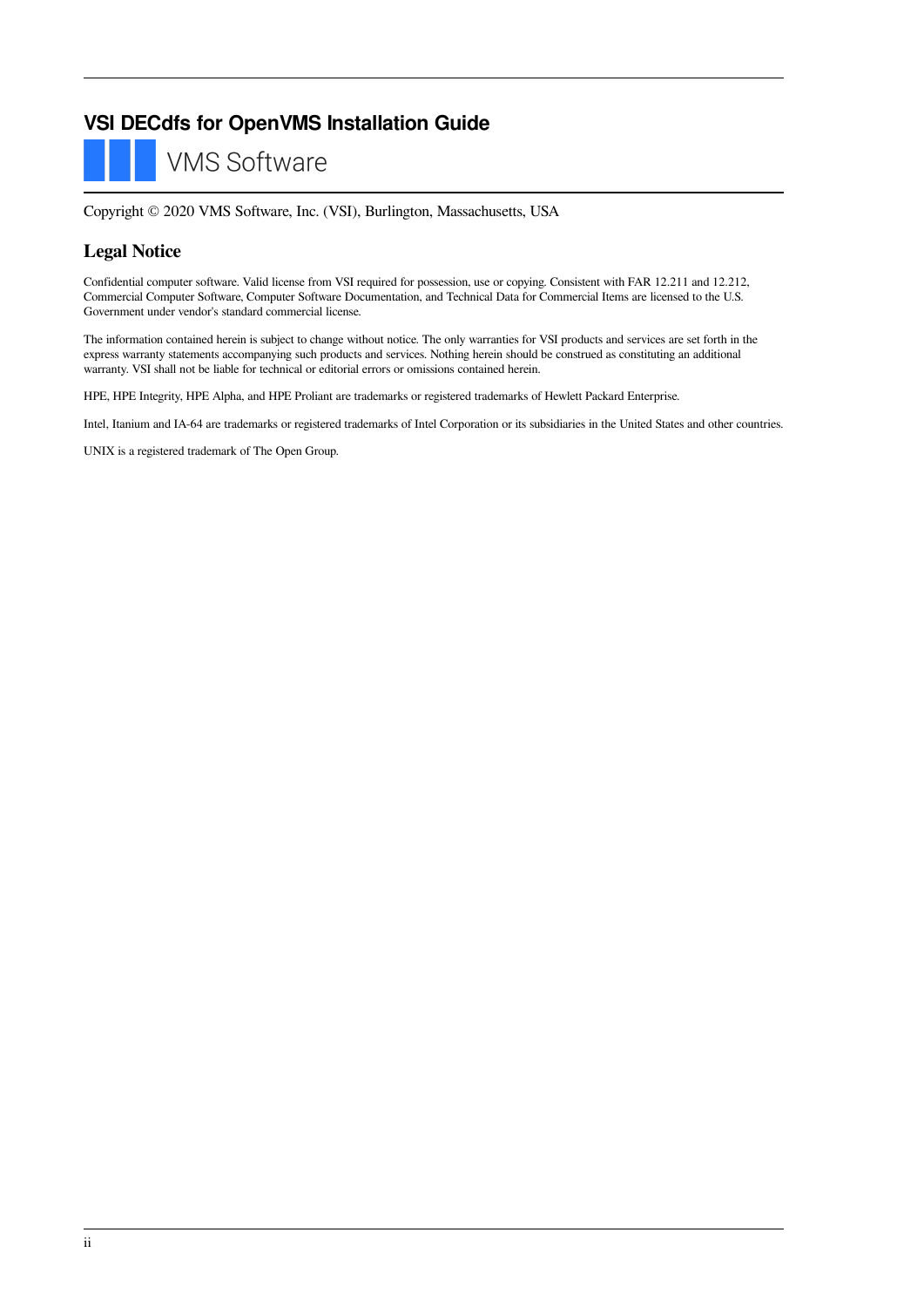| 1.7.2. Increasing the System Interrupt Stack Size (VAX Systems Only)  4             |  |
|-------------------------------------------------------------------------------------|--|
|                                                                                     |  |
|                                                                                     |  |
|                                                                                     |  |
|                                                                                     |  |
|                                                                                     |  |
|                                                                                     |  |
|                                                                                     |  |
|                                                                                     |  |
|                                                                                     |  |
|                                                                                     |  |
|                                                                                     |  |
|                                                                                     |  |
| 1.11.1. Rebooting an Existing VSI DECdfs System Before or After the Installation  9 |  |
|                                                                                     |  |
|                                                                                     |  |
|                                                                                     |  |
|                                                                                     |  |
|                                                                                     |  |
|                                                                                     |  |
|                                                                                     |  |
|                                                                                     |  |
|                                                                                     |  |
|                                                                                     |  |
|                                                                                     |  |
|                                                                                     |  |
|                                                                                     |  |
|                                                                                     |  |
|                                                                                     |  |
|                                                                                     |  |
|                                                                                     |  |
|                                                                                     |  |
|                                                                                     |  |
|                                                                                     |  |
| 3.9. Checking OpenVMS Cluster Systems After Installing VSI DECdfs  28               |  |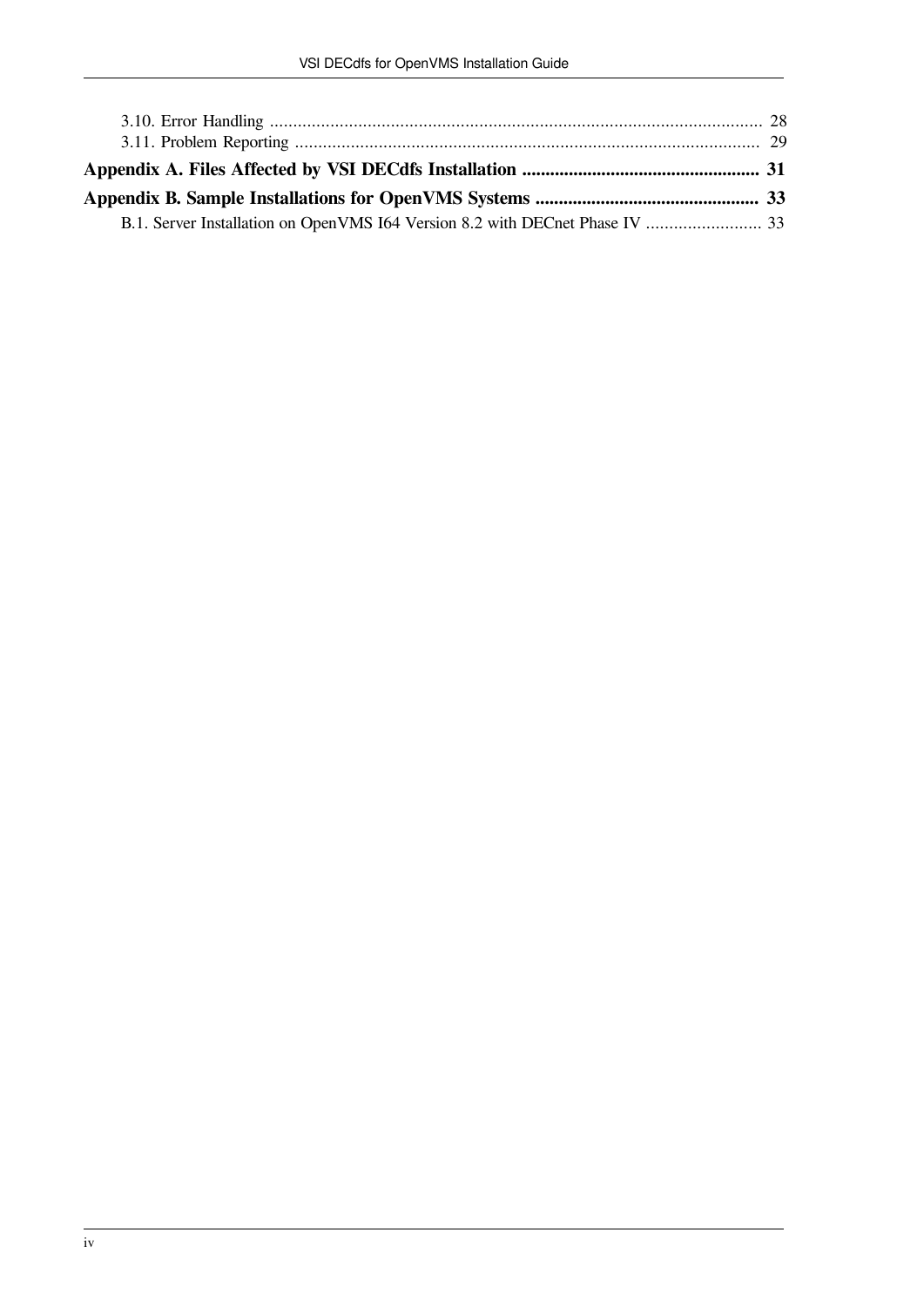# <span id="page-4-0"></span>**Preface**

This document contains installation information for VSI DECdfs Version 2.4 for OpenVMS.

# <span id="page-4-1"></span>**1. About VSI**

VMS Software, Inc. (VSI) is an independent software company licensed by Hewlett Packard Enterprise to develop and support the OpenVMS operating system.

VSI seeks to continue the legendary development prowess and customer-first priorities that are so closely associated with the OpenVMS operating system and its original author, Digital Equipment Corporation.

## <span id="page-4-2"></span>**2. Intended Audience**

This guide is intended for the person who installs VSI DECdfs for OpenVMS Version 2.4.

# <span id="page-4-3"></span>**3. Associated Documents**

The VSI DECdfs documentation set consists of this installation guide, the *VSI DECdfs for OpenVMS Management Guide*, and the release notes document. You can find related information in the following documents:

- The OpenVMS installation and operations guide for your system.
- *VSI OpenVMS System Manager's Manual*
- *VSI OpenVMS DECnet Networking Manual*
- *VSI OpenVMS Guide to System Security*
- *VSI OpenVMS License Management Utility Guide*
- *VSI OpenVMS System Services Reference Manual*
- *VSI DECnet-Plus for OpenVMS Network Management Guide*
- *VSI DECnet-Plus for OpenVMS DECdns Management Guide*

## <span id="page-4-4"></span>**4. VSI Encourages Your Comments**

You may send comments or suggestions regarding this manual or any VSI document by sending electronic mail to the following Internet address: <docinfo@vmssoftware.com>. Users who have OpenVMS support contracts through VSI can contact <support@vmssoftware.com> for help with this product.

## <span id="page-4-5"></span>**5. Conventions**

The following conventions may be used in this manual:

| Convention    | <b>Meaning</b>                                                                   |
|---------------|----------------------------------------------------------------------------------|
| $ $ Ctrl/ $x$ | A sequence such as Ctrl/x indicates that you must hold down the key labeled Ctrl |
|               | while you press another key or a pointing device button.                         |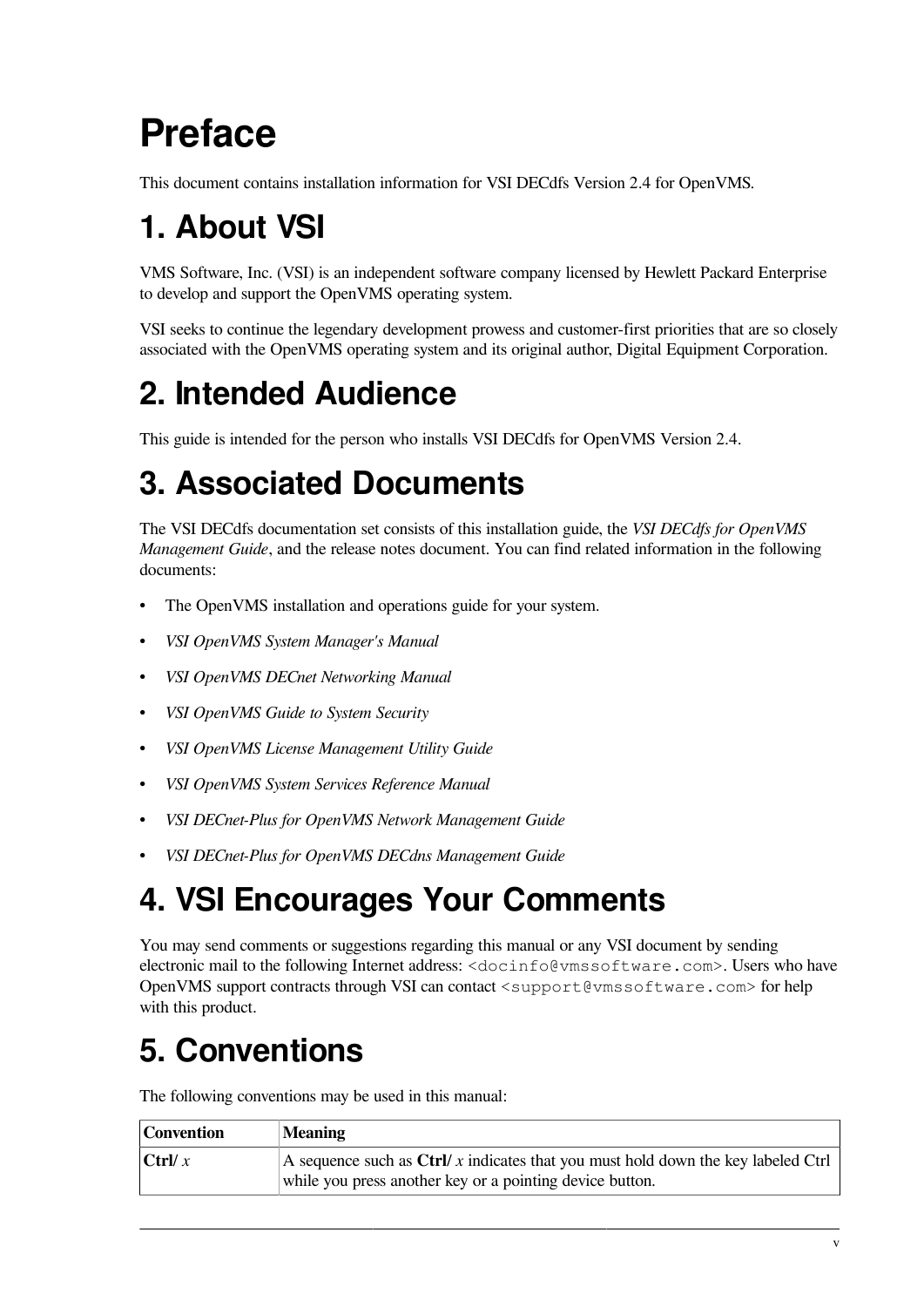| <b>Convention</b>        | <b>Meaning</b>                                                                                                                                                                                                                                                                                                                          |
|--------------------------|-----------------------------------------------------------------------------------------------------------------------------------------------------------------------------------------------------------------------------------------------------------------------------------------------------------------------------------------|
| PF1 $x$                  | A sequence such as $PF1 x$ indicates that you must first press and release the key<br>labeled PF1 and then press and release another key or a pointing device button.                                                                                                                                                                   |
| <b>Return</b>            | In examples, a key name enclosed in a box indicates that you press a key on the<br>keyboard. (In text, a key name is not enclosed in a box.)                                                                                                                                                                                            |
|                          | A horizontal ellipsis in examples indicates one of the following possibilities:                                                                                                                                                                                                                                                         |
|                          | Additional optional arguments in a statement have been omitted.                                                                                                                                                                                                                                                                         |
|                          | The preceding item or items can be repeated one or more times.                                                                                                                                                                                                                                                                          |
|                          | Additional parameters, values, or other information can be entered.                                                                                                                                                                                                                                                                     |
|                          | A vertical ellipsis indicates the omission of items from a code example or<br>command format; the items are omitted because they are not important to the<br>topic being discussed.                                                                                                                                                     |
| $\left( \ \right)$       | In command format descriptions, parentheses indicate that you must enclose the<br>options in parentheses if you choose more than one.                                                                                                                                                                                                   |
| $\left[ \ \right]$       | In command format descriptions, brackets indicate optional choices. You can<br>choose one or more items or no items. Do not type the brackets on the command<br>line. However, you must include the brackets in the syntax for OpenVMS directory<br>specifications and for a substring specification in an assignment statement.        |
| $[$                      | In command format descriptions, vertical bars separate choices within brackets or<br>braces. Within brackets, the choices are options; within braces, at least one choice<br>is required. Do not type the vertical bars on the command line.                                                                                            |
| $\{\}$                   | In command format descriptions, braces indicate required choices; you must<br>choose at least one of the items listed. Do not type the braces on the command<br>line.                                                                                                                                                                   |
| bold text                | This typeface represents the introduction of a new term. It also represents the<br>name of an argument, an attribute, or a reason.                                                                                                                                                                                                      |
| <i>italic</i> text       | Italic text indicates important information, complete titles of manuals, or variables.<br>Variables include information that varies in system output (Internal error number),<br>in command lines (/PRODUCER= <i>name</i> ), and in command parameters in text<br>(where <i>dd</i> represents the predefined code for the device type). |
| <b>UPPERCASE</b><br>TEXT | Uppercase text indicates a command, the name of a routine, the name of a file, or<br>the abbreviation for a system privilege.                                                                                                                                                                                                           |
| Monospace                | Monospace type indicates code examples and interactive screen displays.                                                                                                                                                                                                                                                                 |
| type                     | In the C programming language, monospace type in text identifies the following<br>elements: keywords, the names of independently compiled external functions and<br>files, syntax summaries, and references to variables or identifiers introduced in an<br>example.                                                                    |
|                          | A hyphen at the end of a command format description, command line, or code line<br>indicates that the command or statement continues on the following line.                                                                                                                                                                             |
| numbers                  | All numbers in text are assumed to be decimal unless otherwise noted. Nondecimal<br>radixes—binary, octal, or hexadecimal—are explicitly indicated.                                                                                                                                                                                     |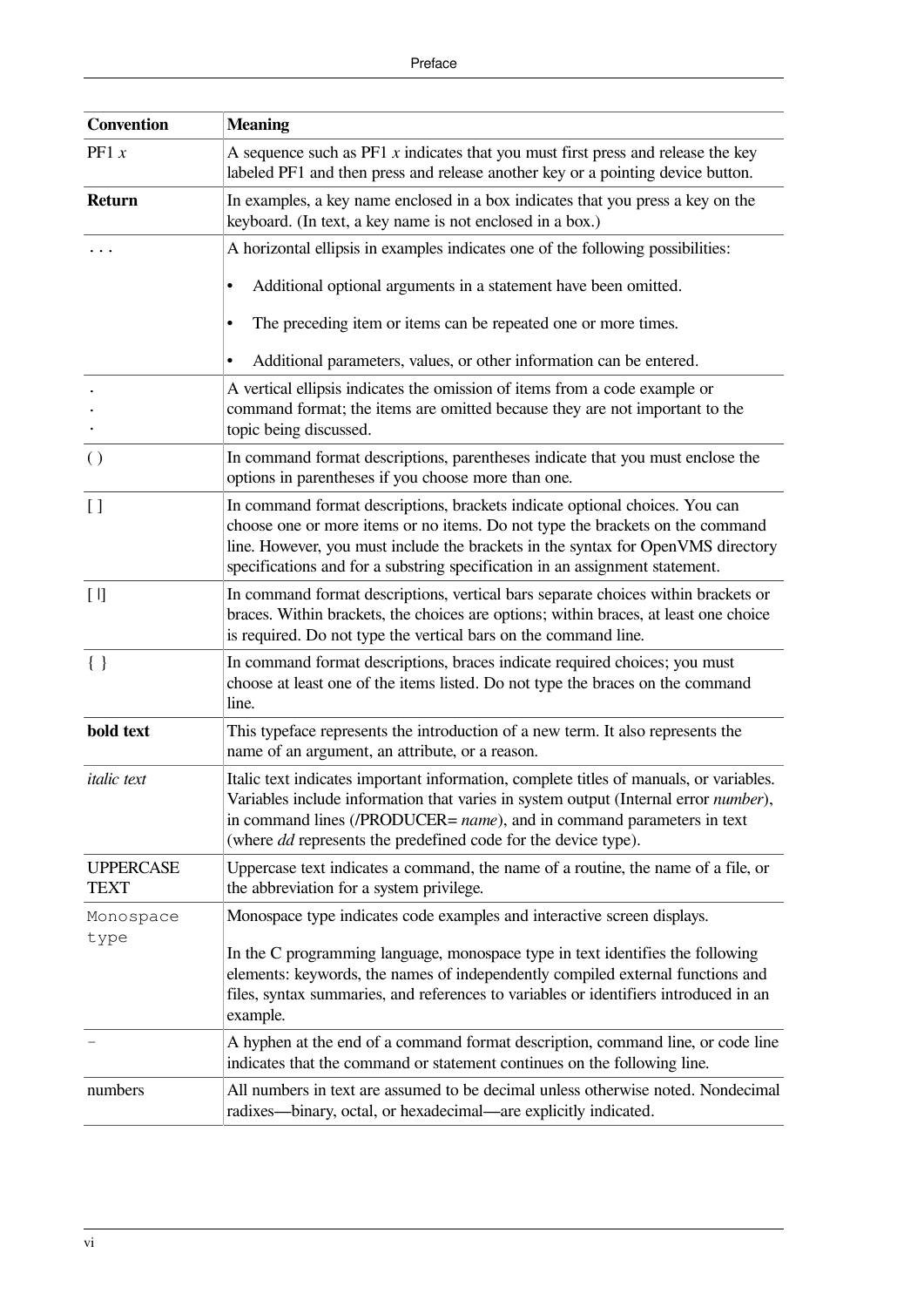# <span id="page-6-0"></span>**Chapter 1. Installation Prerequisites**

This chapter describes the prerequisites for installing the VSI DECdfs software on an OpenVMS I64 or OpenVMS Alpha system. It covers the following topics:

- Contents of the kit
- Hardware and software requirements
- License registration
- Disk space requirements
- Installing over earlier VSI DECdfs versions
- System Generation (SYSGEN) parameters
- Account and quota requirements
- Installation time
- Configuration planning
- Reviewing the installation procedure
- Maintenance updates

## <span id="page-6-1"></span>**1.1. Contents of the Kit**

The VSI DECdfs documentation set consists of this installation guide, the *VSI DECdfs for OpenVMS Management Guide*, and the *VSI DECdfs for OpenVMS Release Notes*. Keep the installation guide with your distribution kit for future reference. You can use this guide to install maintenance updates (see [Section](#page-15-1) 1.12) or reinstall the VSI DECdfs software.

The VSI DECdfs release notes are available on line. Read steps 2 and 6 in [Section](#page-17-0) 2.2 for instructions on how to access them. After you install VSI DECdfs, the release notes file (VSI-VMS-DECDFS024.RELEASE\_NOTES) resides in the SYS\$HELP directory. VSI recommends that you read the release notes and the installation guide before you install VSI DECdfs.

## <span id="page-6-2"></span>**1.2. Required Hardware**

The only required hardware is the DECnet Phase IV or DECnet Phase V network hardware. For a list of supported hardware and configurations, refer to the Software Product Description (SPD) for VSI DECdfs for OpenVMS Version 2.4 and to the SPD for the version of the OpenVMS operating system on which you plan to run VSI DECdfs.

## <span id="page-6-3"></span>**1.3. Required Software**

You must be running DECnet for OpenVMS, DECnet/OSI, or DECnet-Plus for OpenVMS on your OpenVMS operating system before you install VSI DECdfs.

In the VSI DECdfs documentation, DECnet Phase IV is used to refer to DECnet for OpenVMS, and DECnet Phase V is used to refer to either or both DECnet/OSI and DECnet-Plus for OpenVMS.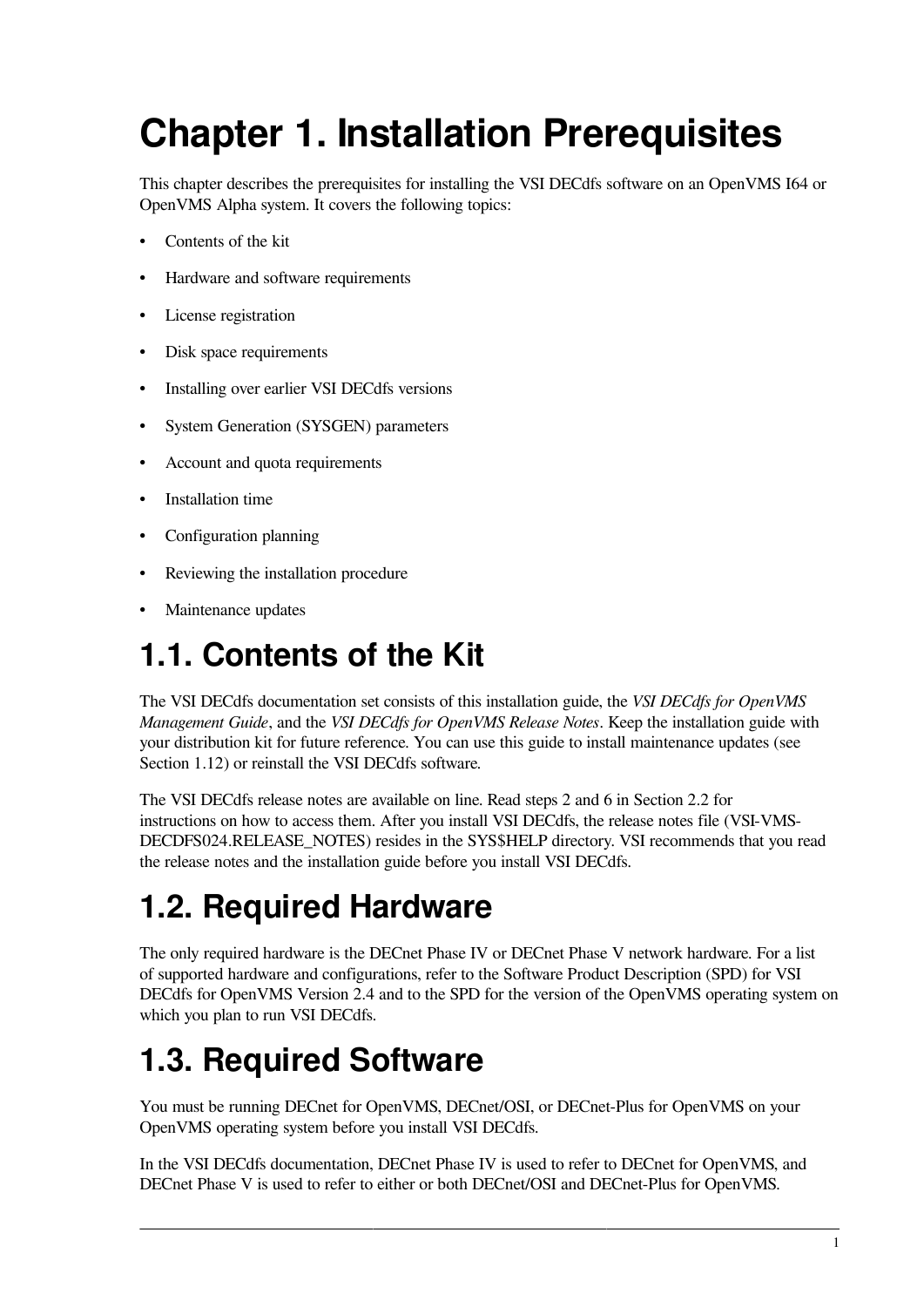The software required to run VSI DECdfs Version 2.4 is as follows:

- OpenVMS Alpha Version 8.2 with DECnet Phase IV or DECnet Phase V
- OpenVMS I64 Version 8.2 with DECnet Phase IV or DECnet Phase V

## <span id="page-7-0"></span>**1.4. License Registration (PAK)**

You must register and load the VSI DECdfs license Product Authorization Key (PAK) before you can run the VSI DECdfs software and the Installation Verification Procedure (IVP).

Use the License Management utility (LICENSE) to register and load the VSI DECdfs license PAK in the LMF database before or after installing the VSI DECdfs software. Use the License Management utility (LICENSE) documentation to learn how to register and load a license PAK.

When you register the license PAK before you install, the IVP runs automatically (if selected) and VSI DECdfs starts automatically at the end of the installation. Neither happens if you do not register the license PAK until after the installation.

See the *VSI OpenVMS License Management Utility Guide* for more information about registering and loading licenses for OpenVMS layered products.

## <span id="page-7-1"></span>**1.5. Required Disk Space**

To install VSI DECdfs, there must be a minimum amount of free disk space (peak block count) on the system disk (SYS\$SYSDEVICE:). After VSI DECdfs is installed, the VSI DECdfs files require less disk space (net block count). Required space depends on the processor, as shown in the following table:

| <b>Processor</b> | Peak Blocks | <b>Net Blocks</b> |
|------------------|-------------|-------------------|
| Alpha            | 3525        | 3250              |
| I <sub>64</sub>  | 6500        | 6000              |

To display the number of free blocks, enter the following DCL command:

#### \$ *SHOW DEVICES SYS\$SYSDEVICE*

The number of free blocks is displayed on your screen under the Free Blocks heading, as follows:

|       | Device Device Error Volume Free Trans Mnt |                |  |  |
|-------|-------------------------------------------|----------------|--|--|
| Name  | Status Count Label Blocks-Count Cnt       |                |  |  |
| DUA0: | Mounted 0                                 | DAISY 31625 82 |  |  |

If the system disk does not contain enough free space, you must purge files, remove unused files (log files, for example), or remove some applications or user files. You can then install the VSI DECdfs software.

## <span id="page-7-2"></span>**1.6. Installing Over Earlier Versions of VSI DECdfs Software**

As of VSI DECdfs Version 1.3, several tuning parameters were removed to ease performance management tasks. Consequently, the following command qualifiers and logical names are obsolete: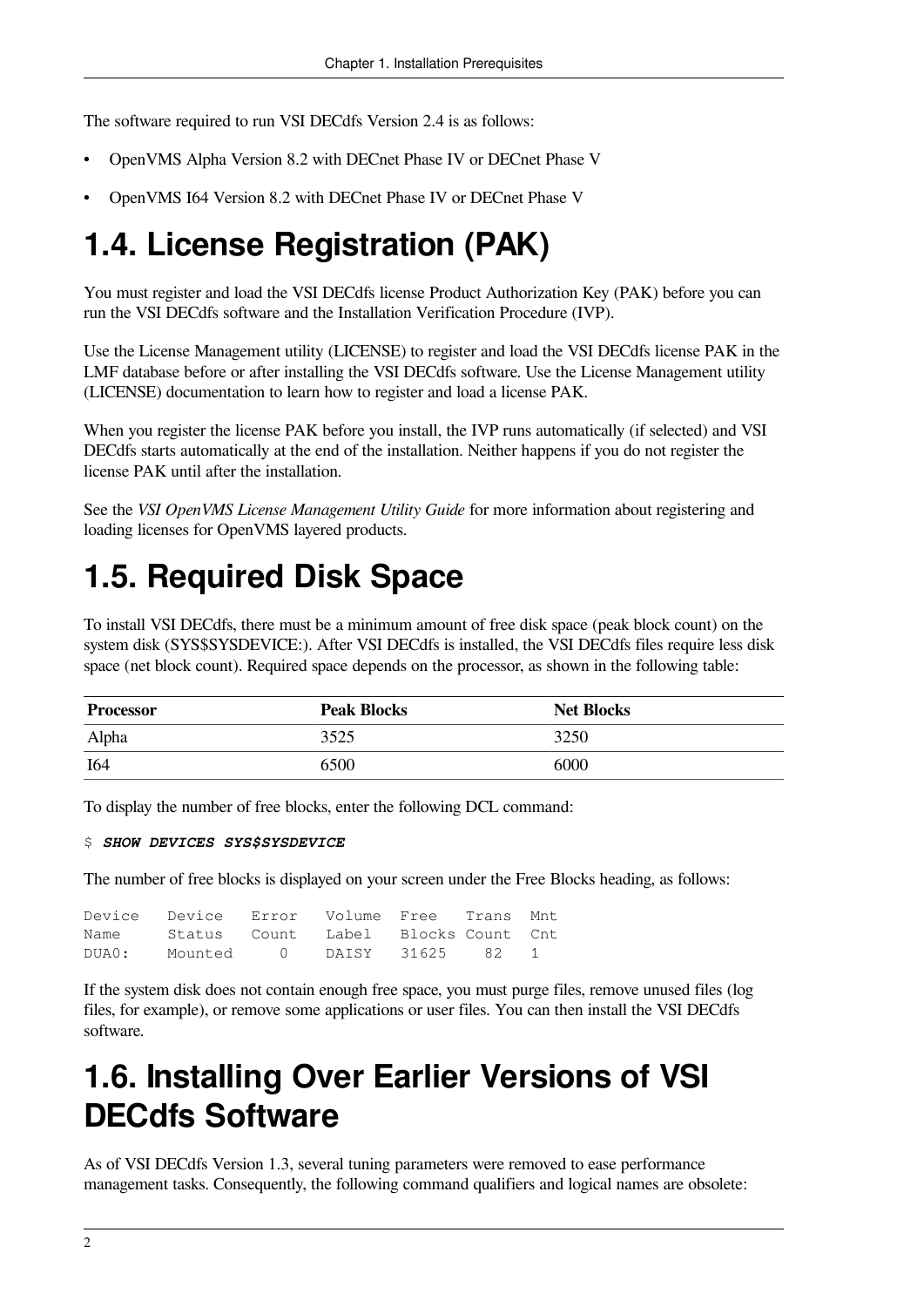• /SESSIONS\_MAXIMUM and /CONNECTIONS\_MAXIMUM qualifiers

In the Communication Entity, both the /SESSIONS\_MAXIMUM and / CONNECTIONS\_MAXIMUM qualifiers have been removed from the SET COMMUNICATION and SHOW COMMUNICATION commands. VSI DECdfs now automatically allocates session and communication blocks to accommodate increased requests.

• /FILES\_MAXIMUM qualifier

In the server, the /FILES\_MAXIMUM qualifier for the SET SERVER and SHOW SERVER commands has been removed. VSI DECdfs now automatically allocates blocks that correspond to open files.

• /PERSONA\_CACHE=BLOCKS\_THRESHOLD qualifier and value

As part of persona cache autosizing in the server entity of VSI DECdfs, the BLOCKS\_THRESHOLD value for the /PERSONA\_ CACHE qualifier of the SET SERVER and SHOW SERVER commands has been disabled. VSI DECdfs now automatically recalculates this threshold periodically.

• DFS\$PQL\_FILLM and DFS\$PQL\_BYTLM logical names

The two logical names DFS\$PQL\_FILLM and DFS\$PQL\_BYTLM, which were defined in file DFS \$CONFIG.COM in versions of VSI DECdfs prior to Version 1.3, are no longer necessary and will be ignored if they exist in the file. VSI DECdfs now automatically computes values for these server process quotas based on the SYSGEN parameter CHANNELCNT.

If you are installing VSI DECdfs over a version of VSI DECdfs earlier than Version 1.3 and the existing DFS\$CONFIG.COM contains any of the qualifiers or logical names shown in the above list, you should either rename DFS\$CONFIG.COM to disable it or edit the file and remove the obsolete qualifiers or logical names. VSI DECdfs issues a warning message if it finds obsolete qualifiers or logical names during startup.

### <span id="page-8-0"></span>**1.7. SYSGEN Parameters**

The following sections describe how to check and modify the System Generation (SYSGEN) parameters that are needed to run VSI DECdfs. After modifying any SYSGEN parameters in the MODPARAMS.DAT file, invoke the OpenVMS AUTOGEN command procedure to automatically adjust the values of the other system parameters and reboot the system to set the new parameter values. For information about AUTOGEN, see the *VSI OpenVMS System Manager's Manual*.

To run VSI DECdfs, you might need to modify the following SYSGEN parameters:

- NPAGEDYN (nonpaged dynamic pool size)
- INTSTKPAGES (system interrupt stack size)
- <span id="page-8-1"></span>• GBLPAGES (global pages) and GLBSECTIONS (global sections)

### **1.7.1. Increasing the Nonpaged Pool Size**

To use VSI DECdfs, you may need to increase the size of the nonpaged dynamic pool (the SYSGEN parameter NPAGEDYN).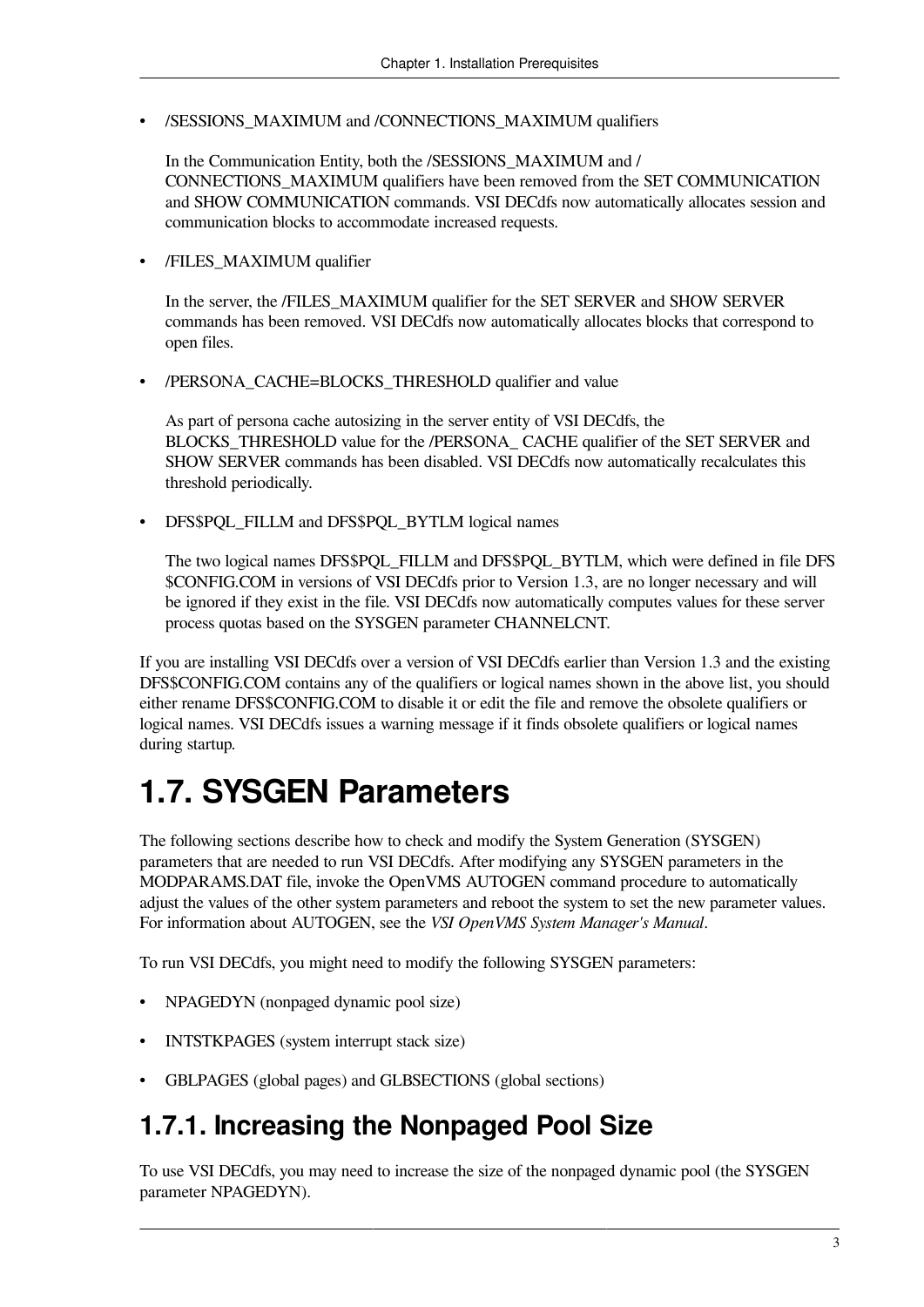For a client-only node, add 100,000 bytes of nonpaged pool. For a server node, VSI recommends an additional 250,000 bytes of nonpaged pool. The additional bytes are usually sufficient for the normal use of approximately 10 to 20 VSI DECdfs client devices.

To increase the nonpaged pool size, edit the MODPARAMS.DAT file in the SYS\$SYSTEM directory. Add the statements that increase the value of the SYSGEN parameter NPAGEDYN as follows:

• For a client-only node, add the following comment and statement at the end of the file:

```
! Add some nonpaged pool for DECdfs client
!
ADD_NPAGEDYN=100000
```
• For a server node, add the following comment and statement at the end of the file:

```
! Add some nonpaged pool for DECdfs server
!
ADD_NPAGEDYN=250000
```
If you decide to increase the data cache size on the server node, increase the server node's nonpaged pool size further (see the *VSI DECdfs for OpenVMS Management Guide*).

### <span id="page-9-0"></span>**1.7.2. Increasing the System Interrupt Stack Size (VAX Systems Only)**

To use VSI DECdfs, increase the size of the system interrupt stack four pages more than your current use. To increase the size of the interrupt stack, edit the SYS\$SYSTEM:MODPARAMS.DAT file to add a statement that increments the value of the SYSGEN parameter INTSTKPAGES.

For a server node, add the following statement at the end of the MODPARAMS.DAT file:

```
! Increase the size of the interrupt stack for the DECdfs
! server.
ADD_INTSTKPAGES=4
```
By increasing the size of the system interrupt stack, you can prevent the VSI DECdfs server from experiencing occasional system halts. An interrupt stack pointer error (ISP ERR) or similar hardware error message is displayed when the size of the interrupt stack is too small. The specific error message that is displayed depends on the VAX model you are using.

### <span id="page-9-1"></span>**1.7.3. Increasing Global Pages and Global Sections**

To use VSI DECdfs, you may need to increase the number of global pages and global sections (the SYSGEN parameters GBLPAGES and GBLSECTIONS). If the current settings for these parameters are inadequate, VMSINSTAL cannot start VSI DECdfs after installation.

The following table shows how many additional global pages and global sections you need for a VSI DECdfs server node running on a VAX or Alpha processor:

| Processor | <b>Global Pages</b> | <b>Global Sections</b> |
|-----------|---------------------|------------------------|
| Alpha     | 1312                | 1 U                    |
| I64       | 1312                | 1 V                    |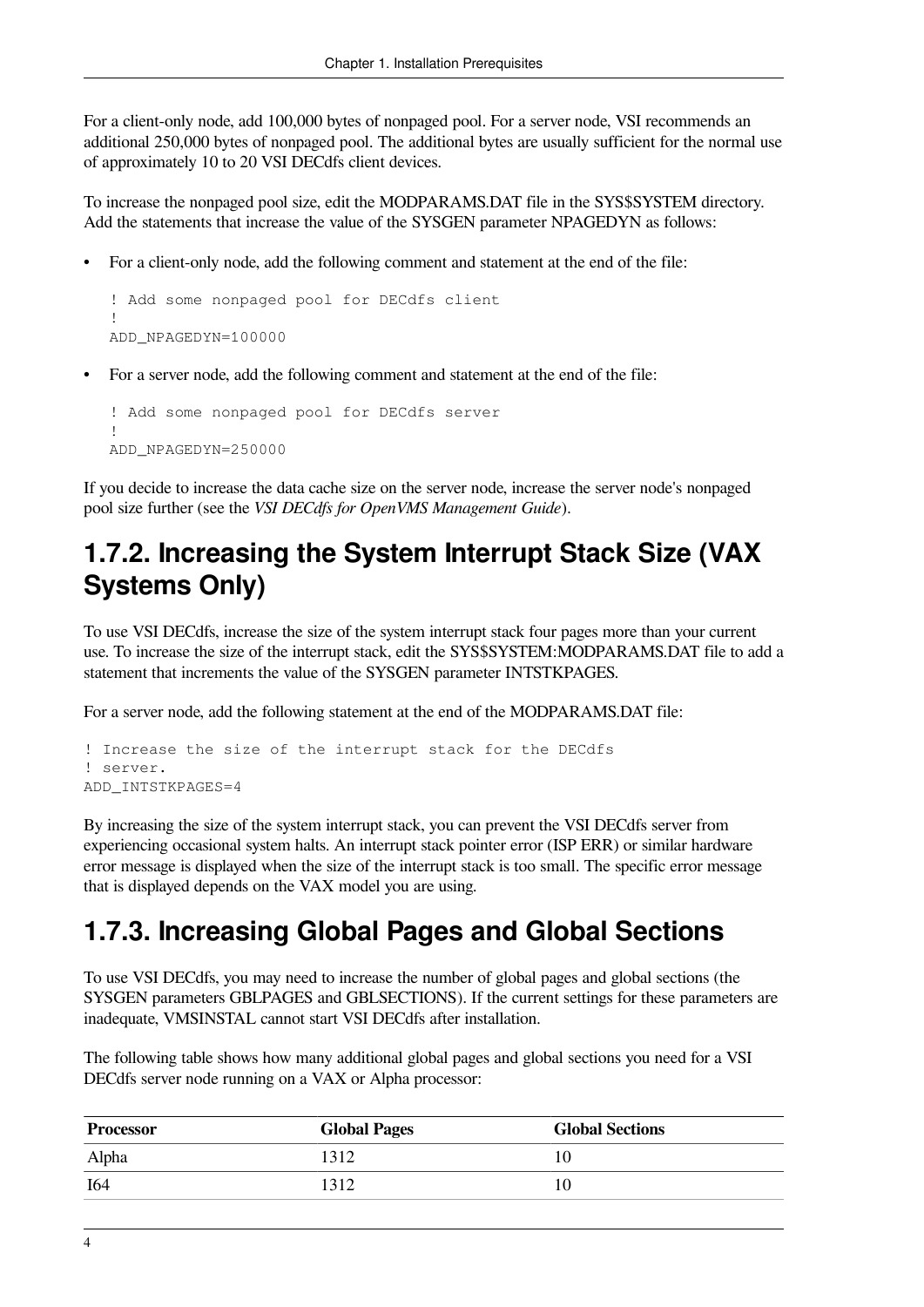For a client-only node, VSI DECdfs requires about 60 percent of the global page values shown in the previous table; the global section requirements are the same.

To check the number of available global pages and global sections, use the WRITE command with the F\$GETSYI lexical function to find the number of free global pages and global sections. The following example shows how to get this information at your terminal or workstation (the default destination for SYS\$OUTPUT):

```
$ WRITE SYS$OUTPUT F$GETSYI("FREE_GBLPAGES")
  15848
$ WRITE SYS$OUTPUT F$GETSYI("FREE_GBLSECTS")
  24
```
If the number of unused global pages and global sections is insufficient to run VSI DECdfs, edit the SYS\$SYSTEM:MODPARAMS.DAT file and insert statements that raise the values of the SYSGEN parameters GBLPAGES and GBLSECTIONS.

To increase the values for GBLPAGES and GBLSECTIONS, add the following statements at the end of the MODPARAMS.DAT file. The variables *nnn* and *mmm* represent numbers that you add to the current setting for these SYSGEN parameters.

<span id="page-10-0"></span>ADD\_GBLPAGES=*nnn* ADD\_GBLSECTIONS=*mmm*

### **1.7.4. Increasing the Channel Count**

Your system's channel count parameter, CHANNELCNT, specifies the maximum number of files that any process on the system can open concurrently. Each file requires one channel, and the VSI DECdfs server process opens all local files that users at VSI DECdfs clients access. If the server is your system's most active file user, you may need to increase the channel count to accommodate the server.

Determine the appropriate CHANNELCNT parameter by estimating the maximum number of simultaneously open files you expect on the server. Add 15 to this number to allow for some additional channels for the server's own use. For example, if you expect 250 files to be open simultaneously, set the CHANNELCNT parameter to 265 channels before running VSI DECdfs.

Insert the following line in the MODPARAMS.DAT file in the SYS\$SYSTEM directory, and then run the AUTOGEN procedure:

```
ADD_CHANNELCNT = 265
```
For information on AUTOGEN, see the *VSI OpenVMS System Management Utilities Reference Manual*. You can read the online help information about the CHANNELCNT parameter by entering the following SYSGEN HELP command:

```
$ RUN SYS$SYSTEM:SYSGEN
SYSGEN> HELP PARAMETERS SPECIAL_PARAMS CHANNELCNT
```
## <span id="page-10-1"></span>**1.8. Account and Quota Requirements**

To run VMSINSTAL, you must have the following privileges: SYSPRV, SYSNAM, OPER, NETMBX, TMPMBX, CMKRNL, DETACH, ALTPRI, ACNT, PRMMBX, PSWAPM, and PHY\_IO. Use the system manager account to install the VSI DECdfs software.

The default values for the system quotas are sufficient to install VSI DECdfs. See the *VSI OpenVMS System Services Reference Manual* for more information about system quotas.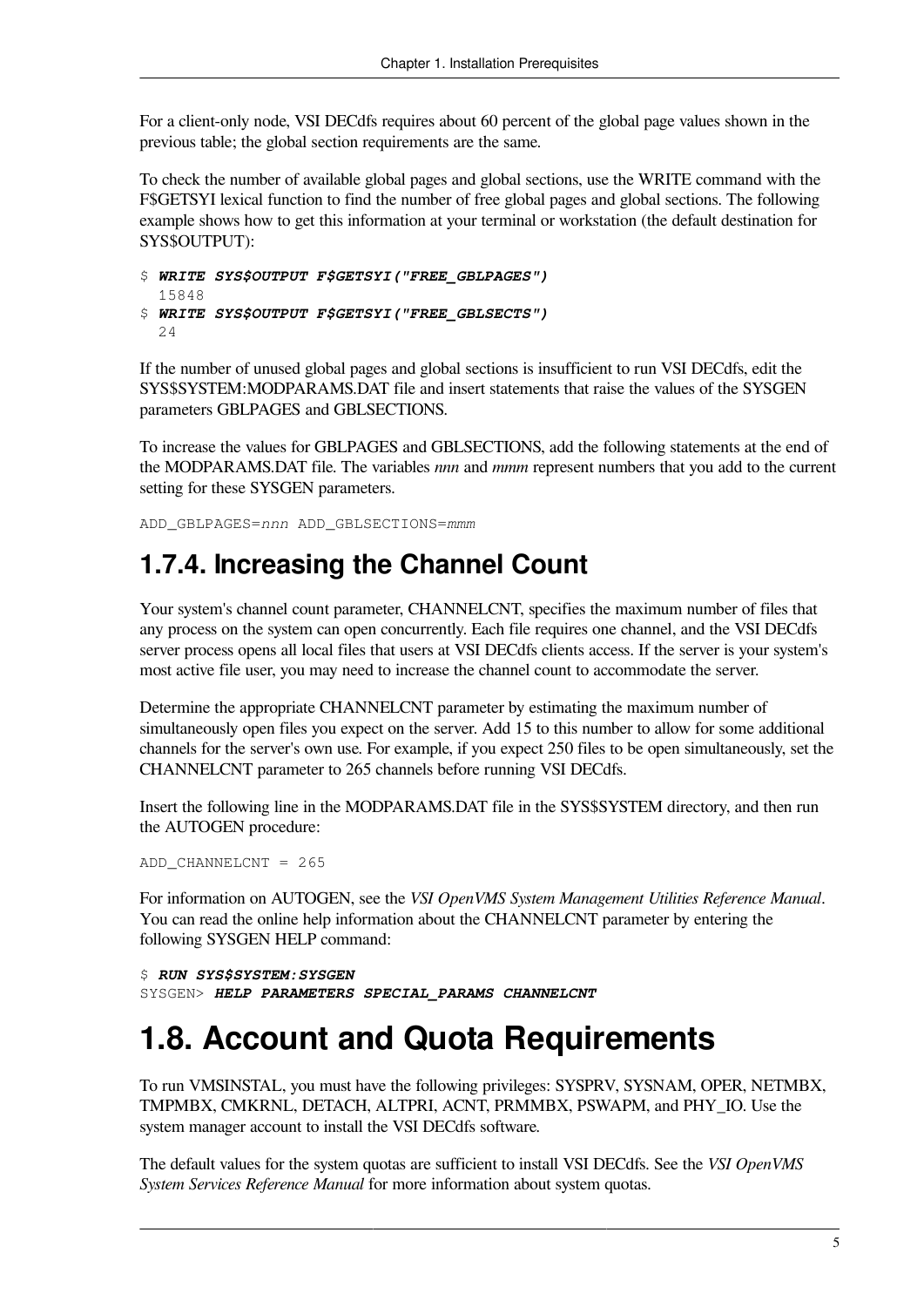## <span id="page-11-0"></span>**1.9. Installation Time**

The VSI DECdfs software installation takes less than 5 minutes when installed from CD-ROM. The time that it takes to install VSI DECdfs client or server software is similar, but can vary depending on the processor, distribution media, and system load. The installation verification procedure (IVP) takes approximately 30 seconds.

## <span id="page-11-1"></span>**1.10. Configuration Planning**

Before you install any VSI DECdfs software, you need to plan your configuration. Decide which nodes will be VSI DECdfs server nodes (those with active VSI DECdfs server and client software) and which will be VSI DECdfs client-only nodes (those with active VSI DECdfs client software only). You must consider how many servers and client-only nodes exist in your network, as well as their locations. This information is important in deciding where to place servers.

A VSI DECdfs server allows users at VSI DECdfs clients to access server disks and directories. These disks and directories appear to be local to the VSI DECdfs client system. For information on VSI DECdfs server and client functions, see the *VSI DECdfs for OpenVMS Management Guide*.

When you install VSI DECdfs software without specifying that you want a client-only node, the software for clients and servers is loaded and the node becomes a VSI DECdfs server. When you specify clientonly, then only the VSI DECdfs client software starts up on the client-only node. The server software is present but inactive on client-only nodes.

See [Section](#page-13-0) 1.10.3 or [Section](#page-32-1) 3.7 for information on changing the configuration of client systems and server systems.

### <span id="page-11-2"></span>**1.10.1. Configuration Questions**

As you plan your configuration, consider the following criteria:

- The nodes on which you will install VSI DECdfs client-only software.
- The nodes on which you will install VSI DECdfs server software.
- The namespace naming conventions used on your network. See [Section](#page-11-3) 1.10.2 for information on DECdns.
- Whether the VSI DECdfs and DECnet license PAKs are registered and loaded on systems that will be clients and servers.
- Whether each node in a cluster environment has VSI DECdfs and DECnet license PAKs.

### <span id="page-11-3"></span>**1.10.2. The DECdns Distributed Name Service (DECdns)**

On all DECnet Phase V systems, and on VAX systems running DECnet Phase IV, VSI DECdfs uses the facilities of the DECdns Distributed Name Service to identify file services. This allows clients to access file services without explicitly knowing the name or location of the node that provides the service. On Alpha systems running DECnet Phase IV, DECdns is not available, and consequently, VSI DECdfs operational procedures are adjusted to include specifying the node name of the server in appropriate places.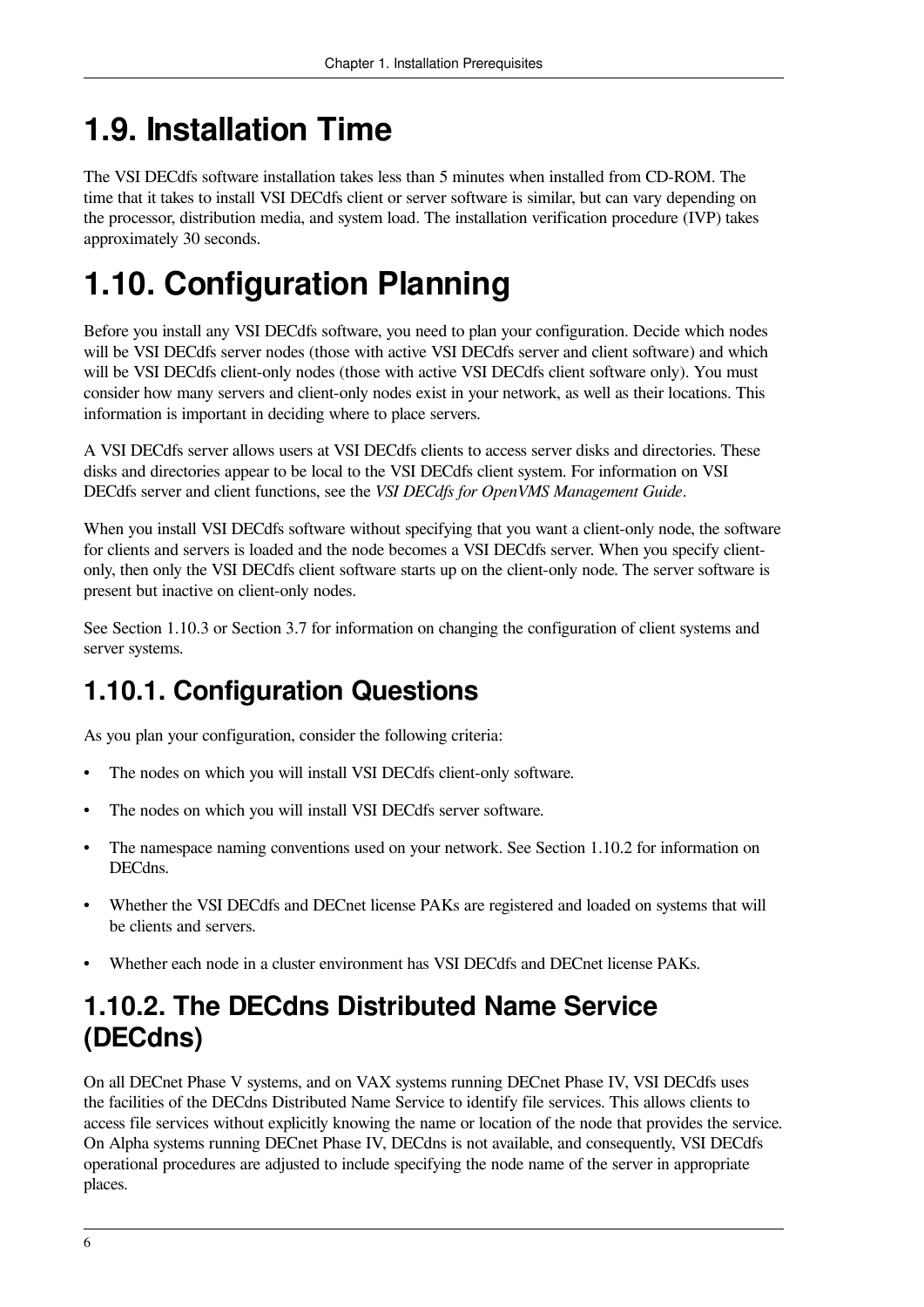The following stated requirements here and elsewhere in this guide regarding DECdns do not apply to DECnet Phase IV Alpha systems. However, you should refer to the *VSI DECdfs for OpenVMS Management Guide* for information concerning the interaction between nodes that do and do not use **DECdns** 

DECdns provides a database (called a namespace) for storing and managing the names and addresses of resources that are distributed throughout a network. This scheme permits users and applications throughout the network to locate a particular resource by its name rather than its address. Thus, network resources can move to a new location without affecting users or applications seeking them. If someone moves a resource, that person writes the new address information into the namespace. The next user or application seeking that resource by name automatically gets the updated address information from the namespace.

#### <span id="page-12-0"></span>**1.10.2.1. Access Points**

VSI DECdfs servers store address information for access points in the DECdns namespace. An access point represents the file resources that a VSI DECdfs server makes available to a VSI DECdfs client. Each access point name resides in the DECdns namespace and provides the address information for a VSI DECdfs server that offers that particular file resource.

Ask your network's DECdns manager to help you perform the following tasks:

- Identify a node that has the DECdns server software. A DECdns server must be installed, running, and accessible before you can use the VSI DECdfs software or run the IVP.
- Create access point names that comply with the DECdns naming conventions used on your network.

The DECdns manager must also provide access rights to VSI DECdfs server accounts and client accounts, as follows:

- The account from which you operate a VSI DECdfs server needs read and write access rights in any DECdns directory in which you plan to store access points.
- The account from which you plan to run a VSI DECdfs client installation and verification procedure (IVP) needs read access rights in the DECdns directory containing any VSI DECdfs access point.

#### <span id="page-12-1"></span>**1.10.2.2. DECdns Clerk**

VSI DECdfs Version 2.4 should be installed on nodes running OpenVMS Version 5.5-2 or a higher version. These versions of OpenVMS include the DECdns clerk, so the VSI DECdfs installation no longer supplies the DECdns clerk. The installation, however, still attempts to start the DECdns clerk if it has not already been started and if file DNS\$DEFAULT\_FILE.DAT exists. If this file does not exist, the installation reminds you to execute procedure SYS\$STARTUP:DNS\$CHANGE\_DEF\_FILE.COM before you try to start VSI DECdfs. This procedure copies file DNS\$DEFAULT\_FILE.DAT to your node and starts the DECdns clerk.

On systems running DECnet Phase V, the file DNS\$DEFAULT\_FILE.DAT is no longer used. The DECdns clerk is always installed and running on DECnet Phase V systems.

#### <span id="page-12-2"></span>**1.10.2.3. DECdns Logical Name Table**

DECdns uses its own logical name table for DECdns objects. You must supply the name of this table, DNS\$SYSTEM\_TABLE, to any DEFINE command that applies to related DECdns objects. For example, suppose you want to define a system logical name in your DFS\$SYSTARTUP.COM procedure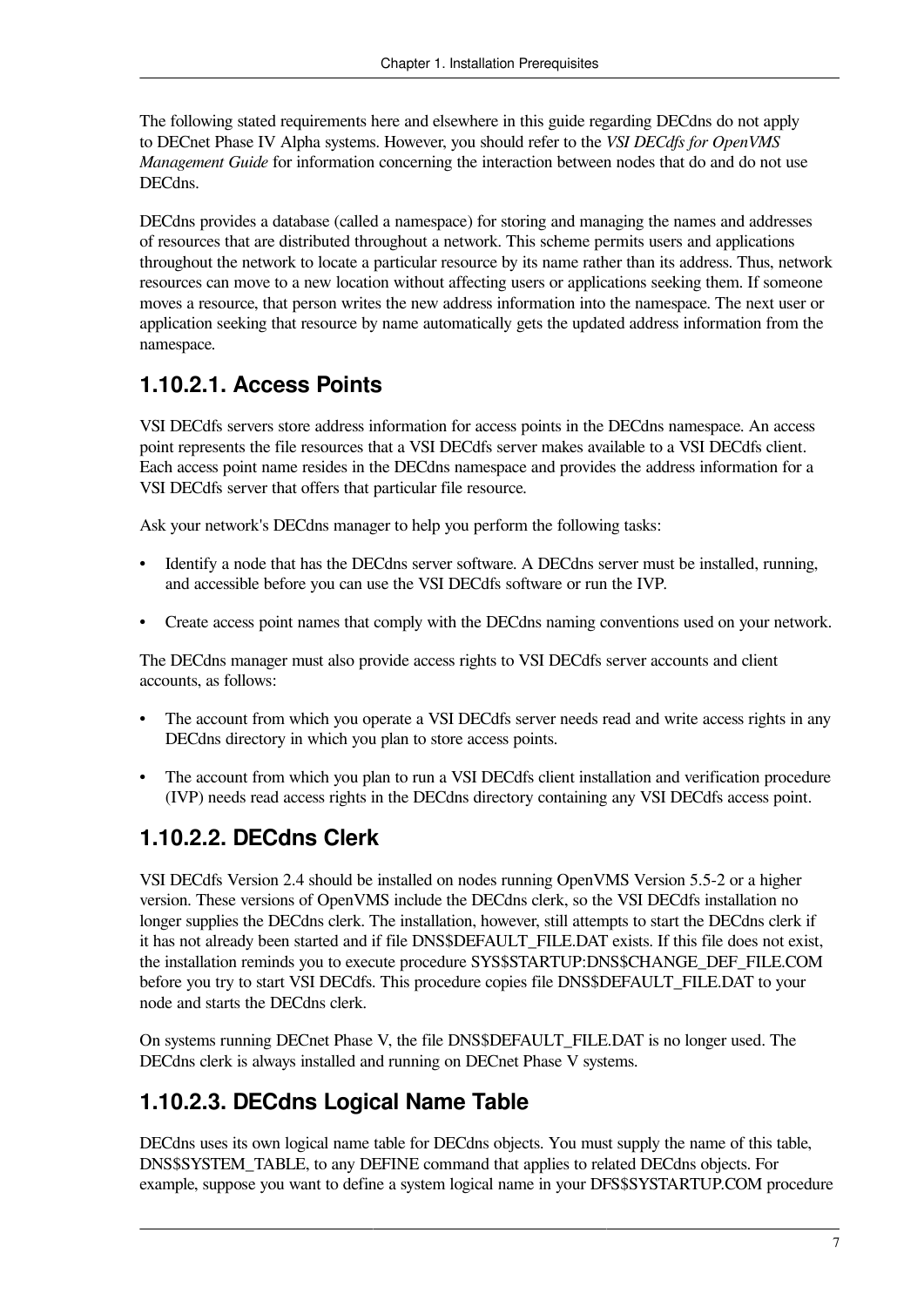for your namespace name or directory. Supply the DEFINE statement with the qualifier that specifies the DECdns logical name table, DNS\$SYSTEM\_TABLE. To create the logical name EXAMPLE\_DIR, you could include the following line:

\$ DEFINE/TABLE=DNS\$SYSTEM\_TABLE EXAMPLE\_DIR -"THIS.IS.AN.EXAMPLE"

Keep this OpenVMS and DECdns change in mind if you are upgrading to VSI DECdfs Version 2.4 from an earlier version of VSI DECdfs.

### <span id="page-13-0"></span>**1.10.3. Installing VSI DECdfs on OpenVMS Cluster Systems**

In an OpenVMS Cluster environment with only one system disk, you need to install VSI DECdfs server software on only one cluster member. VMSINSTAL places all VSI DECdfs files in the SYS \$COMMON directory. This provides identical VSI DECdfs environments for each cluster member; for example, mounting the same access points and serving the same access points added by using the ADD ACCESS\_POINT command with the /CLUSTER qualifier.

#### **Note**

All nodes in an OpenVMS Cluster system that will run VSI DECdfs need a registered and loaded VSI DECdfs license PAK before VSI DECdfs can be started.

You can create a different VSI DECdfs environment on each node in an OpenVMS Cluster system by copying the DFS\$SYSTARTUP.COM and DFS\$CONFIG.COM files to each node's SYS\$SPECIFIC: [SYS\$STARTUP] directory and modifying it for that specific cluster member.

If you want to run some cluster members as VSI DECdfs client-only nodes and others as VSI DECdfs server nodes, copy:

- The DFS\$CONFIG.COM file to each member's SYS\$SPECIFIC:[SYS\$STARTUP] directory and modify it for that specific cluster member.
- The DFS\$SYSTARTUP.COM file to each member's SYS\$SPECIFIC:[SYSMGR] directory and modify it for that specific cluster member.
- The DFS\$STARTUP.COM file to each member's SYS\$SPECIFIC:[SYS\$STARTUP] directory and edit the following lines:

```
$! Installation specific parameters:
$1$ START_CLIENT_FLAG = "TRUE"
$ START_SERVER_FLAG = "TRUE"
$!$1$! Title = DFS$STARTUP.COM
```
The flag START\_SERVER\_FLAG = "TRUE" indicates that the VSI DECdfs server software can be started on this node. Edit the DFS\$STARTUP.COM file only when you change the configuration of the node. Make one of the following changes:

When you change from a server to a client-only node, you must change the flag START\_SERVER\_FLAG from "TRUE" to "FALSE."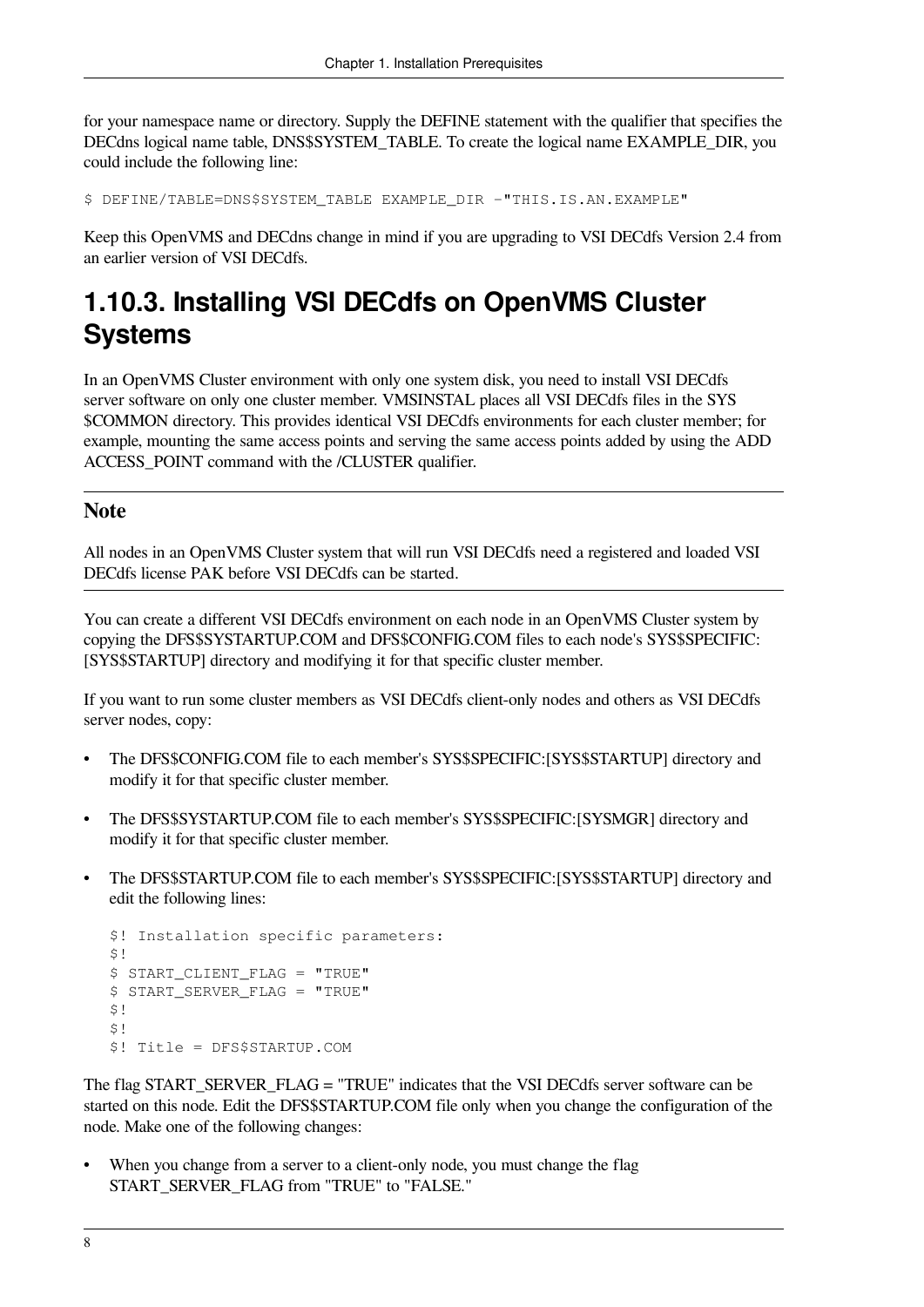• When you change from a client-only to a server node, you must change the flag START\_SERVER\_FLAG from "FALSE" to "TRUE."

To run VSI DECdfs on a *heterogeneous* OpenVMS Cluster system, on a *mixed architecture* OpenVMS Cluster system, or on a homogeneous OpenVMS Cluster system that uses multiple system disks, install VSI DECdfs on each of the system disks. Each node and system disk needs a registered and loaded license PAK before VSI DECdfs can be started on that node.

## <span id="page-14-0"></span>**1.11. Reviewing the VSI DECdfs Installation Procedure**

Before installing VSI DECdfs, assemble the information that you must provide to VMSINSTAL during the installation procedure. To determine the context in which VMSINSTAL requires this information, review the installation procedure (as described in [Section](#page-17-0) 2.2).

Read the VSI DECdfs release notes before continuing the installation procedure. Use the OPTIONS N parameter in the command line to gain access to the release notes. After you complete the installation, you can access the release notes in SYS\$HELP:HP-VMS-DECDFS024.RELEASE\_NOTES. See [Chapter](#page-16-0) 2 for more information about the installation procedure.

<span id="page-14-1"></span>If VSI DECdfs files exist on your system from a previous installation, read the following three sections.

### **1.11.1. Rebooting an Existing VSI DECdfs System Before or After the Installation**

VSI DECdfs uses OpenVMS drivers that, once loaded, cannot be unloaded without rebooting the system. Therefore, if a previous version of VSI DECdfs is running on the target system, one of the following two actions must be taken:

- Reboot the system without starting VSI DECdfs before doing the installation.
- Do the installation and promptly reboot the system. In this case, once you complete the installation and before the system is rebooted, you will not be able to run DFS\$CONTROL because of version incompatibilities between drivers, installed images, and new files. Furthermore, you cannot run the IVP until after the reboot.

VSI recommends that you reboot the system without starting VSI DECdfs before you perform this installation. If you choose to do the installation first, reboot the system as soon as possible after the installation is complete. Do not attempt to run DFS\$CONTROL or the IVP, or restart VSI DECdfs, until after the reboot.

If you reboot first, you will not need to reboot again when the installation completes. To avoid starting VSI DECdfs, you must edit your SYS\$SYSTARTUP file or otherwise temporarily eliminate the call to DFS\$STARTUP.COM.

### <span id="page-14-2"></span>**1.11.2. Renaming Existing DFS\*.EXE Files**

The installation checks whether any DFS\*.EXE files are in the SYS\$SPECIFIC:[SYSEXE], SYS \$SPECIFIC:[SYSLIB], SYS\$SPECIFIC:[SYS\$LDR], or SYS\$SPECIFIC:[SYSMSG] directories. If you moved DFS\*.EXE files to any of these directories, VMSINSTAL asks you if you want to rename all DFS\*.EXE files to DFS\*.OLD (see [Section](#page-24-1) 2.3.1). If you answer YES, the installation procedure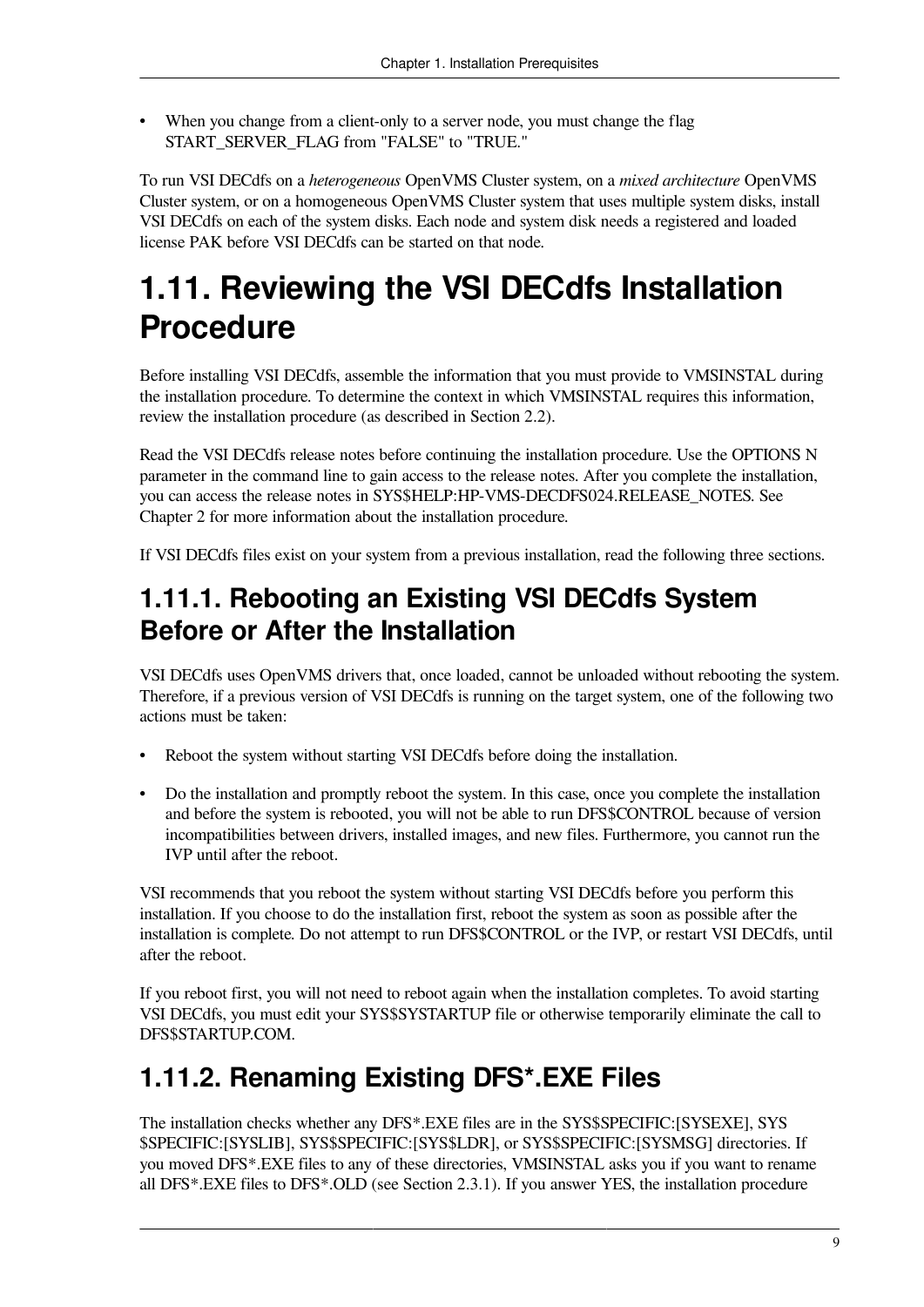renames the files and continues. Otherwise, the installation procedure aborts and displays an error message.

If you want to conserve disk space, remember to delete all the previous versions of the DFS\*.EXE files from the SYS\$SPECIFIC:[SYSEXE], SYS\$SPECIFIC:[SYSLIB], SYS\$SPECIFIC:[SYS\$LDR], and SYS\$SPECIFIC:[SYSMSG] directories before you install VSI DECdfs. If VSI DECdfs runs on a cluster system, delete these files on all cluster members.

### <span id="page-15-0"></span>**1.11.3. Processing Existing DFS\*.COM Files**

As part of its installation, VSI DECdfs Version 2.4 looks for existing DFS\$CONFIG.COM and DFS\$SYSTARTUP.COM files in directories SYS\$STARTUP and SYS\$MANAGER. If it does not find these files, the installation procedure places a default version of the missing file in SYS \$MANAGER. If it finds these files, the installation procedure places the respective template files (DFS \$CONFIG.TEMPLATE and DFS\$SYSTARTUP.TEMPLATE) in SYS\$MANAGER. Note that if you have previously moved either DFS\$CONFIG.COM or DFS\$SYSTARTUP.COM to SYS\$SPECIFIC directories, the installation proceeds as if these two files do not exist. VSI DECdfs uses the DFS \$SYSTARTUP.COM and DFS\$CONFIG.COM files for adding or mounting access points (or both) and for configuration purposes.

The installation procedure always renames previously existing DFS\$STARTUP.COM files to DFS \$STARTUP.OLD and provides a new startup file in directory SYS\$STARTUP.

## <span id="page-15-1"></span>**1.12. Maintenance Updates**

VSI may periodically issue a maintenance update release of the VSI DECdfs software. If you are upgrading from a previous version of VSI DECdfs, your software installation kit will not include new documentation if the documentation has not been revised. In this case, use the installation guide for the previous version to install the new software.

The release notes included with each software release describe new and changed software features. VSI recommends that you read the release notes before installing the software to ensure that you are aware of any special installation or operating requirements.

For more information about reading, printing, and accessing the release notes before you install the software, follow steps 1 through 6 of the installation procedure in [Section](#page-17-0) 2.2. You can stop the installation procedure during step 6 by answering the "Do you want to continue the installation [NO]?" prompt with NO. You can read, display, or print the release notes after the installation by specifying the SYS\$HELP:HP-VMS-DECDFS024.RELEASE\_NOTES file.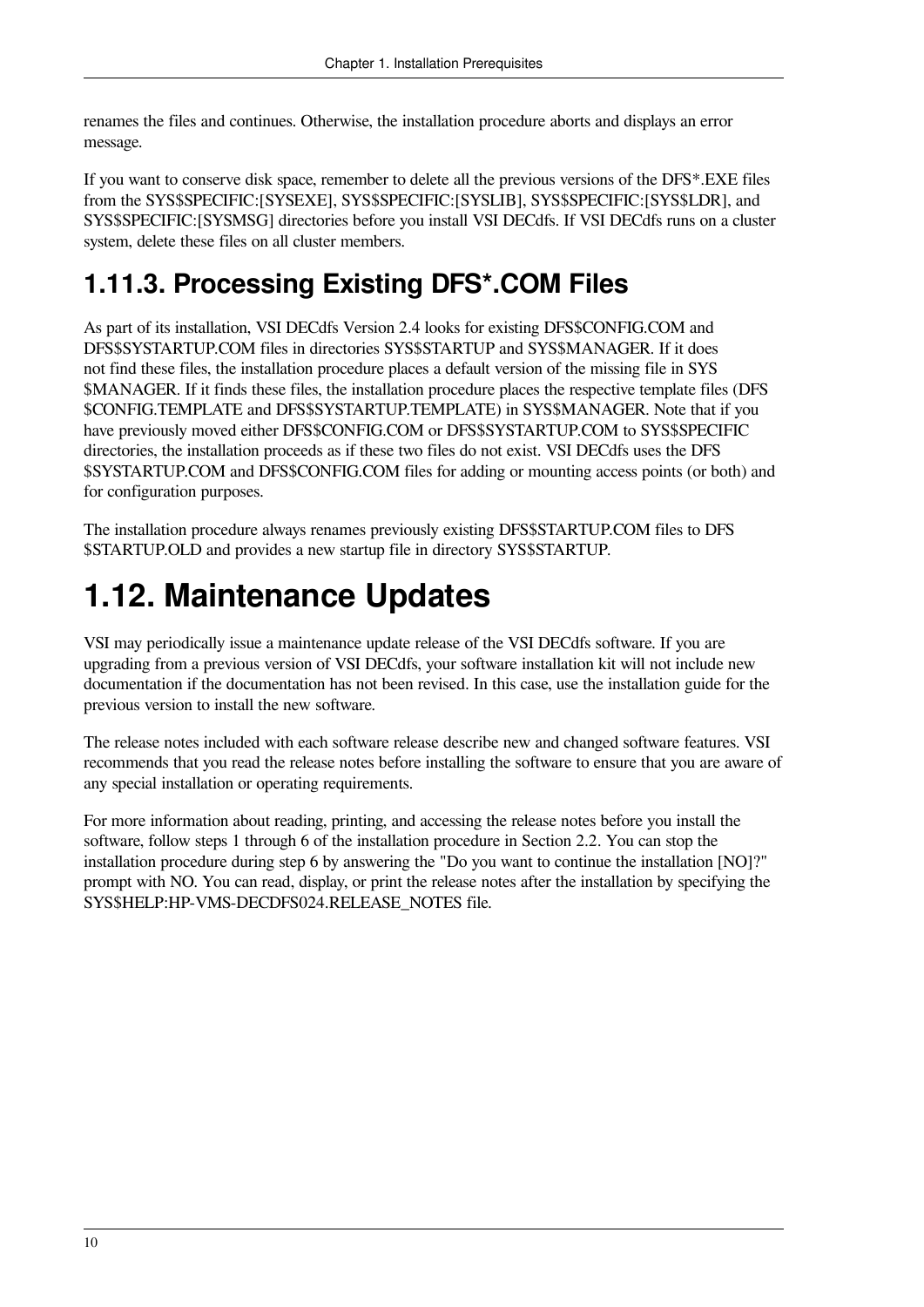# <span id="page-16-0"></span>**Chapter 2. Installation and Verification**

This chapter contains general information about the OpenVMS installation procedure (VMSINSTAL) and explains each step of the procedure. This chapter also describes additional VSI DECdfs installation messages that you may receive during an installation.

## <span id="page-16-1"></span>**2.1. Preliminary Information**

VSI recommends that you read [Section](#page-14-0) 1.11 and this section before you install VSI DECdfs. VSI also recommends that you back up your system before beginning the installation.

Use the installation procedure, VMSINSTAL, to install the VSI DECdfs software on an OpenVMS system. The sample procedure in [Section](#page-17-0) 2.2 installs both client and server software on a node. If you are establishing a client-only node, you can delete the files that are used by only the server after the VSI DECdfs installation is complete. See [Section](#page-33-0) 3.8 for more information about reclaiming disk space.

VMSINSTAL asks a series of questions, to which you must provide appropriate responses. Default responses appear in brackets ([]). Press Return to accept the default response. For help while installing VSI DECdfs, enter a question mark (?) after the prompt.

To abort the installation procedure, press Ctrl/Y. The installation procedure deletes all VSI DECdfs files that it has created up to that point and returns to the DCL prompt (\$). If you want to retry the installation procedure after you press Ctrl/Y, you must invoke VMSINSTAL again. See Step 2 in [Section](#page-17-0) 2.2 for additional information.

To save a copy of the VMSINSTAL session on disk for future reference, use the SET HOST 0 /LOG command before invoking VMSINSTAL. Node 0 represents the local node. See [Appendix](#page-38-0) B for sample installations.

Before you install VSI DECdfs, ensure that:

- Your system is running the required software (see [Section](#page-6-3) 1.3 for additional information).
- Your system has the required free disk space on the system disk (see [Section](#page-7-1) 1.5 for additional information).
- You modified the SYSGEN parameters as described in [Section](#page-8-0) 1.7.
- Your DECnet Phase IV or DECnet Phase V software is installed and running.
- At least one VSI DECdfs server is installed, running, and accessible and at least one registered access point is available if you wish to create a VSI DECdfs client-only configuration and run the Installation Verification Procedure (IVP).
- If you are running DECnet Phase IV on a VAX processor, the DECdns Distributed Name Service is running on the network and is accessible (see [Section](#page-11-3) 1.10.2 for additional information).
- If you are running DECnet Phase IV on a VAX processor, the file SYS\$SYSTEM:DNS \$DEFAULT\_FILE.DAT is necessary for DECdns to work properly. If this file does not exist on your system, execute SYS\$STARTUP:DNS\$CHANGE\_DEF\_FILE.COM to obtain a copy of this file from your DECdns server. The file is not necessary if you are running DECnet Phase V. DECdns is not available on Alpha systems running DECnet Phase IV.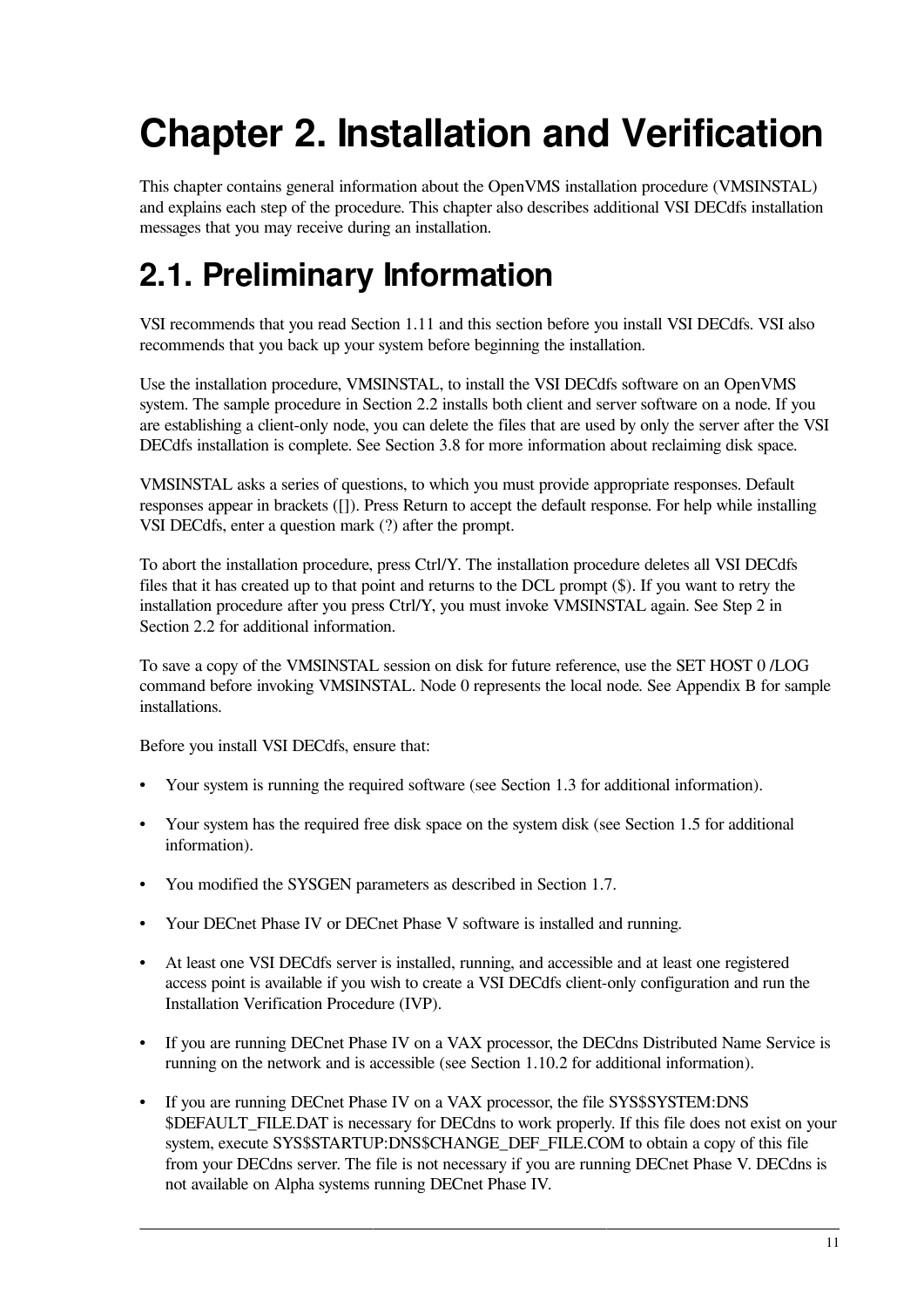### <span id="page-17-0"></span>**2.2. Installation Procedure**

This section presents the steps of a sample installation procedure for installing VSI DECdfs client and server software. To install the VSI DECdfs software, follow these steps:

### **Step 1. Log in to the system manager account.**

The system manager account has the necessary privileges to run VMSINSTAL.

### **Step 2. Invoke VMSINSTAL.**

To invoke VMSINSTAL, enter the following command line:

#### \$ *@SYS\$UPDATE:VMSINSTAL HP-VMS-DECDFS024 ddcu: OPTIONS N*

The value ddcu: represents the name of the device where you mounted the distribution media. For example, if the VSI DECdfs kit is in a subdirectory on a user disk, you might construct the device name MY\_SYS\$DUA1:[MY\_DIRECTORY]. When you invoke VMSINSTAL and include the OPTIONS N parameter in the command line, you can view or print the release notes automatically. If you omit OPTIONS N in the command line, you cannot print or read the release notes until after the installation procedure is complete.

The following message is displayed on the screen:

```
 OpenVMS Software Product Installation Procedure Vn.n
It is dd-mmm-yyyy at hh:mm.
Enter a question mark (?) at any time for help.
```
#### **Note**

The real version number, date, and time will be substituted for the variables shown in italic type.

### **Step 3. Check the system environment.**

VMSINSTAL checks your system environment and notifies you of any running processes. For example, your system might display the following message:

```
 %VMSINSTAL-W-ACTIVE, The following processes are still active:
       MAIL_38503
```
\* Do you want to continue anyway [NO]?

This message is informational only. Enter NO (or press Return) to end the installation and return to the DCL prompt  $(\$)$ . Enter YES to continue installing VSI DECdfs.

### **Step 4. Check backup.**

The following message reminds you to back up your system disk before installing software:

\* Are you satisfied with the backup of your system disk [YES]?

Enter YES to continue installing VSI DECdfs. Enter NO to end the installation and return to the DCL prompt (\$).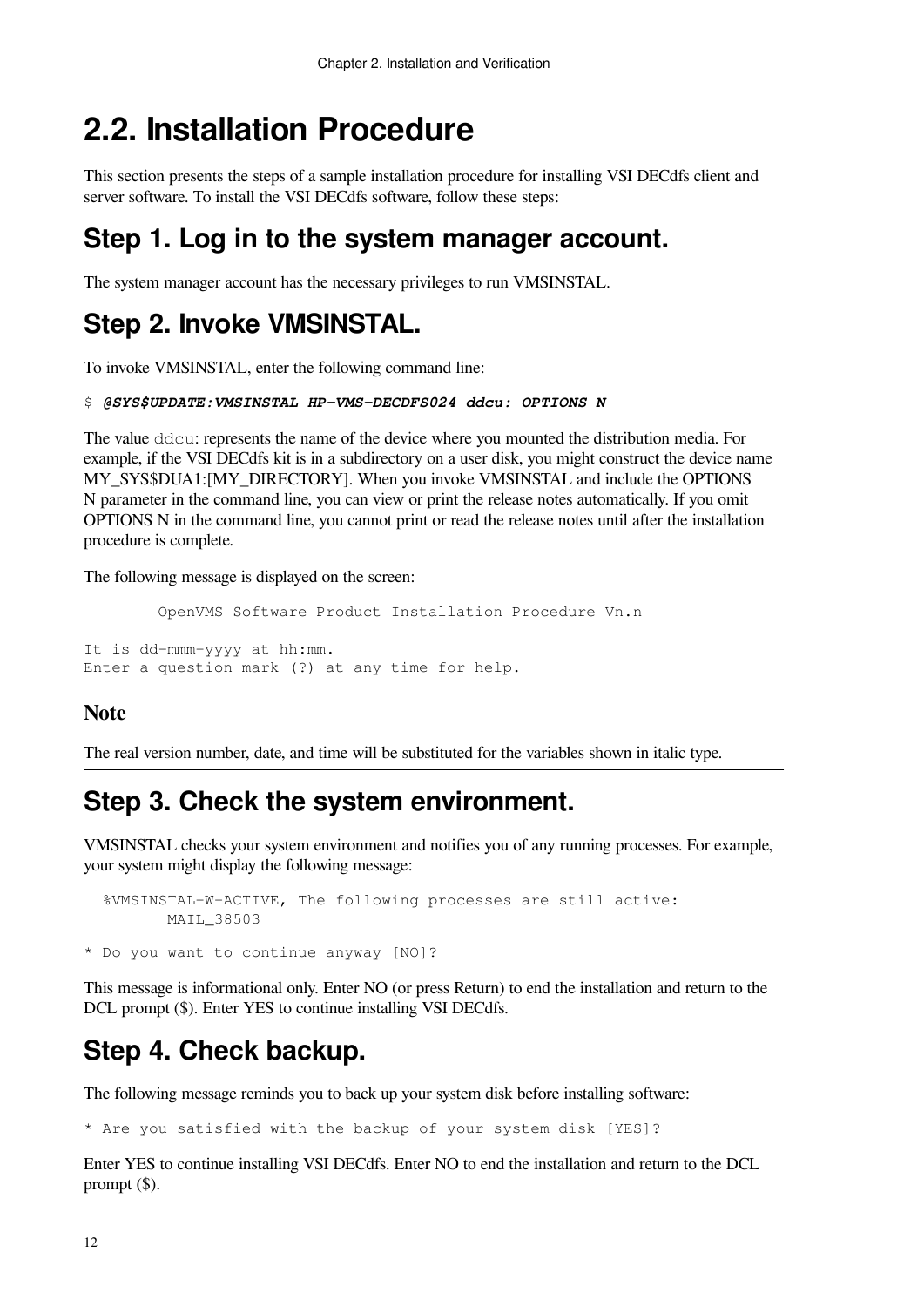#### **Step 5. Mount the installation kit volume.**

If the device you provided in step 2 for the distribution media is not mounted, VMSINSTAL prompts you to mount the installation kit volume. Mount the volume and ensure that the device is in the READY state. Enter YES and press Return when you are ready. A message confirms that the media is mounted and ready:

Please mount the first volume of the set on ddcu: \* Are you ready? *YES* %MOUNT-I-MOUNTED, HP-VMS-DECDFS024 mounted on ddcu:.

#### **Step 6. Start the installation.**

After you mount the installation kit volume, VMSINSTAL displays the following messages:

```
The following products will be processed:
     HP-VMS-DECDFS V2.4
           Beginning installation of HP-VMS-DECDFS V2.4 at hh:mm
```
%VMSINSTAL-I-RESTORE, Restoring product save set A ...

Release notes included with this kit are always copied to SYS\$HELP. If you included OPTIONS N in the command line in step 2, the Additional Release Notes Options menu is displayed. You can select one of the following options:

```
Additional Release Notes Options:
          1. Display release notes
          2. Print release notes
          3. Both 1 and 2
          4. None of the above
* Select option [2]: 2
```
If you choose option 1, VMSINSTAL displays the release notes at your terminal.

If you choose option 2, VMSINSTAL prompts you to enter a print queue name as follows:

Queue name [SYS\$PRINT]:

Type a print queue name or press Return. VMSINSTAL queues a copy of the release notes to print and displays a message such as the following:

Job HP-VMS-DECDFS024 (queue queue, entry nnn) started on queue

If you select option 3, VMSINSTAL displays the release notes on your screen and prompts you for a print queue name.

If you select option 4, VMSINSTAL does not display or print the release notes at any time during the installation procedure.

After you select any of the options, VMSINSTAL displays the following message:

\* Do you want to continue the installation [NO]?

One way to read the release notes now is to respond NO and locate them in SYS\$HELP. A NO response terminates the installation and requires you to start again at step 1. Regardless of your response, the procedure displays the following message: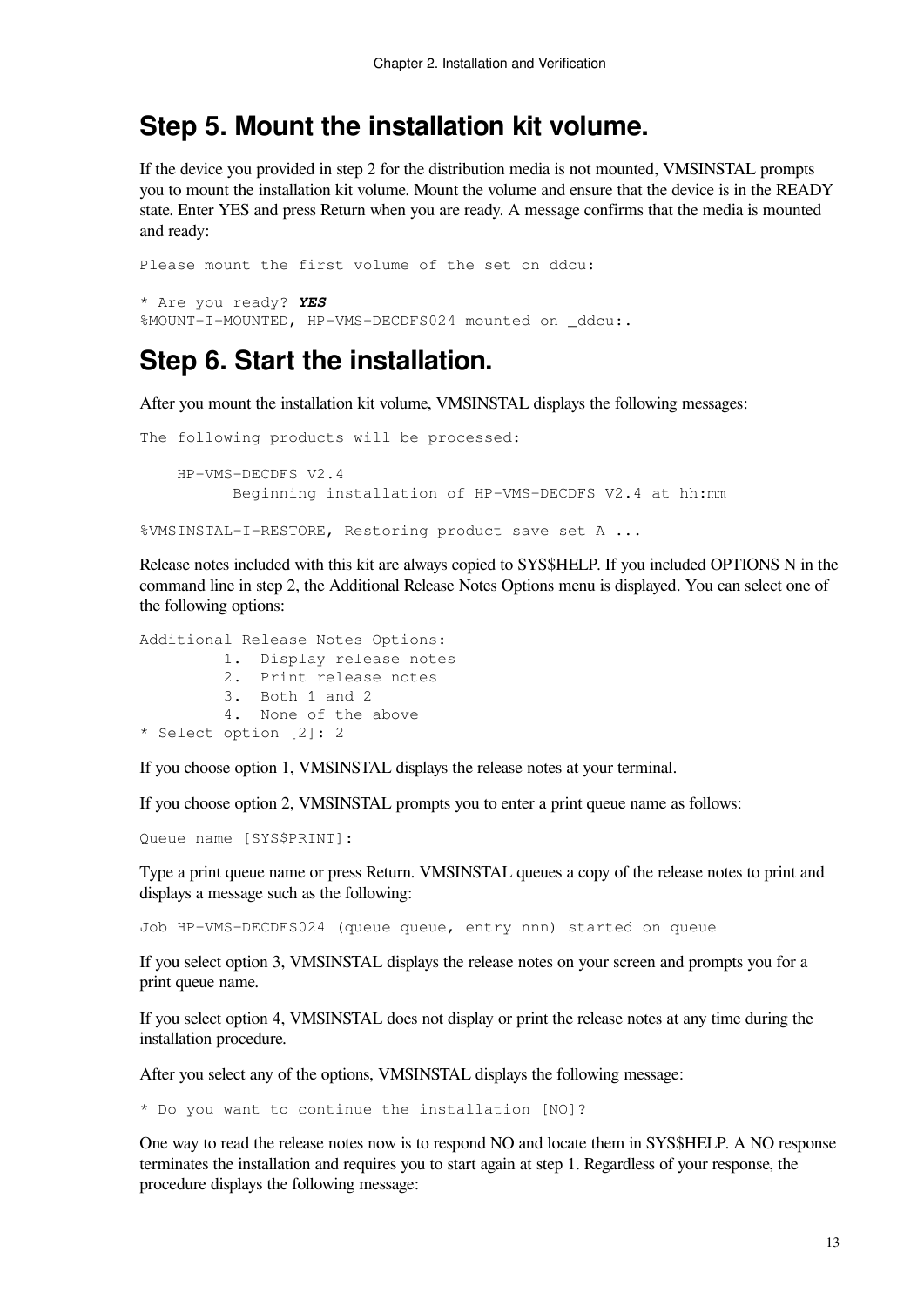%VMSINSTAL-I-RELMOVED, The product's release notes have been successfully moved to SYS\$HELP.

#### **Step 7. Run the Installation Verification Procedure.**

VMSINSTAL asks whether you want to run the Installation Verification Procedure (IVP) as part of the installation procedure. If you enter YES, you need to supply an access point name in step 13. If you enter NO, VMSINSTAL skips steps 13 and 14.

\* Do you want to run the IVP after the installation [YES]?

#### **Step 8. Purge old files.**

VMSINSTAL asks whether you want to purge files that are replaced during the installation process. To retain the old copies, enter NO; otherwise, enter YES (or press Return).

\* Do you want to purge files replaced by this installation [YES]?

If VMSINSTAL finds DFS\*.EXE files in any SYS\$SPECIFIC: directory, the procedure lists the files and asks whether you want to rename them. See [Section](#page-24-1) 2.3.1 for the dialog and possible responses.

If VMSINSTAL finds VSI DECdfs driver files in SYS\$SYSTEM, the procedure asks whether you want to delete them. See [Section](#page-25-0) 2.3.2 for the dialog and possible responses.

### **Step 9. Verify the configuration.**

VMSINSTAL asks whether the stated configuration is correct or not.

#### **DECnet Phase IV:**

 Current configuration: OpenVMS/xxx Vn.n - DECnet Phase IV \* Install the DFS files that support this configuration? [YES]?

#### **DECnet Phase V:**

 Current configuration: OpenVMS/xxx Vn.n - DECnet-Plus \* Install the DFS files that support this configuration? [YES]?

In the previous examples, the variables can have the following values:

- xxx can be either an Alpha or I64 processor
- V n. n can be Version 8.2 for Alpha processors or Version 8.2 for I64 processors.

To use the configuration displayed, enter YES (or press Return). If this configuration does not represent the system, enter NO. If you enter NO, you are given the opportunity to choose one of the following alternate configurations:

```
 Possible configurations:
            1. OpenVMS I64 V8.2 - DECnet Plus
            2. OpenVMS I64 V8.2 - DECnet Phase IV
            3. OpenVMS Alpha V8.2 - DECnet Plus
            4. OpenVMS Alpha V8.2 - DECnet Phase IV
            0. Stop installation
```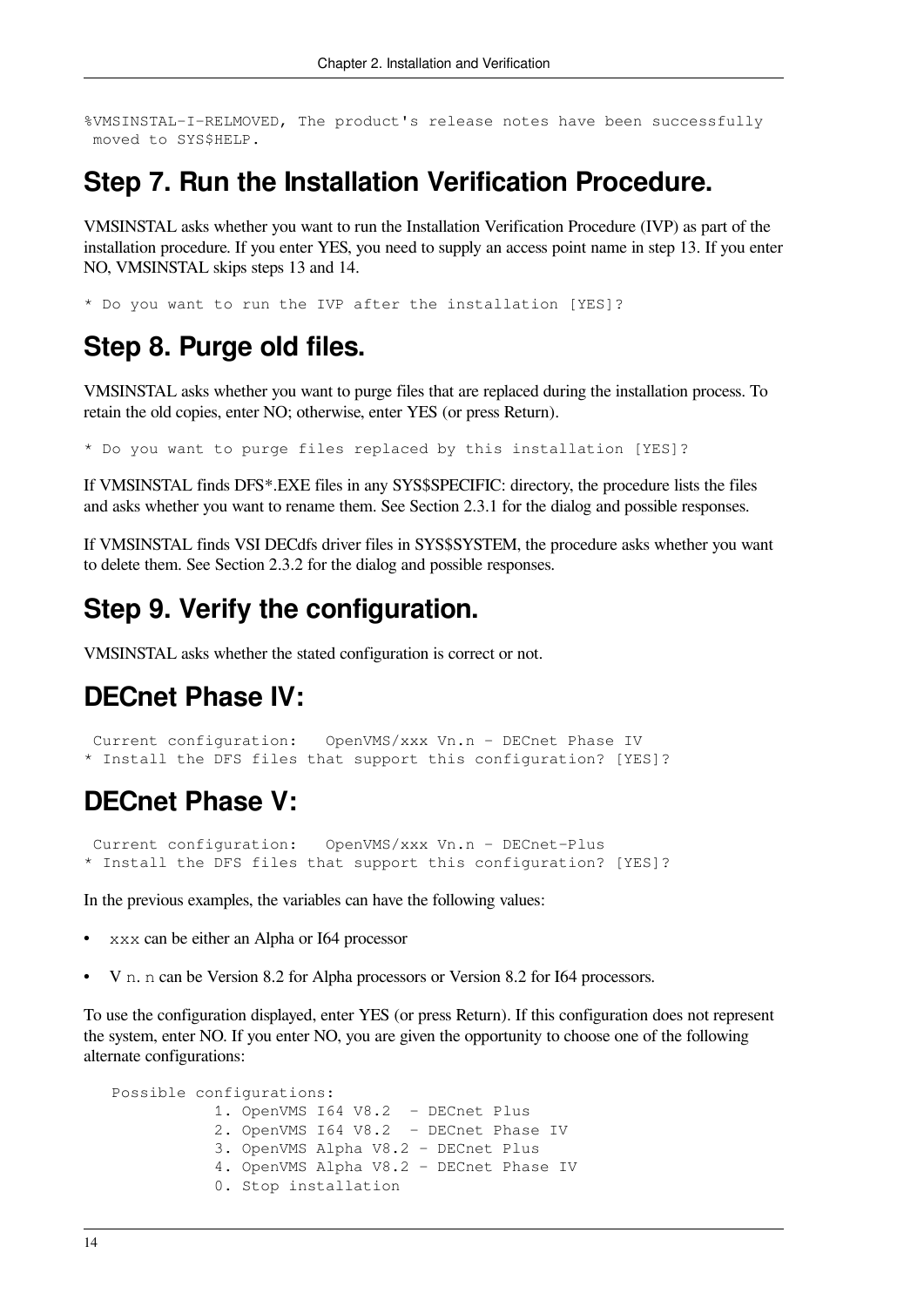```
* Enter number [4]
```
If you want to stop the installation, enter 0. The default is the stated configuration. If you prefer the alternate configuration, enter one of the other numbers. If you choose an alternate configuration, a difference will exist between the stated configuration and the chosen configuration, and a warning message and question therefore will be displayed.

 %DECDFS\_-VRMISM-E, Architecture type, VMS version, -DECDFS\_-VRMISM-E, or DECnet version mismatch detected

\* Do you wish to continue with this configuration? [NO]

If you answer NO, the installation ends. If you answer YES, it continues.

#### **Step 10. Install the Help Message Utility.**

If you are installing on a system that is running OpenVMS Version 6.2 or later, the following question is displayed:

\* Install DFS Help Message file? [YES]

If you answer YES, the installation procedure displays the following message:

```
 Add SYS$HELP:DFS.MSGHLP$DATA to the searchlist defined by
 MSGHLP$LIBRARY in order to include the DFS messages in your
 HELP/MESSAGE search. Please refer to the OpenVMS SYSTEM
 MANAGER'S MANUAL: ESSENTIALS for more information.
```
#### **Step 11. Install client or server software.**

Indicate whether you want to install client or server software on this node at this VMSINSTAL prompt. Enter YES to install both the client and server software. Enter NO to establish a client-only node.

```
* Do you want to install the DECDFS03 V2.4 SERVER software on this node
[YES]?
```
After you answer these questions, VMSINSTAL displays the following message:

```
Product: DFS
Producer: DEC
Version: 2.0
Release Date: 20-JUN-1994
```
The Product name DFS indicates a server software installation; the Product name DFS-CLIENT indicates a client software installation. The Product name is also the PAK name, which is checked in the next step.

### **Step 12. Check for a License Product Authorization Key (PAK).**

VMSINSTAL checks for a registered and loaded VSI DECdfs license PAK.

\* Does this product have an authorization key registered and loaded?

Enter YES or press Return to indicate that the VSI DECdfs license PAK is installed. Enter NO and press Return if the VSI DECdfs license PAK is not installed.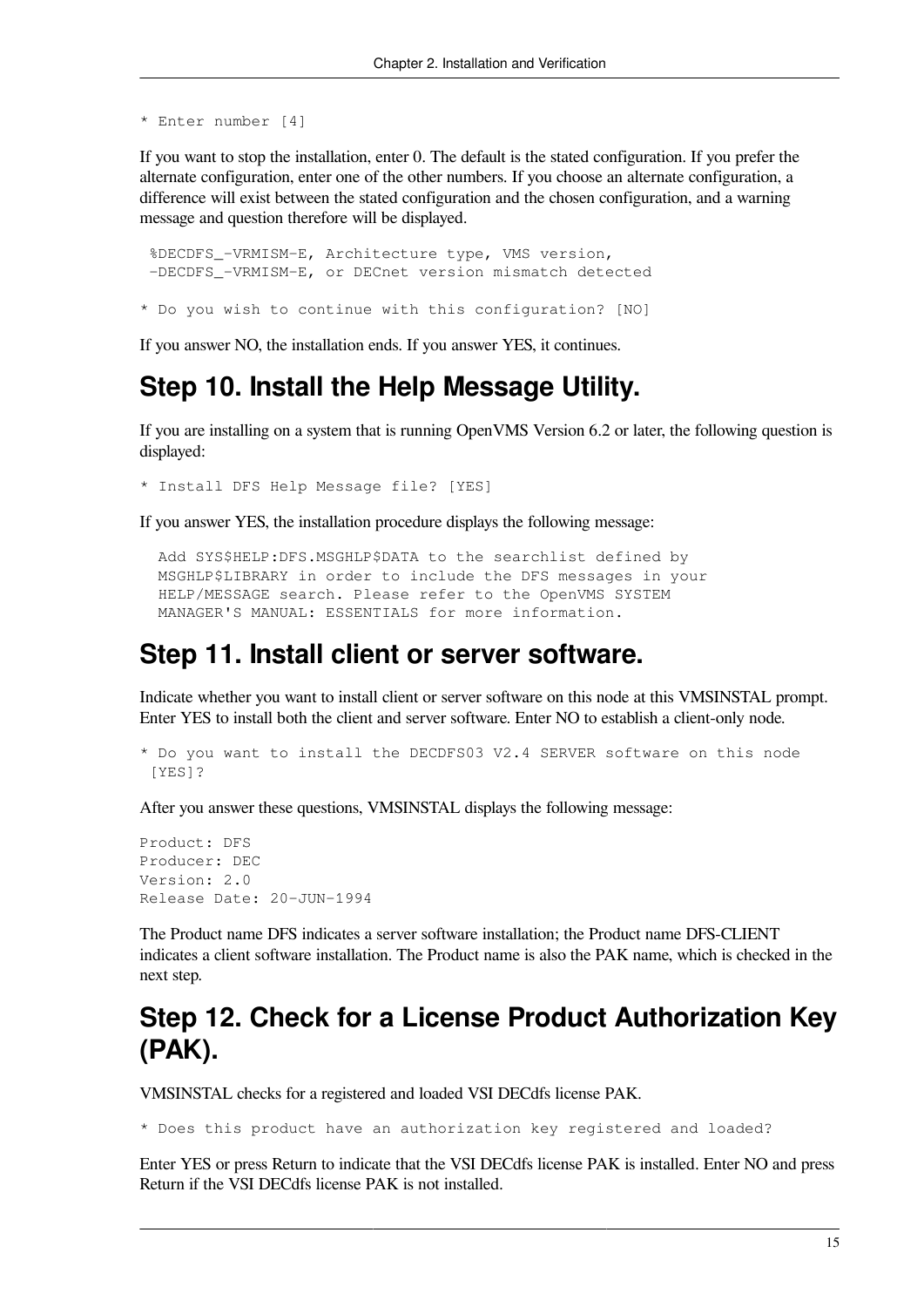If you are installing VSI DECdfs client software (you answered NO in step 11), the installation procedure looks for a PAK named DFS-CLIENT, which includes only the client. If you are installing VSI DECdfs server software (you answered YES in step 11), the installation procedure looks for a PAK named DFS, which includes both server and client.

You can continue to install VSI DECdfs without a license, but the IVP cannot run and VSI DECdfs cannot be started as part of the installation or when the installation finishes. After using the License Management Facility (LMF) to register and load the license PAK, you can start VSI DECdfs or run the IVP.

### **Step 13. Read informational messages.**

VMSINSTAL displays the following informational messages:

 Installation will be complete in approximately 1 - 5 minutes depending upon your configuration. There are no more questions unless you choose to run the IVP. Installing VSI DECdfs software . . .

%VMSINSTAL-I-RESTORE, Restoring product save set B ...

The following table shows the save sets installed for each possible operating system/processor/network transport combination:

| <b>DECnet Phase IV</b>    |           |  |
|---------------------------|-----------|--|
| <b>Operating System</b>   | Save Sets |  |
| OpenVMS I64 Version 8.2   | A,C       |  |
| OpenVMS Alpha Version 8.2 | A.E       |  |

| <b>DECnet Phase V</b>     |           |  |
|---------------------------|-----------|--|
| <b>Operating System</b>   | Save Sets |  |
| OpenVMS I64 Version 8.2   | A.B       |  |
| OpenVMS Alpha Version 8.2 | A.D       |  |

### **Step 14. Complete the VSI DECdfs installation.**

If the installation has proceeded without errors on a node that does not have VSI DECdfs running, VMSINSTAL displays the following text as it completes the installation of VSI DECdfs:

### **DECnet Phase IV:**

The following line should be added to your SYSTARTUP command file to automatically start DFS at system startup time:

"@SYS\$STARTUP:DFS\$STARTUP.COM"

Put DFS\$STARTUP after the statement that invokes the DECnet startup commandfile (STARTNET.COM). The DECnet software must be started before the DECdfs software.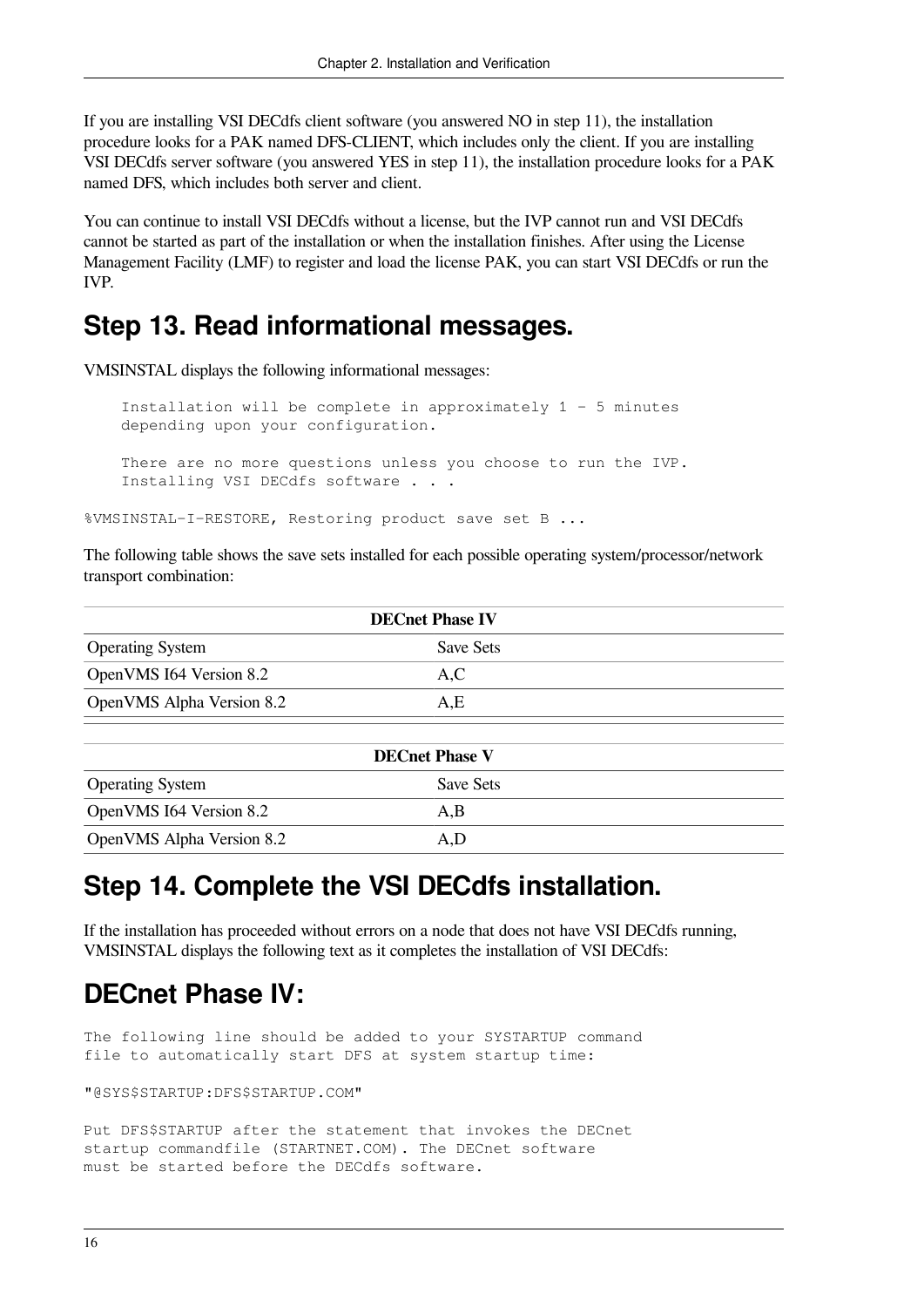%VMSINSTAL-I-MOVEFILES, Files will now be moved to their target directories...

#### **DECnet Phase V:**

The following line should be added to your SYSTARTUP command file to automatically start DFS at system startup time:

"@SYS\$STARTUP:DFS\$STARTUP.COM"

```
%VMSINSTAL-I-MOVEFILES, Files will now be moved to their target
directories...
```
#### **Note**

Additional text may appear in the preceding display. See [Section](#page-25-2) 2.3.4 for information about this text.

### **Step 15. Run the Installation Verification Procedure (IVP).**

If you answered NO to the question in step 7, proceed to step 15c.

If you previously specified that you want to run the IVP after the installation and no errors occurred, VMSINSTAL starts VSI DECdfs and displays the following message:

 The Installation Verification Procedure will now be run. Please review preceding messages and take note of postinstallation actions that may be required (such as editing the SYSTARTUP procedure).

Begin the DECdfs IVP? [YES]

Enter YES to start the IVP; enter NO to skip the IVP. VMSINSTAL displays a message that is specific for either a client-only (step 15a) or a server (step 15b) installation. The IVP prompts you for an access point name. [Section](#page-28-1) 3.1 describes how to run the IVP and [Appendix](#page-38-0) B includes an example of the IVP.

### **Step 15a. Client-Only IVP.**

If you are verifying a client-only software installation, the IVP displays the following message and prompts you for an existing access point name (a DECdns name that you can get from the system manager of a VSI DECdfs server node). The IVP uses an access point name to test a VSI DECdfs mount and dismount operation.

#### **Note**

The account you use to run the VSI DECdfs client IVP needs read-access rights to the DECdns directory where the access point resides.

```
 This system will run as a DECdfs Client. To verify the
  installation, an Access Point must exist on a Server Node. You
  must have already ADDed this Access Point on one of your Server
 Nodes. To do this, use the DFS$CONTROL command ADD ACCESS POINT on
  a Server Node.
* Enter an Access Point name [] ? access_point_name
```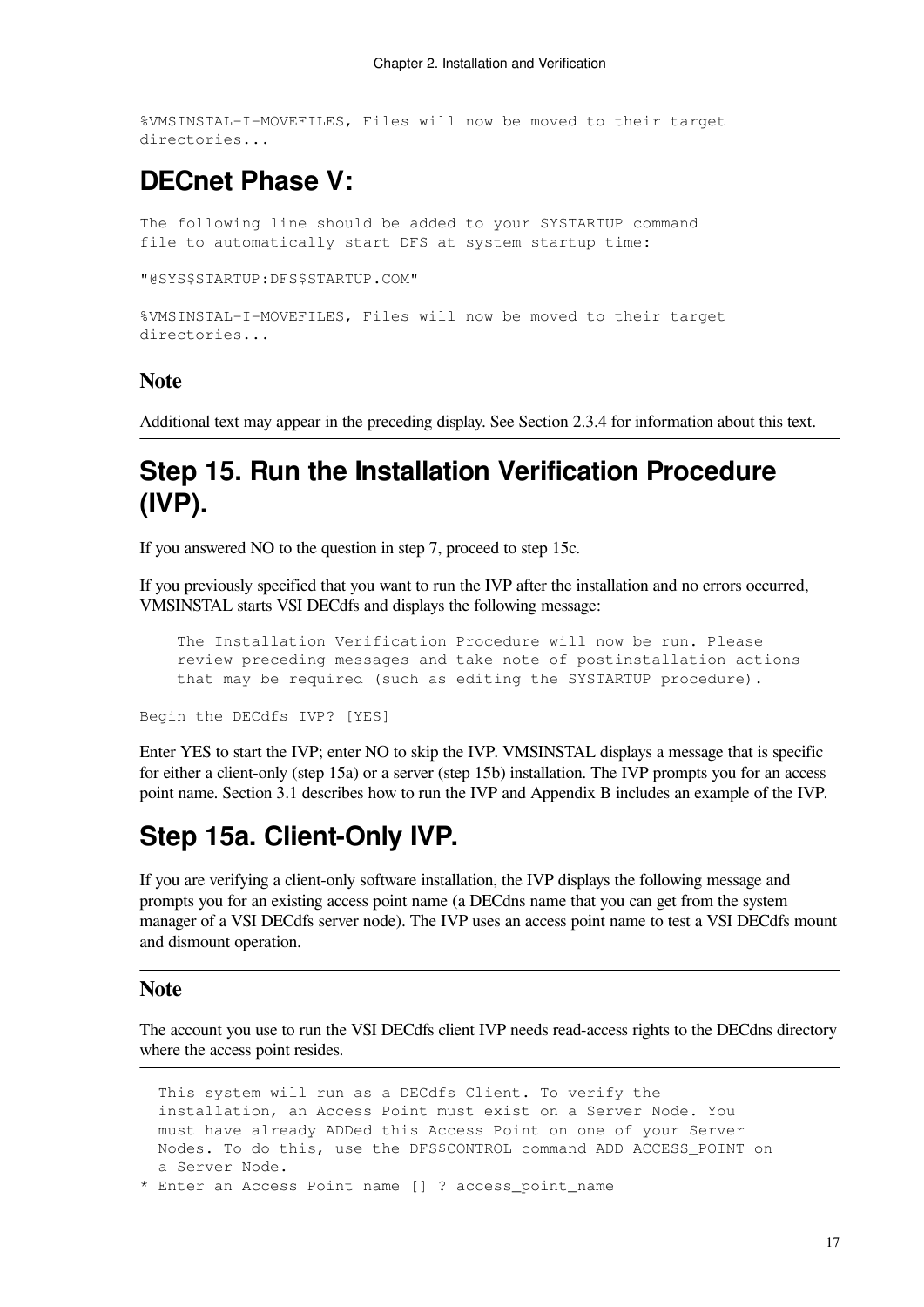#### **Note**

On Alpha systems running DECnet Phase IV, the following message is displayed:

```
 DNS is not available on this system. Therefore, the name of the node
  which serves this access point must also be entered. Note that for
  normal operation, the /NODE qualifier must be supplied on DFS MOUNT
  commands on this system.
* Enter the node which serves this access point [] :
```
DNS is not available on this system. Therefore, the name of the node which serves this access point must also be entered. Note that for normal operation, the /NODE qualifier must be supplied on DFS MOUNT commands on this system. \* Enter the node which serves this access point [] :

The IVP verifies that the VSI DECdfs client can communicate with the VSI DECdfs server and at least one DECdns server. The IVP displays the following messages:

\$ DFSCP MOUNT access point name DFS\$IVP DISK %MOUNT-I-MOUNTED, access point name mounted on DFSC1001: (40FORD) \$ DFSCP DISMOUNT DFS\$IVP\_DISK %DFS-S-DISMNT\_SUCCESS, Dismount was successfully performed

#### **Step 15b. Server IVP.**

If you are verifying a server software installation, the IVP displays the following message and prompts you for a unique name to use as a temporary access point. This name must follow the DECdns naming conventions in use in your namespace. Ask the DECdns manager about your network naming conventions. The IVP uses this name to add the access point, mount and dismount the access point, and remove the access point. The IVP can then verify whether there is communication among the VSI DECdfs clients and the VSI DECdfs and DECdns servers.

#### **Note**

The account you use to run the VSI DECdfs server IVP needs read and write access rights in the DECdns directory where you plan to add the temporary access point.

 This system will run as a DECdfs Server. To verify the installation, an Access Point must be ADDed on the Server. This procedure creates an Access Point for its own use. You must supply a name for this Access Point that does not already exist and is consistent with the DECdns naming policy used in your network. \* Enter an Access Point name [] ? access point name

#### **Note**

On Alpha systems running DECnet Phase IV, the following additional message is displayed before the access point prompt:

Be sure to use the namespace prefix (e.g., DEC:.nam.nam).

The IVP now executes while displaying the following messages:

\$ DFSCP ADD ACCESS\_POINT access\_point\_name SYS\$SYSDEVICE:[000000]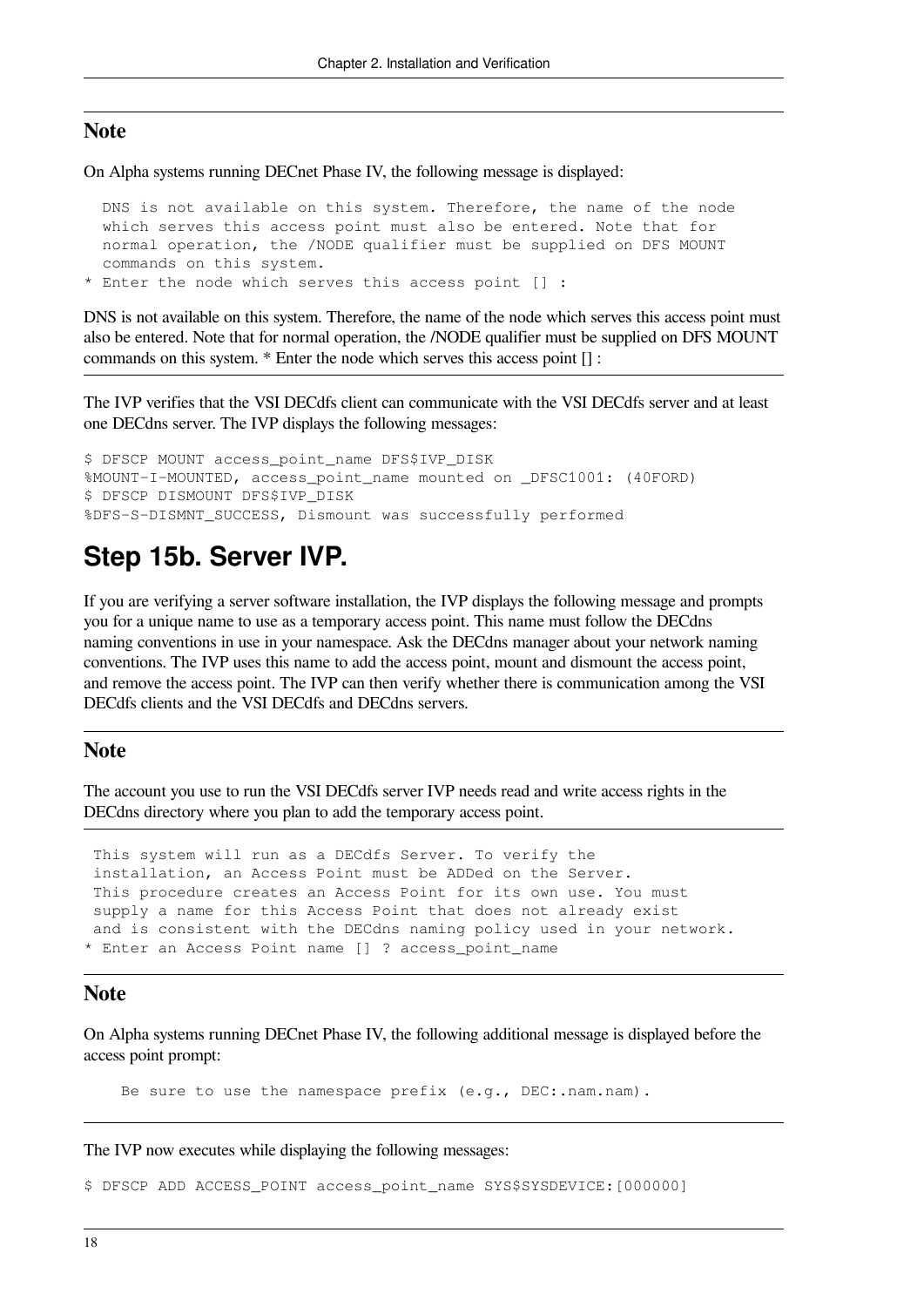```
$ DFSCP MOUNT access_point_name DFS$IVP_DISK
%MOUNT-I-MOUNTED, access point name mounted on DFSC1001:
 .
 .
 .
$ DFSCP DISMOUNT DFS$IVP_DISK
%DFS-S-DISMNT_SUCCESS, Dismount was successfully performed
$ DFSCP REMOVE ACCESS_POINT access_point_name
```
#### **Step 15c. End the IVP.**

After the specific client or server IVP in step 15a or step 15b, VMSINSTAL displays a message verifying that either the VSI DECdfs software was installed successfully or the IVP failed. If you receive any error messages during the IVP, see the explanations in the *VSI DECdfs for OpenVMS Management Guide*.

\*\*\*\*\*\*\*\*\*\*\*\*\*\*\*\*\*\*\*\*\*\*\*\*\*\*\*\*\*\*\*\*\*\*\*\*\*\*\*\*\*\*\*\*\*\*\*\*\*\*\*\*\*\*\*\*\*\*\*\*\*\*\*\*\*\* DECdfs V2.4 IVP Successful \*\*\*\*\*\*\*\*\*\*\*\*\*\*\*\*\*\*\*\*\*\*\*\*\*\*\*\*\*\*\*\*\*\*\*\*\*\*\*\*\*\*\*\*\*\*\*\*\*\*\*\*\*\*\*\*\*\*\*\*\*\*\*\*\*\*

You can run the IVP at any time to check the VSI DECdfs software. See [Section](#page-28-1) 3.1 for more information and for instructions on how to run the IVP after installing VSI DECdfs.

#### **Step 16. End the installation procedure.**

After the installation of the VSI DECdfs software is complete, VMSINSTAL displays the following message:

Installation of HP-VMS-DECDFS V2.4 completed at hh:mm.

The following message then indicates that VMSINSTAL successfully completed installation and verification of the VSI DECdfs software:

VMSINSTAL procedure done at hh:mm

If VMSINSTAL reports a failure, review the installation prerequisites. If you removed console media before you installed the software, replace the media in the console drive.

### <span id="page-24-0"></span>**2.3. Additional VSI DECdfs Messages**

You may receive additional messages during a VSI DECdfs installation. The following sections describe those VSI DECdfs messages and the conditions that can cause them.

#### <span id="page-24-1"></span>**2.3.1. Renaming Files Message**

If VMSINSTAL finds existing VSI DECdfs files in any SYS\$SPECIFIC: directory, the following message appears after step 8 in [Section](#page-17-0) 2.2:

Previous versions of the following files were found in the SYS\$SPECIFIC directories. In order for DECdfs to be installed properly, the files must be renamed so that they do not interfere with the installation. You may continue with the installation by answering "YES" to the following question; otherwise, the installation will be aborted.

Also, as part of a cluster, please delete or rename the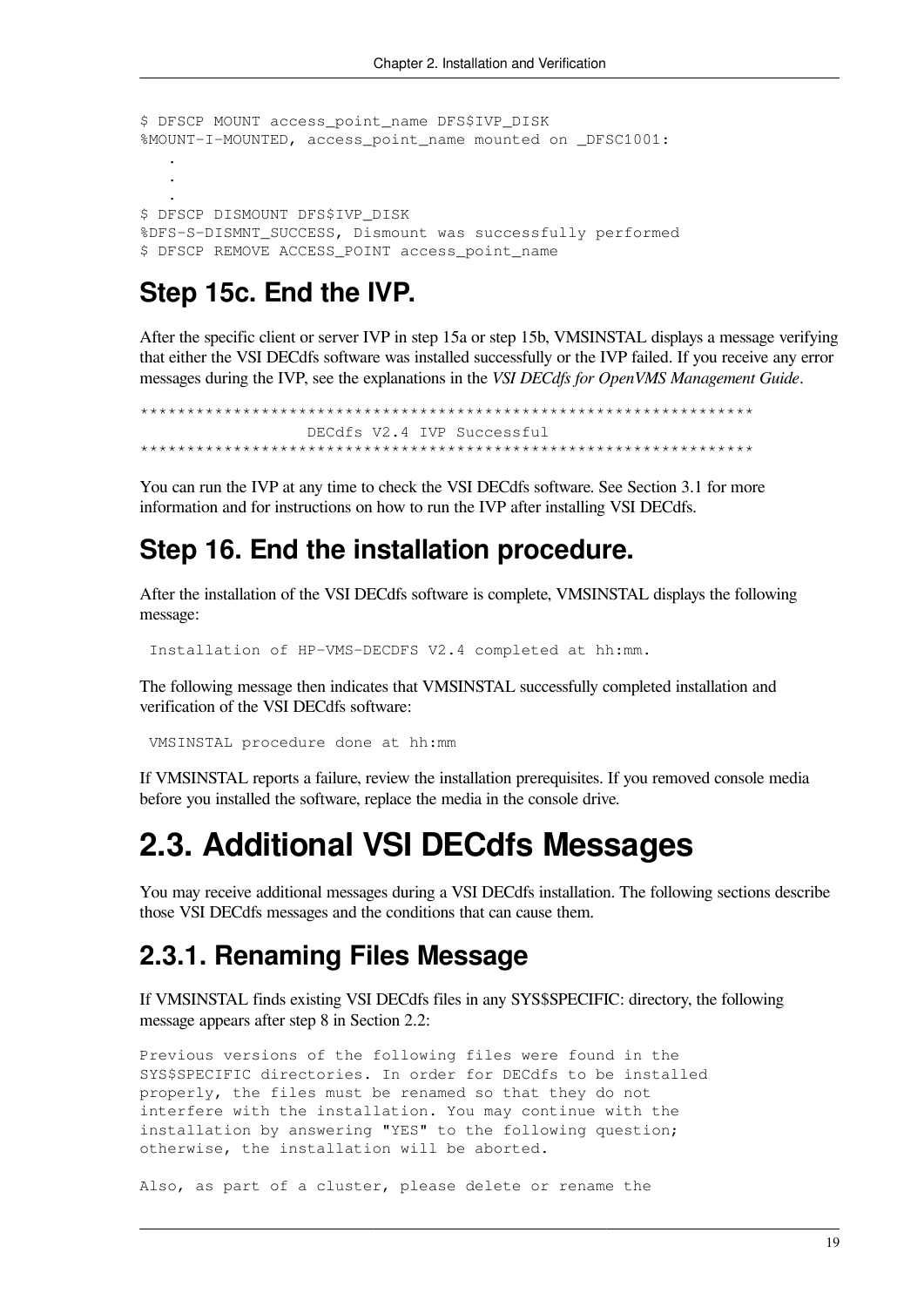following files on ALL members of the cluster.

SYS\$SPECIFIC:[SYSEXE]DFSCDRIVER.EXE SYS\$SPECIFIC:[SYSEXE]DFSRRDRIVER.EXE SYS\$SPECIFIC:[SYSEXE]DFS\$COM\_ACP.EXE SYS\$SPECIFIC:[SYSEXE]DFSSDRIVER.EXE SYS\$SPECIFIC:[SYSEXE]DFS\$SERVER\_ACP.EXE SYS\$SPECIFIC:[SYSEXE]DFS\$COM\_LOGGER.EXE SYS\$SPECIFIC:[SYSEXE]DFS\$CONTROL.EXE SYS\$SPECIFIC:[SYS\$LDR]DFSCDRIVER.EXE SYS\$SPECIFIC:[SYS\$LDR]DFSRRDRIVER.EXE SYS\$SPECIFIC:[SYS\$LDR]DFSSDRIVER.EXE SYS\$SPECIFIC:[SYSLIB]DFS\$MESSAGE.EXE SYS\$SPECIFIC:[SYSLIB]DFS\$MNGT\_SHR.EXE SYS\$SPECIFIC:[SYSLIB]DFS\$MOUNT\_SHR.EXE

\* Do you want to rename all SYS\$SPECIFIC DECdfs files to .OLD [YES]?

If you enter YES, VMSINSTAL renames the listed DFS\*.EXE files to DFS\*.OLD and continues with the installation procedure.

If you enter NO, VMSINSTAL ends the installation and displays the following error message:

%VMSINSTAL-E-INSFAIL, The installation of DECdfs V2.4 has successfully failed.

If you are installing the software on a cluster, you must delete the listed files or rename them on all cluster members before retrying the VSI DECdfs installation procedure.

#### <span id="page-25-0"></span>**2.3.2. Deleting Old Driver Files Message**

VMSINSTAL displays the following message after step 8 in [Section](#page-17-0) 2.2 if you chose to purge files and if it finds old VSI DECdfs driver files in the SYS\$SYSTEM directory:a

\* Do you want to delete old DECdfs driver images from SYS\$SYSTEM [YES]?

If you enter YES, VMSINSTAL deletes the obsolete VSI DECdfs driver files. If you enter NO, VSI DECdfs operates successfully but the obsolete VSI DECdfs driver files remain in the SYS\$SYSTEM directory.

#### <span id="page-25-1"></span>**2.3.3. VSI DECdfs License PAK Message**

VMSINSTAL displays the following message after step 9 in [Section](#page-17-0) 2.2 if the VSI DECdfs license PAK is not installed:

```
The startup file will not be executed after installation
and the IVP will not run. Install the DECdfs license PAK
before you start DECdfs and run the IVP.
```
#### <span id="page-25-2"></span>**2.3.4. VSI DECdfs Startup Messages**

The following is a list of all the possible messages that can be displayed before step 12 in [Section](#page-17-0) 2.2 if VMSINSTAL cannot start VSI DECdfs or run the IVP:

```
Before starting DECdfs . . .
 * You must install the DECdfs license PAK.
```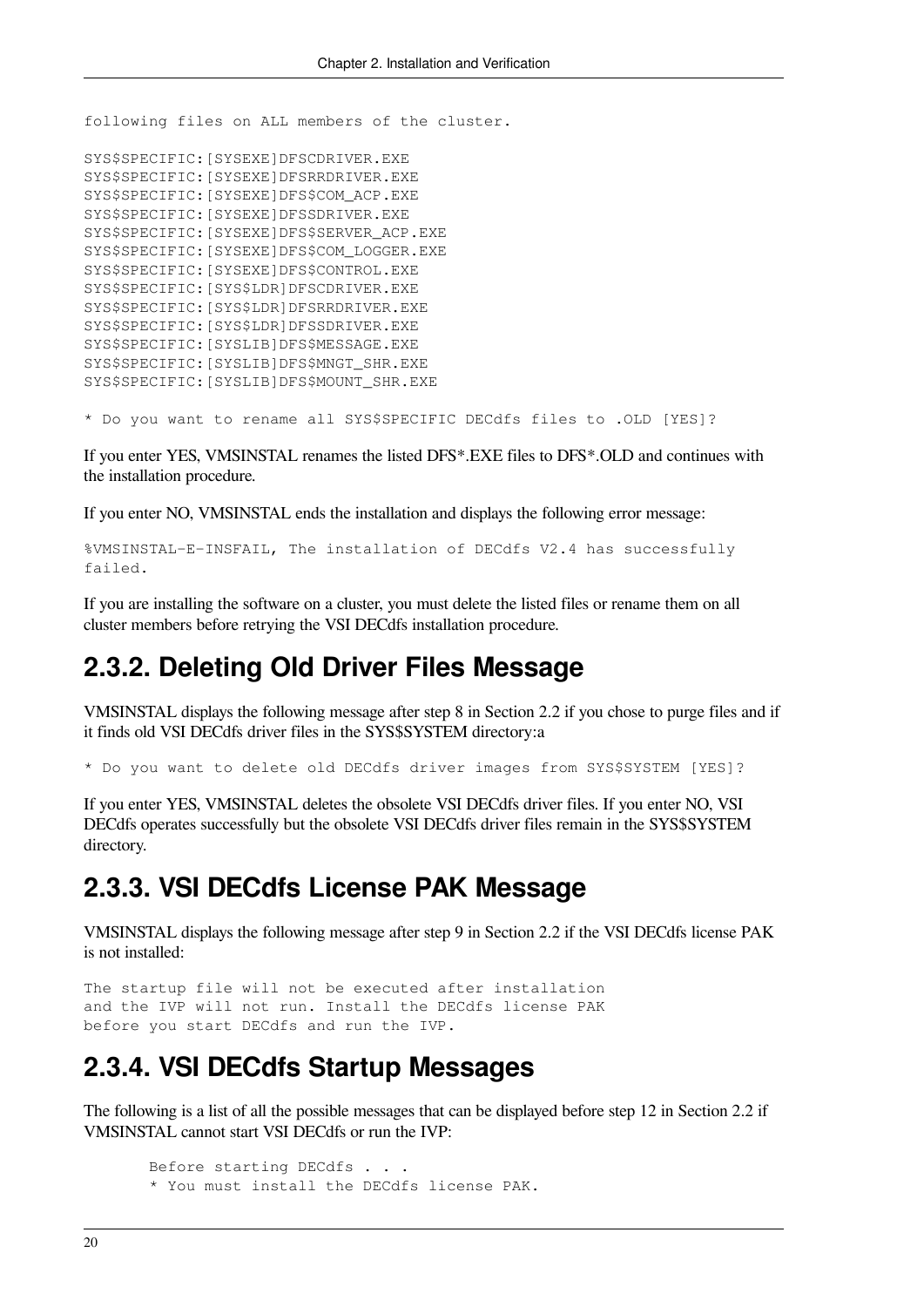\* You must increase your GLOBAL PAGES. \* You must increase your GLOBAL SECTIONS. \* You must start DECnet. \* You must execute SYS\$STARTUP:DNS\$CHANGE\_DEF\_FILE.COM. \* You must increase the size of your nonpaged pool. See the *VSI DECdfs for OpenVMS Installation Guide* \* You must reboot your system because you already have DECdfs drivers loaded. Since DECdfs is not being started, you cannot run the Installation Verification Procedure (IVP). A copy of the DFS\$IVP.COM file is in the SYS\$TEST directory, so you can run the IVP after you start DECdfs.

The message about executing the command procedure SYS\$STARTUP:DNS \$CHANGE\_DEF\_FILE.COM appears if the installation procedure did not find file SYS\$SYSTEM:DNS \$DEFAULT\_FILE.DAT on your node. This file defines the default DECdns namespace for your node. Executing this procedure copies file SYS\$SYSTEM:DNS\$DEFAULT\_FILE.DAT from the DECdns server node (whose name you provide). Then DECdns can start and VSI DECdfs can run.

VMSINSTAL displays the following message after step 12 in [Section](#page-17-0) 2.2 if you need to increase the size of your interrupt stack:

You should also increase the size of your Interrupt Stack before starting the DECdfs server software. See the *VSI DECdfs for OpenVMS Installation Guide* for more information.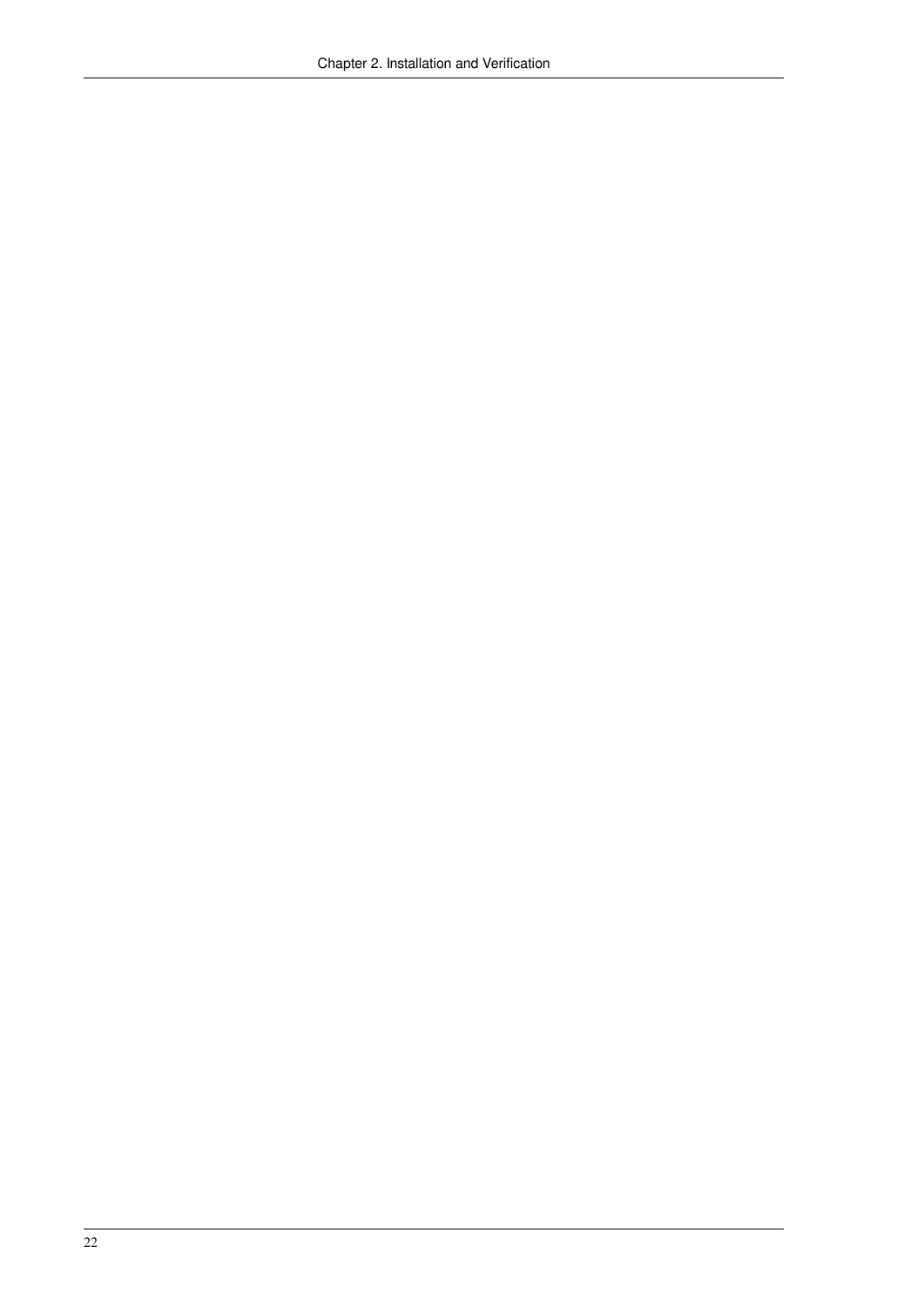# <span id="page-28-0"></span>**Chapter 3. Postinstallation Procedures**

This chapter describes the procedures that can be performed after installing VSI DECdfs on a system:

- Running the Installation Verification Procedure (IVP)
- Editing the local system startup command file
- Using VSI DECdfs command files
- Setting additional DECnet and system parameters
- Using VSI DECdfs security (OpenVMS proxy)
- Reinstalling VSI DECdfs
- Changing clients to servers
- Changing servers to clients
- Deleting server software from client-only systems
- Checking OpenVMS Cluster systems after installing VSI DECdfs software

### <span id="page-28-1"></span>**3.1. Running the Installation Verification Procedure**

The VSI DECdfs software distribution kit contains a command procedure that verifies the correct installation and operation of VSI DECdfs. The installation procedure places the procedure file, DFS \$IVP.COM, in the SYS\$TEST directory. The Installation Verification Procedure (IVP) tests whether the major components of VSI DECdfs were installed correctly. Successful completion of the IVP indicates that the VSI DECdfs software operates properly.

You can run the IVP when you install the VSI DECdfs software (as shown in steps 7 and 13 in [Section](#page-17-0) 2.2) or at any time after the software is installed and running. If you want to run the IVP during the installation, VMSINSTAL invokes the IVP after the VSI DECdfs components are moved to their target directories. The procedure displays a message that the IVP is running. You then enter information that VMSINSTAL needs to complete the IVP. To the IVP independent of the installation procedure, supply the same information.

To verify a *client-only* software installation, supply the name of an access point that was previously added on an accessible VSI DECdfs server. The IVP uses this access point name to test a VSI DECdfs mount and dismount operation. The IVP can then verify that the VSI DECdfs client can communicate successfully with the VSI DECdfs server and the Digital Distributed Name Service (DNS) server.

To verify a *server* software installation, supply a unique, temporary access point name (a DECdns name, as discussed with the DECdns manager). The IVP uses this name to add the access point, mount and dismount the access point, and remove the access point from the DECdns namespace. This verifies successful communication among the VSI DECdfs clients and the VSI DECdfs server and DECdns server.

To run the IVP, you need the account privileges SYSNAM, OPER, NETMBX, and TMPMBX, or the privilege SETPRV (allows all privileges to be set). On a VSI DECdfs client, read access to the DECdns namespace directory that stores an access point name for that client is sufficient to run the IVP.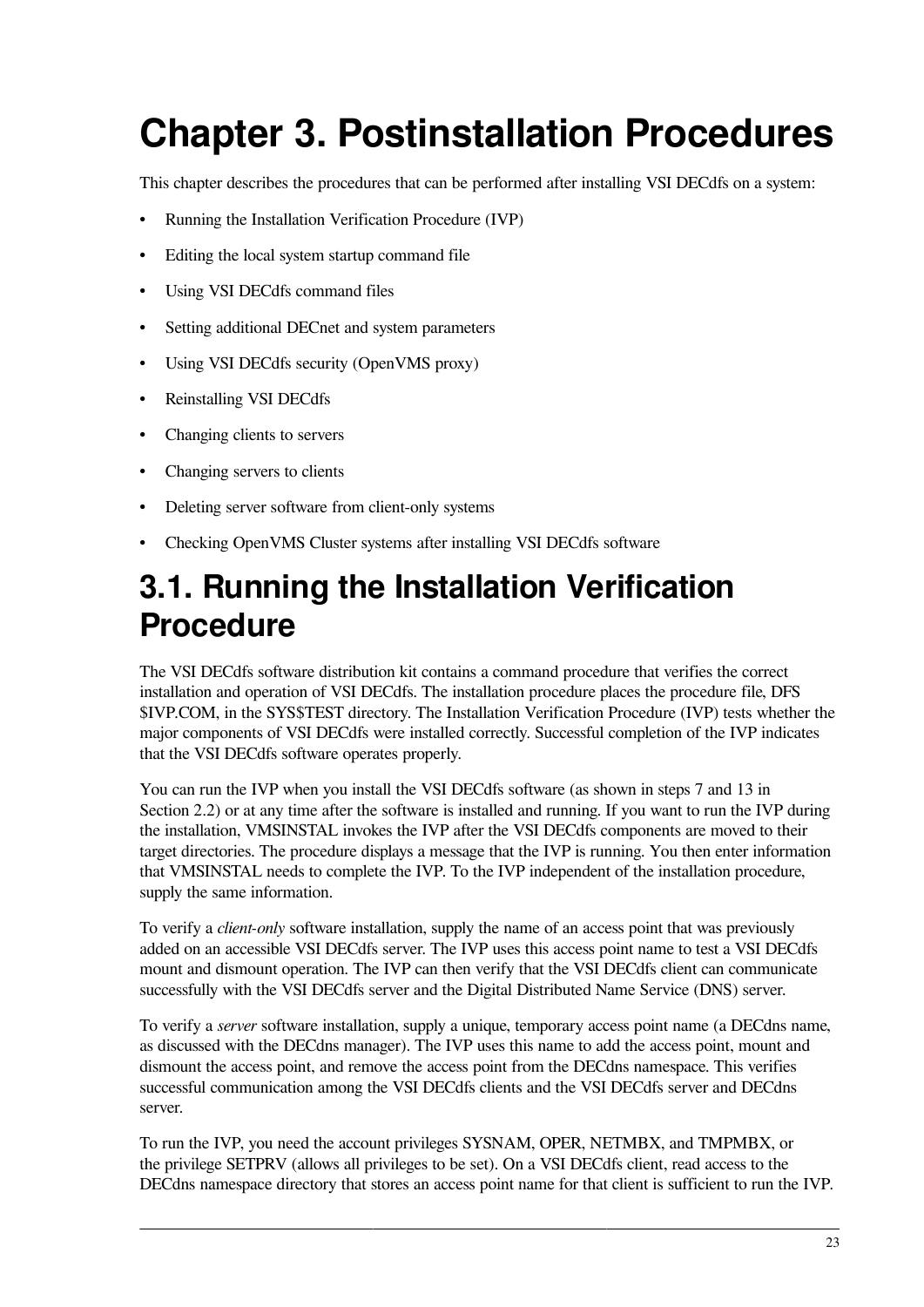You need read and write access rights in the DECdns namespace directory to run the IVP on a VSI DECdfs server. Your DECdns manager grants these access rights. The IVP fails if you do not have the appropriate access rights.

You need the read and write access rights for your user name on a specific DECnet node for the DECdns namespace directory that you plan to use. You need access to at least one DECdns directory (usually the directory where you plan to add access points) to perform an IVP on a VSI DECdfs server. For example, if the DECdns manager grants the access rights to the SALES.WEST directory, you can add a unique access point name to that directory, such as SALES.WEST.DFSIVPTEST.

To run the IVP independently from the installation procedure, enter the following command:

\$ *@SYS\$TEST:DFS\$IVP*

You can delete the DFS\$IVP.COM file without adversely affecting any VSI DECdfs operations. However, VSI recommends that you not delete this file as you may want to run the IVP later.

### <span id="page-29-0"></span>**3.2. Editing the Local System Startup Command File**

Edit your system startup command file if you want to start VSI DECdfs automatically.

For VAX/VMS Version 5.5-2 systems running DECnet Phase IV, the system startup command file is SYS\$STARTUP:SYSTARTUP\_V5.COM.

For other OpenVMS systems, the system startup command file is SYS \$STARTUP:SYSTARTUP\_VMS.COM.

Edit the file so that it invokes the VSI DECdfs startup command file, SYS\$STARTUP:DFS \$STARTUP.COM, by adding the following line:

@SYS\$STARTUP:DFS\$STARTUP.COM

For DECnet Phase IV systems, insert this line after the statement that invokes the DECnet startup command file:

STARTNET.COM.

For DECnet Phase V systems, the network startup command file does not appear in the system startup file.

DECnet software must be started before the VSI DECdfs software. If you use a batch job to start the DECnet software, start the VSI DECdfs software later in the same batch stream to ensure that the VSI DECdfs software starts after the DECnet software.

The following sample portion of a system startup file shows the statement that invokes the VSI DECdfs startup command file. This statement executes the DFS\$STARTUP command procedure in your SYS \$STARTUP directory. The sample applies to both DECnet Phase IV and DECnet Phase V systems.

```
$ !Command procedure to start up DECnet
$ \cdot \cdot \cdot$ IF F$SEARCH("SYS$SYSTEM:NETACP.EXE") .NES. "" -
       THEN @SYS$STARTUP:STARTNET.COM
 .
 .
 .
```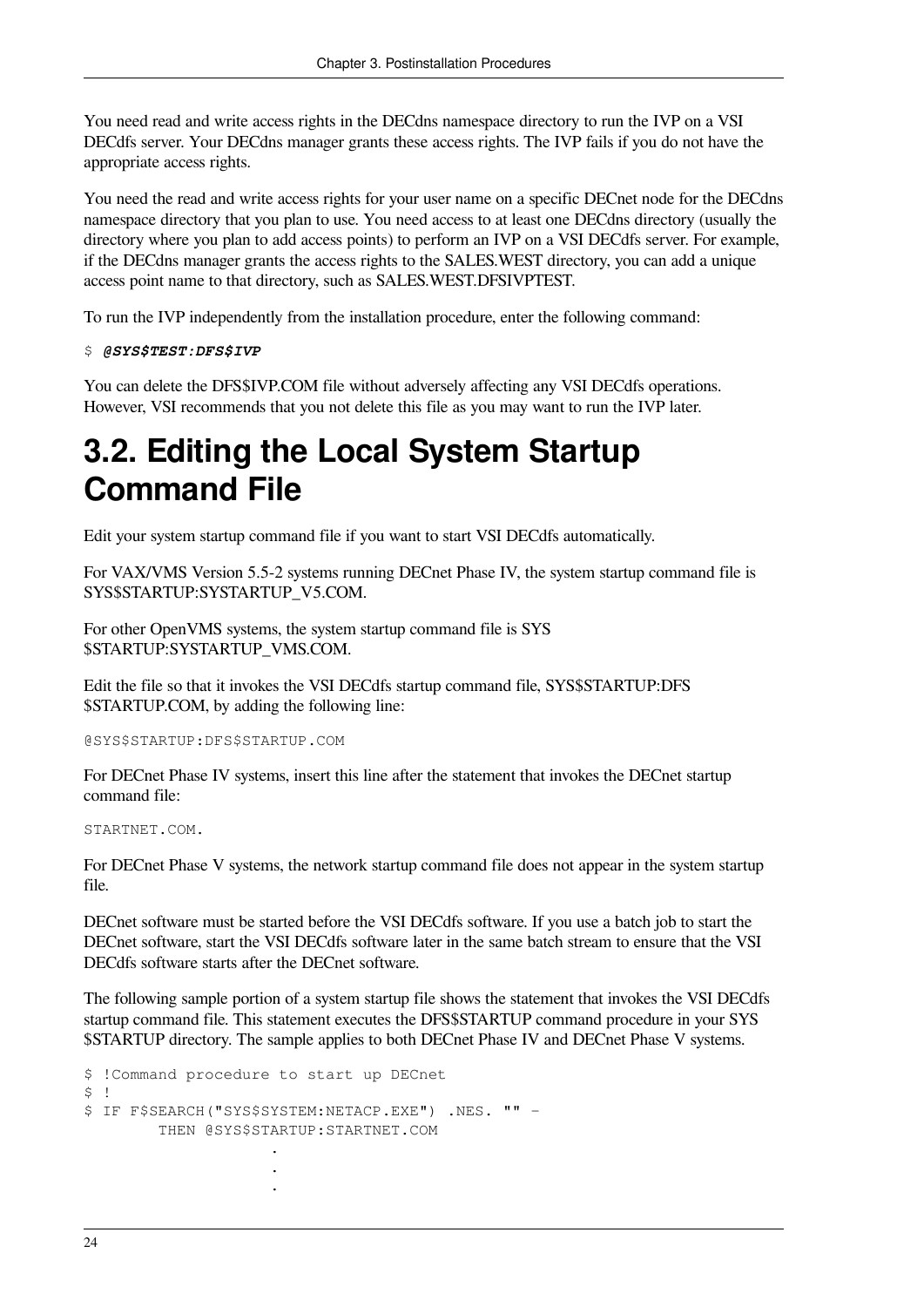```
$ !Command procedure to start up DECdfs
S<sub>1</sub>$ IF F$SEARCH("SYS$STARTUP:DFS$STARTUP.COM") .NES. "" -
        THEN @SYS$STARTUP:DFS$STARTUP.COM
 .
```
 . .

### <span id="page-30-0"></span>**3.3. Using VSI DECdfs Command Files**

The VSI DECdfs startup command procedure (DFS\$STARTUP) executes two VSI DECdfs command files: DFS\$CONFIG.COM and DFS\$SYSTARTUP.COM. Modify these files to suit your network environment.

When VSI DECdfs starts, the DFS\$STARTUP.COM file invokes SYS\$MANAGER:DFS \$CONFIG.COM. This configuration file sets configuration parameters. To change the static VSI DECdfs parameters, you must change the values for the parameters in the DFS\$CONFIG.COM file. A related file named DFS\$CONFIG.TEMPLATE contains the default settings for each parameter.

The DFS\$STARTUP.COM file also invokes SYS\$STARTUP:DFS\$SYSTARTUP.COM, which adds access points to the VSI DECdfs server and mounts VSI DECdfs client devices that are shared throughout the system.

If you have files DFS\$CONFIG.COM or DFS\$SYSTARTUP.COM from earlier versions (prior to Version 2.4) of VSI DECdfs, you may wish to process them as follows, because they can contain obsolete commands:

- 1. Rename existing versions of DFS\$CONFIG.COM and DFS\$SYSTARTUP.COM files to DFS \$CONFIG.OLD and DFS\$SYSTARTUP.OLD, respectively.
- 2. Create new DFS\$\*.COM files by copying the VSI DECdfs Version 2.4 DFS\$CONFIG.TEMPLATE file to DFS\$CONFIG.COM and the DFS\$SYSTARTUP.TEMPLATE file to DFS \$SYSTARTUP.COM in the SYS\$MANAGER directory.
- 3. Copy any changed configuration and access point information from DFS\$CONFIG.OLD and DFS \$SYSTARTUP.OLD files into the new command files in the SYS\$MANAGER directory.

Do not copy any values for the following obsolete parameters from old versions of DFS \$CONFIG.COM:

DFS\$PQL\_BYTLM DFS\$PQL\_FILLM SET COMMUNICATION/CONNECTIONS\_MAXIMUM SET COMMUNICATION/SESSIONS\_MAXIMUM SET SERVER/FILES\_MAXIMUMSET SERVER/ PERSONA\_CACHE=(BLOCKS\_THRESHOLD= xxx)

If you decide to use older DFS\$\*.COM files, VSI recommends that you move them to the SYS \$MANAGER directory if possible. Then edit the DFS\$CONFIG.COM file to remove the following lines:

DEFINE/SYSTEM DFS\$POL FILLM " nn" DEFINE/SYSTEM DFS\$PQL\_BYTLM " nn" SET COMMUNICATION/ CONNECTIONS\_MAXIMUM= nn SET COMMUNICATION/SESSIONS\_MAXIMUM= nn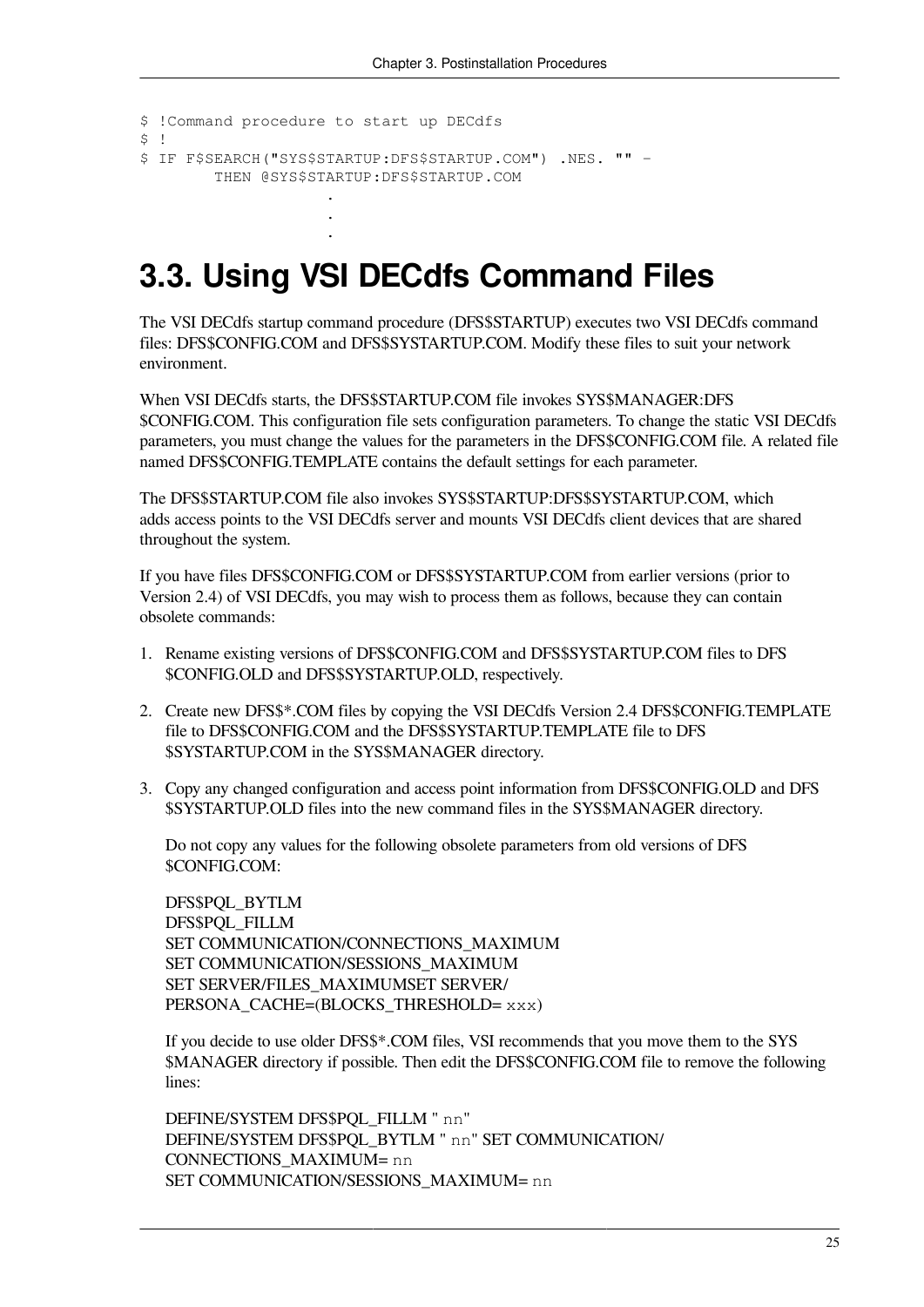```
SET SERVER/FILES_MAXIMUM= nn
SET SERVER/PERSONA_CACHE=(BLOCKS_THRESHOLD= nn)
```
### **DECnet Phase V:**

On DECnet Phase V systems, do not copy any of the following parameters from old versions of DFS \$SYSTARTUP.COM:

SET/DEFINE EXECUTOR ALIAS NODE SET OBJECT DFS\$COM\_ACP ALIAS OUTGOING ENABLED

Edit the DFS\$SYSTARTUP.COM file to remove the following NCP commands if they are present in the file:

SET/DEFINE EXECUTOR ALIAS NODE cluster–alias–name SET OBJECT DFS\$COM\_ACP ALIAS OUTGOING ENABLED

#### **Note**

Failure to remove the obsolete commands from older DFS\$CONFIG.COM and DFS \$SYSTARTUP.COM files as recommended in this section does not affect VSI DECdfs operation. However, any values entered for the preceding list of obsolete commands are meaningless and will not be displayed in response to the SHOW COMMUNICATION or SHOW SERVER commands.

If your system is in a cluster, see [Section](#page-13-0) 1.10.3 before you edit any startup command files.

For more information, see the *VSI DECdfs for OpenVMS Management Guide*.

### <span id="page-31-0"></span>**3.4. Setting Additional DECnet and System Parameters**

The VSI DECdfs for OpenVMS software was designed to provide excellent performance using the default DECnet parameters and default RMS parameters. In some cases, however, you might enhance performance by setting several parameters. See Appendix C in the *VSI DECdfs for OpenVMS Management Guide* for information about setting network and RMS parameters.

## <span id="page-31-1"></span>**3.5. Creating OpenVMS Proxy Accounts**

You must create OpenVMS proxy accounts, a DFS\$DEFAULT account, or both, on VSI DECdfs server systems to ensure that users on client systems can access a VSI DECdfs server.

To create proxy accounts, run AUTHORIZE on the server system and use the ADD/PROXY command to equate an end user on a VSI DECdfs client system to a local user with appropriate rights and privileges.

The following example assumes that the client end user already has an account (WPINE) on the server and an account on node WRKSTN:

```
$ SET DEFAULT SYS$SYSTEM
$ RUN AUTHORIZE
UAF> ADD/PROXY WRKSTN::WPINE WPINE/DEFAULT
UAF> EXIT
\varsigma
```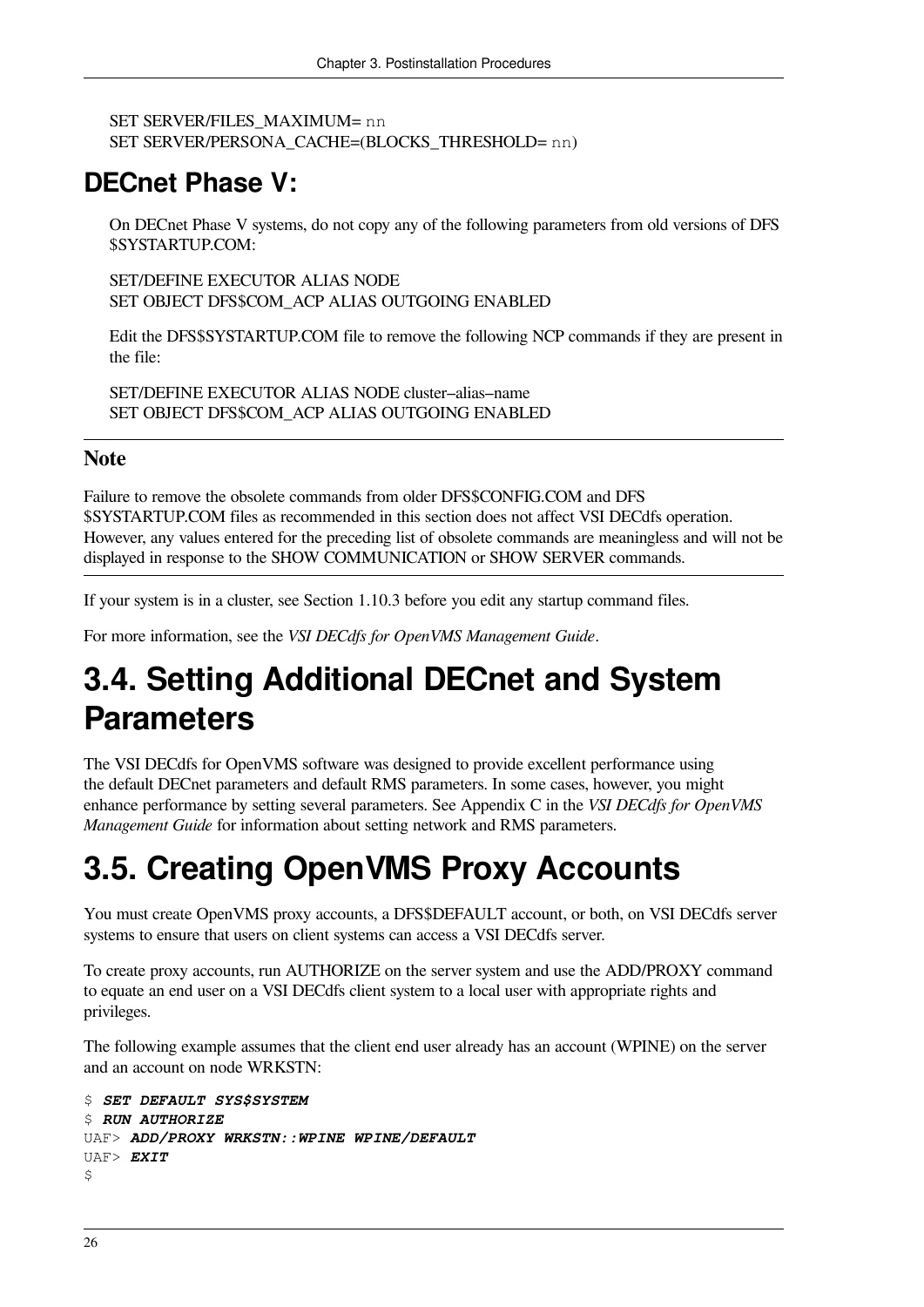Note that OpenVMS VAX Version 6.2 and later systems running DECnet Phase V provide long name support in the proxy database. On these systems, refer to the following example:

```
$ SET DEFAULT SYS$SYSTEM
$ RUN AUTHORIZE
UAF> ADD/PROXY FOO:.NET.WRKSTN::WPINE WPINE/DEFAULT
UAF> EXIT
\mathsf{S}
```
To provide access to your VSI DECdfs server to users on client systems without explicit proxy, create a default VSI DECdfs account (DFS\$DEFAULT). To make this account available for use by VSI DECdfs only (and not for logging in), create DFS\$DEFAULT as a restricted account following the example in the *VSI OpenVMS System Manager's Manual*. You can use the DFS\$DEFAULT account as an example of how to create proxy accounts that can only be used for VSI DECdfs access. Make sure you choose a user identification code (UIC) for the DFS\$DEFAULT account that does not match the UIC of an existing user.

#### **Note**

When creating the DFS\$DEFAULT account or a proxy account on a server, note the authorized privileges as well as the default privileges of the DFS\$DEFAULT account and the proxy accounts. The authorized privileges can become effective for users, depending on the current privileges on the VSI DECdfs client when the file was accessed.

For more information about the DFS\$DEFAULT account, see the *VSI DECdfs for OpenVMS Management Guide*. For detailed information about creating proxy accounts, see the *VSI OpenVMS Guide to System Security* and the *VSI DECnet-Plus for OpenVMS Network Management Guide*.

#### **Note**

Make sure you set up the proxy accounts so that VSI DECdfs users have the necessary rights and privileges they need to gain access to files. If there is a DFS\$DEFAULT account (and its DISUSER and CAPTIVE flags are not set), all the users who do not have explicit proxy in the proxy database file (NETPROXY.DAT on systems running DECnet Phase IV and NET\$PROXY.DAT for DECnet Phase V) have only the rights and privileges of the DFS\$DEFAULT account.

### <span id="page-32-0"></span>**3.6. Reinstalling VSI DECdfs**

Although it is not usually necessary, you can reinstall the VSI DECdfs software on your system at any time. Note that you must reinstall VSI DECdfs if you change versions of OpenVMS or DECnet software. After you reinstall the VSI DECdfs software, you need to reboot the system to use the VSI DECdfs software if VSI DECdfs drivers were previously loaded.

When you reinstall VSI DECdfs software, the installation procedure copies new DFS \$CONFIG.TEMPLATE and DFS\$SYSTARTUP.TEMPLATE files to the SYS\$MANAGER directory. These files contain default VSI DECdfs settings.

### <span id="page-32-1"></span>**3.7. Changing VSI DECdfs Configurations**

With VSI DECdfs Version 2.4, there are now two types of license: a full license called DFS, and a clientonly license called DFS-CLIENT. To change a VSI DECdfs client-only system to a server system may require loading and registering the full DFS license PAK, if that PAK is not already loaded.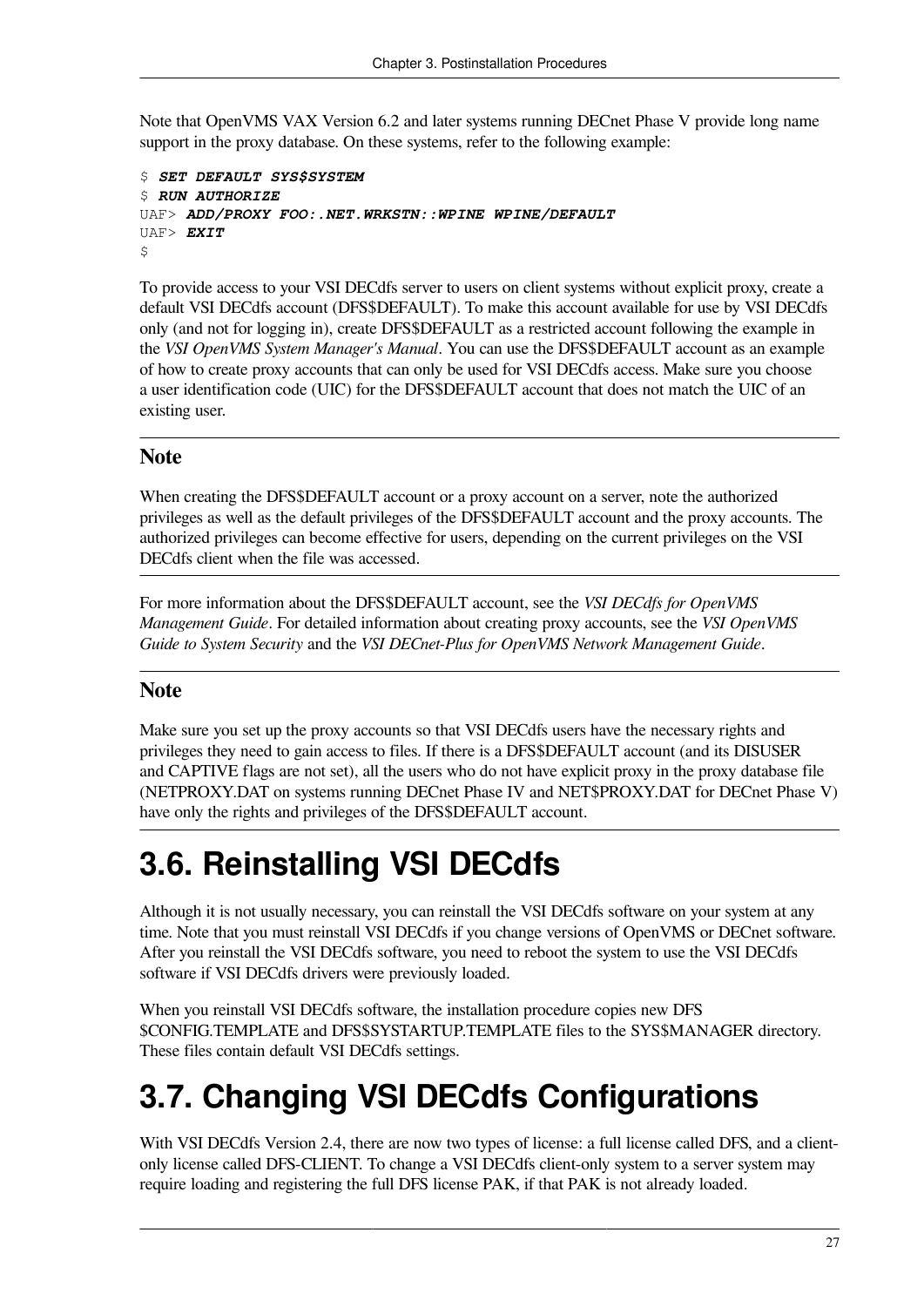To change a VSI DECdfs system from client-only to server (or server to client-only), edit the following lines in the SYS\$STARTUP:DFS\$STARTUP.COM file:

```
$! Installation specific parameters:
$!$ START_CLIENT_FLAG = "TRUE"
$ START_SERVER_FLAG = "FALSE"
S!$1$! Title = DFS$STARTUP.COM
```
The START\_CLIENT\_FLAG = "TRUE" flag indicates that the VSI DECdfs client software can be started on this system. When you convert from a client-only system to a server system, you must change the value of the flag START\_SERVER\_FLAG from "FALSE" to "TRUE." When you convert from a server system to a client-only system, you must change the value of the flag START\_SERVER\_FLAG from "TRUE" to "FALSE."

#### **Note**

The two flags, START\_CLIENT\_FLAG and START\_SERVER\_FLAG, are the only two lines that you should edit in the DFS\$STARTUP.COM file.

### <span id="page-33-0"></span>**3.8. Deleting Server Software from Client-Only Systems**

The VSI DECdfs installation procedure always copies all of the VSI DECdfs software to your disk, whether you are installing server software or client-only software. If you do not want to install the server software, VMSINSTAL changes SYS\$STARTUP:DFS\$STARTUP.COM to prevent it from starting the server. To free disk space, delete the following server software from client-only systems:

- DFS\$SERVER\_ACP.EXE (in the SYS\$SYSTEM directory)
- DFSSDRIVER.EXE (in the SYS\$LOADABLE\_IMAGES directory)

You can also save these files so that a client-only system can regain its server capability in the future. See [Section](#page-32-1) 3.7 if you want to convert a client-only system to a server system.

### <span id="page-33-1"></span>**3.9. Checking OpenVMS Cluster Systems After Installing VSI DECdfs**

If you are installing VSI DECdfs on a system in a cluster that uses a system-specific system disk, you must install VSI DECdfs on each system disk on the cluster before you can run VSI DECdfs in the cluster. See [Section](#page-13-0) 1.10.3 for more information about OpenVMS Cluster systems.

If you install VSI DECdfs on an OpenVMS Cluster system that uses a common system disk, you do not need to install VSI DECdfs on any other cluster members. However, you must install the appropriate licenses before running the IVP or running VSI DECdfs in your cluster.

## <span id="page-33-2"></span>**3.10. Error Handling**

When you encounter a problem while installing or using the VSI DECdfs for OpenVMS, running the installation and verification procedure (IVP), or installing the VSI DECdfs or DECnet license Product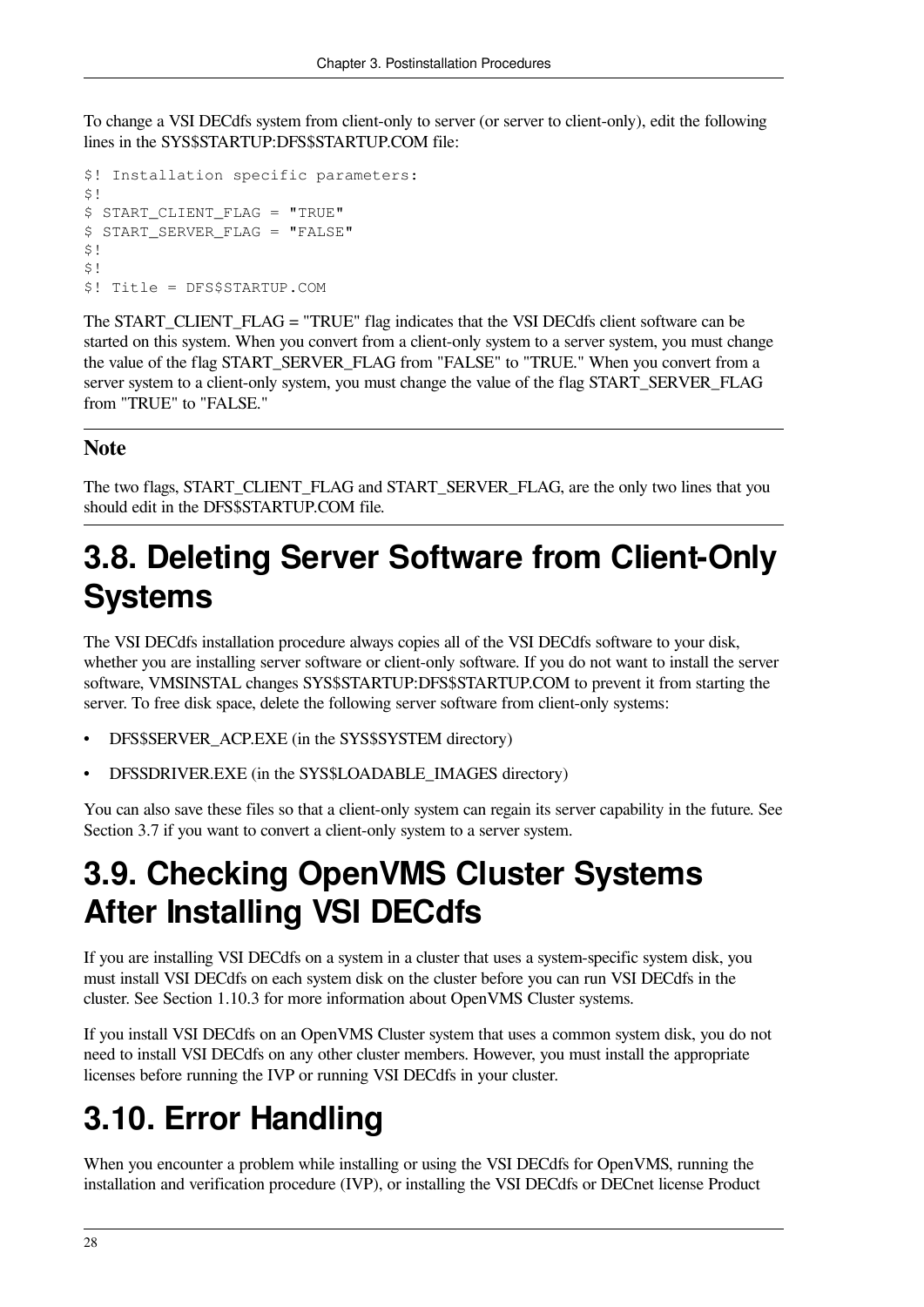Authorization Keys (PAKs), an error message appears on the screen. Appendix A in the *VSI DECdfs for OpenVMS Management Guide* lists the VSI DECdfs error messages.

When you encounter problems while using the license PAK or the License Management Utility (LMF), see the *VSI OpenVMS License Management Utility Guide* for a list of error messages. Determine which software issued the error message by its standard format (%facility-l-ident, text). For example, all VSI DECdfs error messages begin with the *%DFS-*facility prefix.

For additional problem-solving information, see Appendix B in the *VSI DECdfs for OpenVMS Management Guide*.

### <span id="page-34-0"></span>**3.11. Problem Reporting**

If you encounter an error while using VSI DECdfs and you cannot determine the cause, or if you believe that an error is caused by a problem in the VSI DECdfs software, report the problem to VSI Company according to the terms of your product support contract.

You can report a problem if an operation gives unexpected results or when you get undocumented or unknown failures using VSI DECdfs commands. Gather all information possible about a problem and submit it with your report.

#### **Note**

Many problem reports do not contain enough information to duplicate or identify the problem. Complete and concise information will help VSI provide accurate service and a timely response to software problems.

When you prepare to report a problem, please use the following guidelines:

- 1. To ensure a timely response, describe one problem only in each report.
- 2. Describe as accurately as possible the state of the system (such as specifying whether the system failed) and the situation when the problem occurred. In this description, include the version numbers of OpenVMS and VSI DECdfs software for both the client and the server. Indicate the version number for each client and server in a cluster. To determine these numbers, enter the DFS \$CONTROL command SHOW VERSION. If you cannot gain access to the DFS\$CONTROL program, enter the following command at the DCL prompt to determine the VSI DECdfs version number for clients:

#### \$ **ANALYZE/IMAGE SYS\$LOADABLE\_IMAGES:DFSCDRIVER.EXE**

To determine the VSI DECdfs version number for servers, enter the following command:

#### \$ **ANALYZE/IMAGE SYS\$LOADABLE\_IMAGES:DFSSDRIVER.EXE**

The version numbers appear in the Image Identification Information section, in the same line as the text "Image File Identification."

- 3. Pinpoint or narrow down the problem, if possible. Use examples.
- 4. Make suggestions that can help to isolate your problem.
- 5. Remember to include listings of any command files and other relevant data files.
- 6. If possible, provide a listing of the user programs that were running when the problem occurred.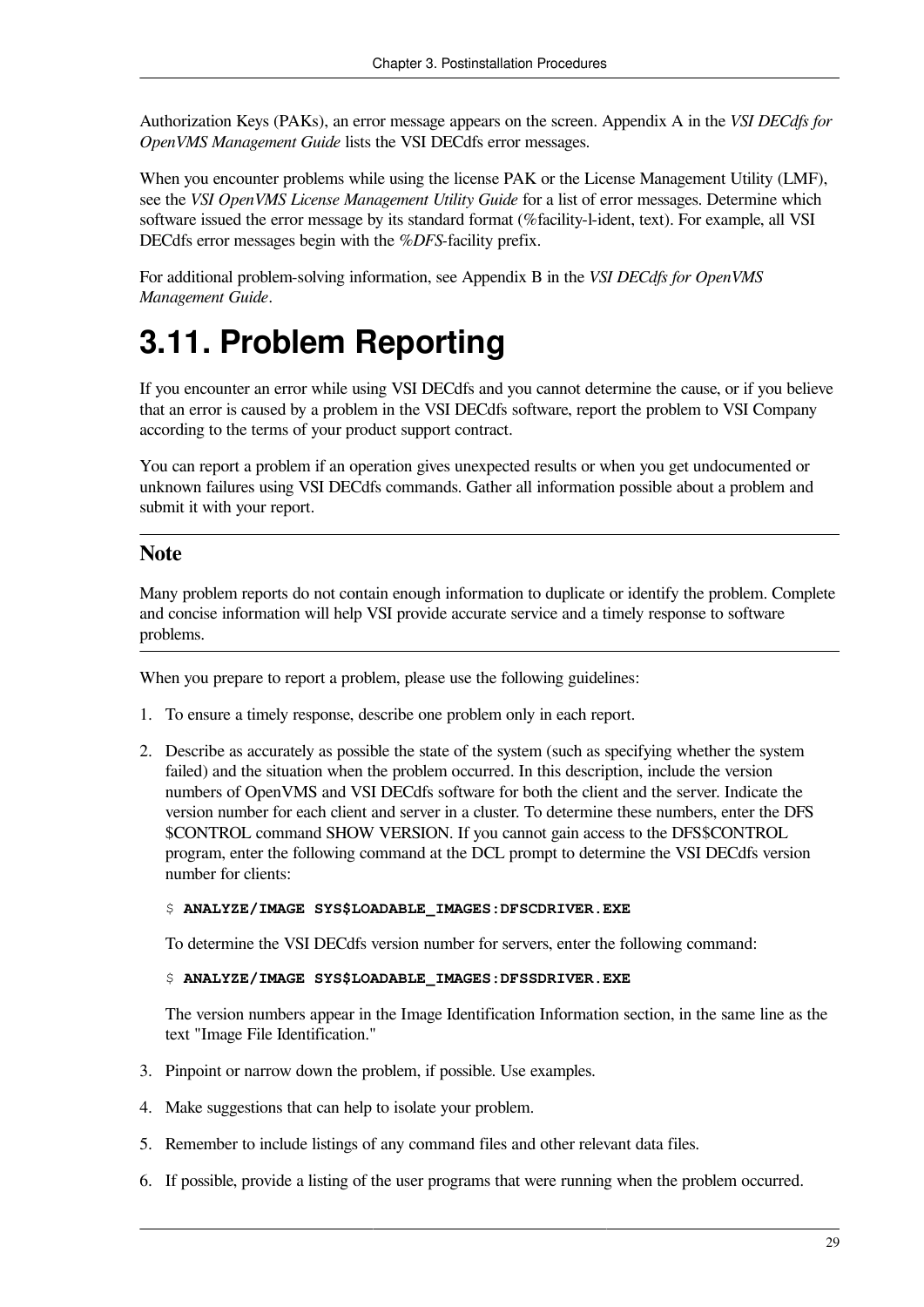- 7. Send the following files from the SYS\$MANAGER directory if possible:
	- DFS\$CONFIG.COM
	- DFS\$ERROR.LOG
	- DFS\$SYSTARTUP.COM
- 8. Include source files or data files on machine-readable media (floppy diskette or magnetic tape) if possible. All media will be returned to you when your report is answered.
- 9. If you have questions, state them as simply as possible and include all pertinent information so that a clear and correct answer can be provided.
- 10. If you report a severe error (the system hangs or fails), include a description of the events that led to the problem, any messages received at the console, or other specific information.
- 11. When a system fails, include a copy of the crash dump file (SYS\$SYSTEM:SYSDUMP.DMP).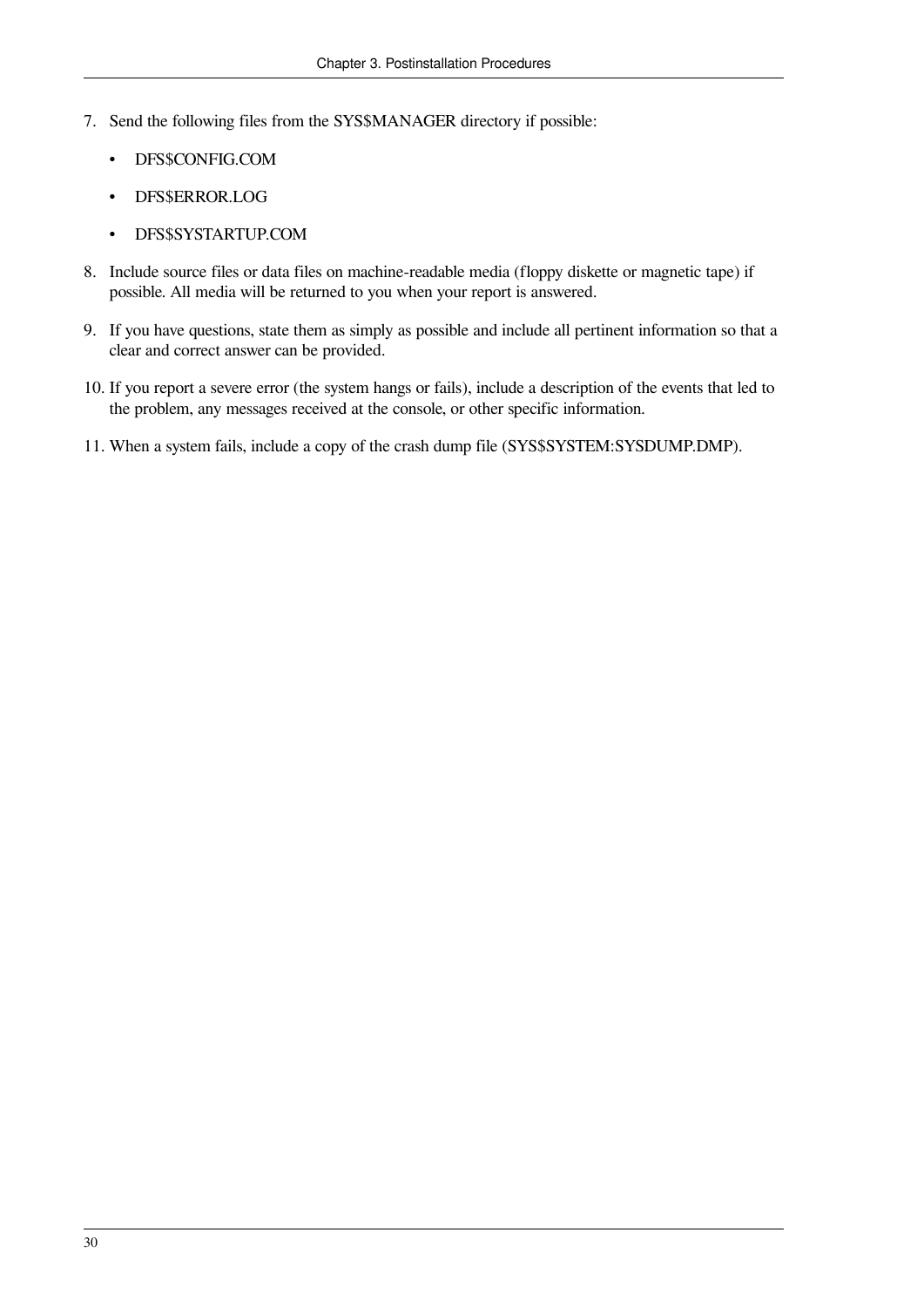# <span id="page-36-0"></span>**Appendix A. Files Affected by VSI DECdfs Installation**

This appendix lists the files produced or changed after installing VSI DECdfs on an OpenVMS system.

| <b>SYS\$SYSTEM Files</b>          | <b>Function</b>                                                           |  |  |
|-----------------------------------|---------------------------------------------------------------------------|--|--|
| <b>DECDFSDEF.STB</b>              | Symbol table file                                                         |  |  |
| DFS\$CONTROL.EXE                  | VSI DECdfs control program                                                |  |  |
| DFS\$COM ACP.EXE                  | Ancillary control process for the VSI DECdfs<br>communication driver      |  |  |
| DFS\$SERVER_ACP.EXE               | VSI DECdfs server ancillary control process                               |  |  |
| DFS\$COM LOGGER.EXE               | VSI DECdfs maintenance file for logging<br>communication transactions     |  |  |
| <b>SYS\$HELP Files</b>            | <b>Function</b>                                                           |  |  |
| DECDFS023.RELEASE_NOTES           | VSI DECdfs release notes                                                  |  |  |
| DFS\$HELP.HLB                     | Help library for VSI DECdfs control program                               |  |  |
| <b>HELPLIB.HLB</b>                | DCL VSI DECdfs help text is modified by VSI<br><b>DECdfs</b> installation |  |  |
| SYS\$HELP:DFS.MSGHLP\$DATA        | VSI DECdfs Help Message database (on<br>OpenVMS Version 6.2 and later)    |  |  |
| <b>SYS\$LIBRARY Files</b>         | <b>Function</b>                                                           |  |  |
| DFS\$MOUNT_SHR.EXE                | VSI DECdfs mount library                                                  |  |  |
| DFS\$MNGT_SHR.EXE                 | VSI DECdfs management system services                                     |  |  |
|                                   |                                                                           |  |  |
| <b>SYS\$LOADABLE_IMAGES Files</b> | <b>Function</b>                                                           |  |  |
| DFSCDRIVER.EXE                    | VSI DECdfs client device driver                                           |  |  |
| DFSRRDRIVER.EXE                   | VSI DECdfs communication driver                                           |  |  |
| DFSSDRIVER.EXE                    | VSI DECdfs server driver                                                  |  |  |
| <b>SYS\$STARTUP Files</b>         | <b>Function</b>                                                           |  |  |
| DFS\$STARTUP.COM                  | VSI DECdfs startup command file                                           |  |  |
|                                   |                                                                           |  |  |
| <b>SYS\$MANAGER Files</b>         | <b>Function</b>                                                           |  |  |
| DFS\$CONFIG.COM                   | VSI DECdfs command file to set configuration<br>parameters                |  |  |
| DFS\$CONFIG.TEMPLATE              | VSI DECdfs command file template with default<br>configuration parameters |  |  |
| DFS\$SYSTARTUP.COM                | VSI DECdfs setup command file to mount and add<br>access points           |  |  |
| DFS\$SYSTARTUP.TEMPLATE           | VSI DECdfs setup command file template with<br>default settings           |  |  |
|                                   |                                                                           |  |  |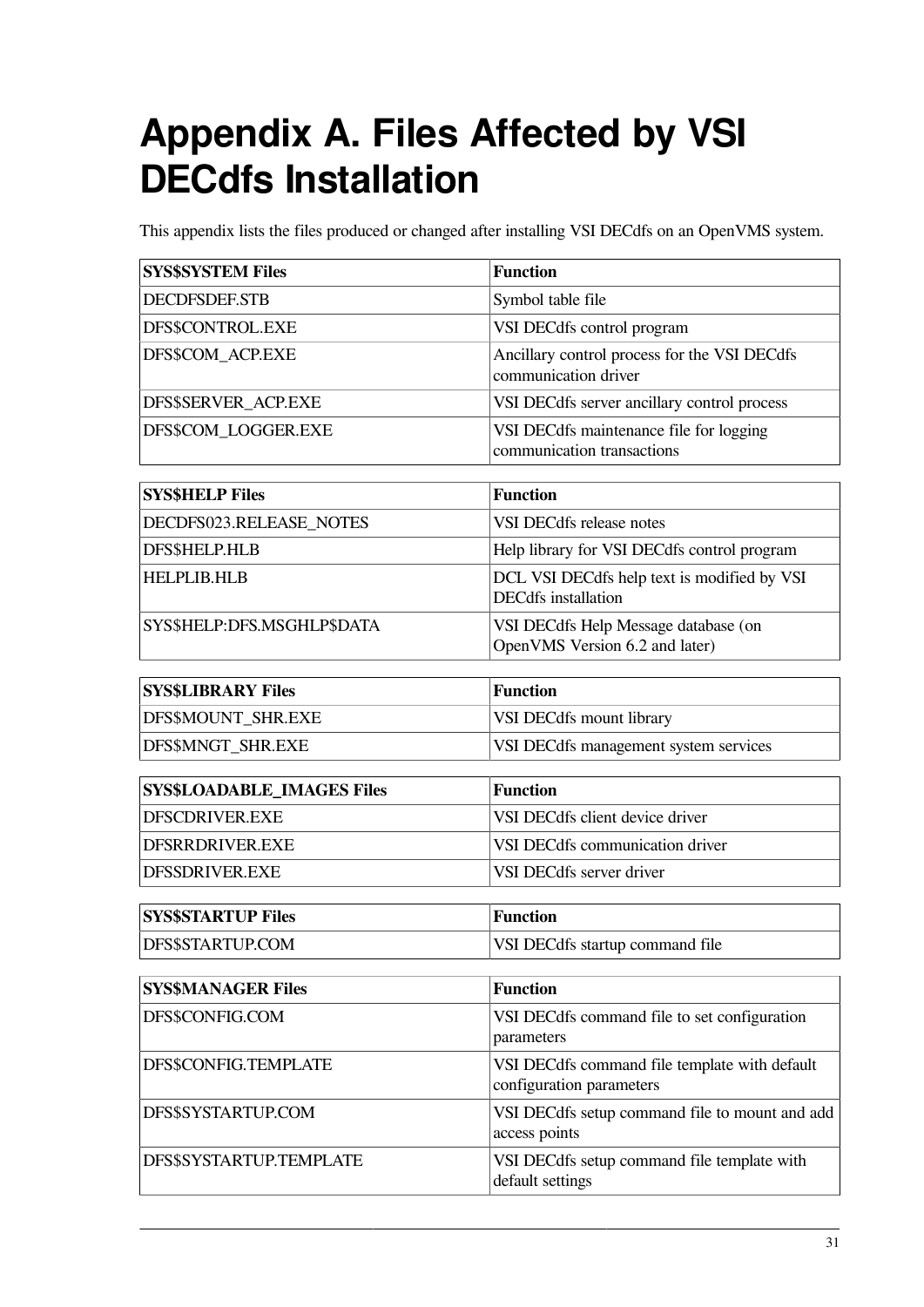| <b>SYS\$MESSAGE File</b> | <b>Function</b>                                  |  |
|--------------------------|--------------------------------------------------|--|
| DFS\$MESSAGE.EXE         | VSI DECdfs error message file                    |  |
|                          |                                                  |  |
| <b>SYSSTEST File</b>     | <b>Function</b>                                  |  |
| DFS\$IVP.COM             | Installation Verification Procedure command file |  |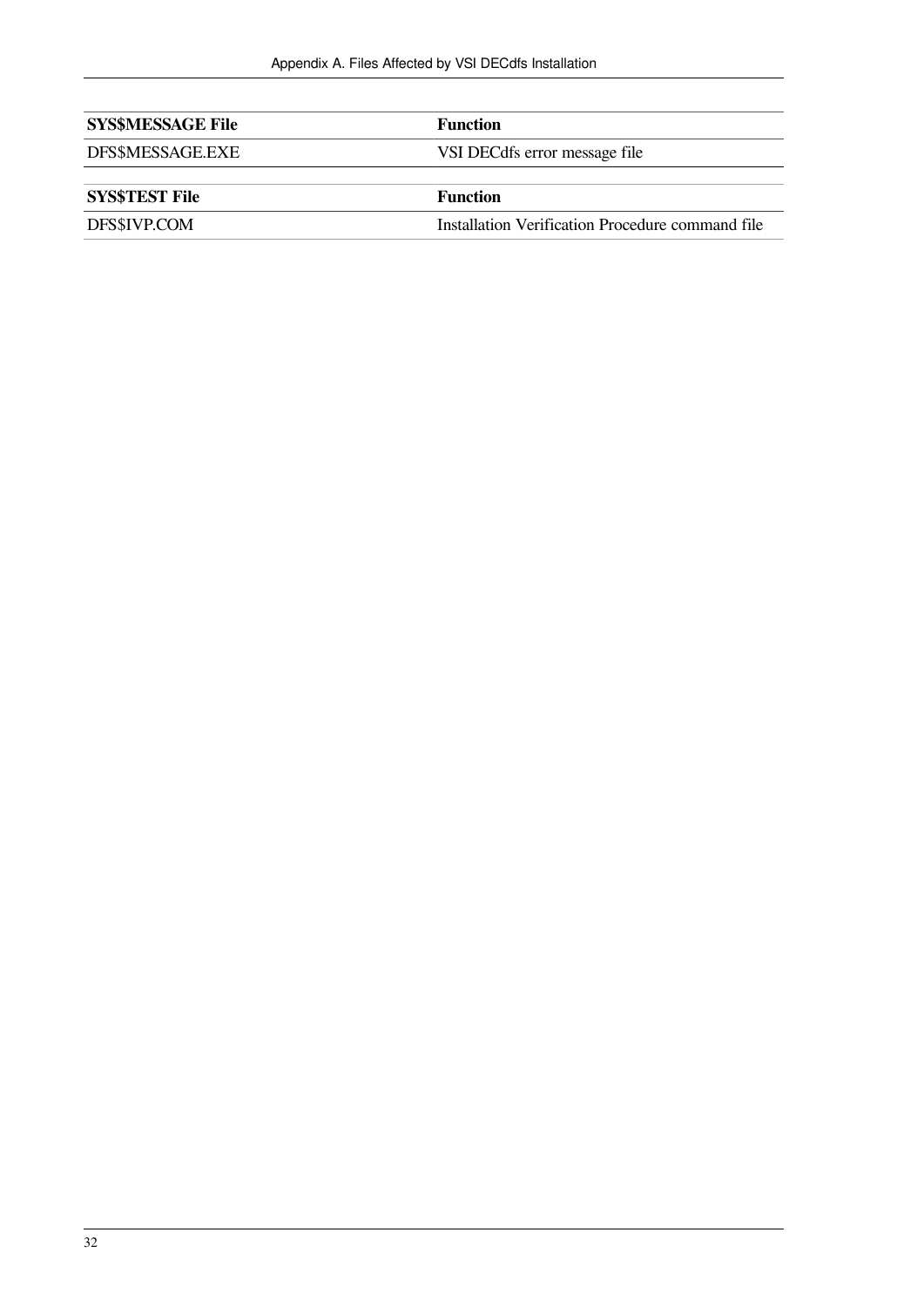# <span id="page-38-0"></span>**Appendix B. Sample Installations for OpenVMS Systems**

<span id="page-38-1"></span>This appendix shows a sample installation of VSI DECdfs V2.4.

### **B.1. Server Installation on OpenVMS I64 Version 8.2 with DECnet Phase IV**

The following sample dialogue shows a typical installation of VSI DECdfs server software on OpenVMS I64 Version 8.2 with DECnet Phase IV.

\$ @SYS\$UPDATE:VMSINSTAL

OpenVMS Software Product Installation Procedure V8.2

It is 21-OCT-2004 at 09:17.

Enter a question mark (?) at any time for help.

\* Are you satisfied with the backup of your system disk [YES]?

\* Where will the distribution volumes be mounted: SYS\$SYSDEVICE:[DFSTEST]

Enter the products to be processed from the first distribution volume set. \* Products: HP-VMS-DECDFS024

\* Enter installation options you wish to use (none):

The following products will be processed:

HP-VMS-DECDFS V2.4

Beginning installation of HP-VMS-DECDFS V2.4 at 09:17

%VMSINSTAL-I-RESTORE, Restoring product save set A ... %VMSINSTAL-I-RELMOVED, Product's release notes have been moved to SYS\$HELP. \* Do you want to run the IVP after the installation [YES]? \* Do you want to purge files replaced by this installation [YES]?

Current configuration: OpenVMS I64 V8.2 - DECnet Phase IV

\* Install the DFS files that support this configuration? [YES]?

\* Install DFS Help Message file [YES]?

 Add SYS\$HELP:DFS.MSGHLP\$DATA to the searchlist defined by MSGHLP\$LIBRARY in order to include the DFS messages in your HELP/MESSAGE search. Please refer to the OpenVMS SYSTEM MANAGER'S MANUAL: ESSENTIALS for more information.

\* Do you want to install the HP-VMS-DECDFS V2.4 SERVER software on this node [YES]?

 Product: DFS Producer: DEC Version: 2.0 Release Date: 20-JUN-1994

\* Does this product have an authorization key registered and loaded? YES

 Installation will be complete in approximately 1 - 5 minutes depending upon your configuration. There are no more questions unless you chose to run the IVP.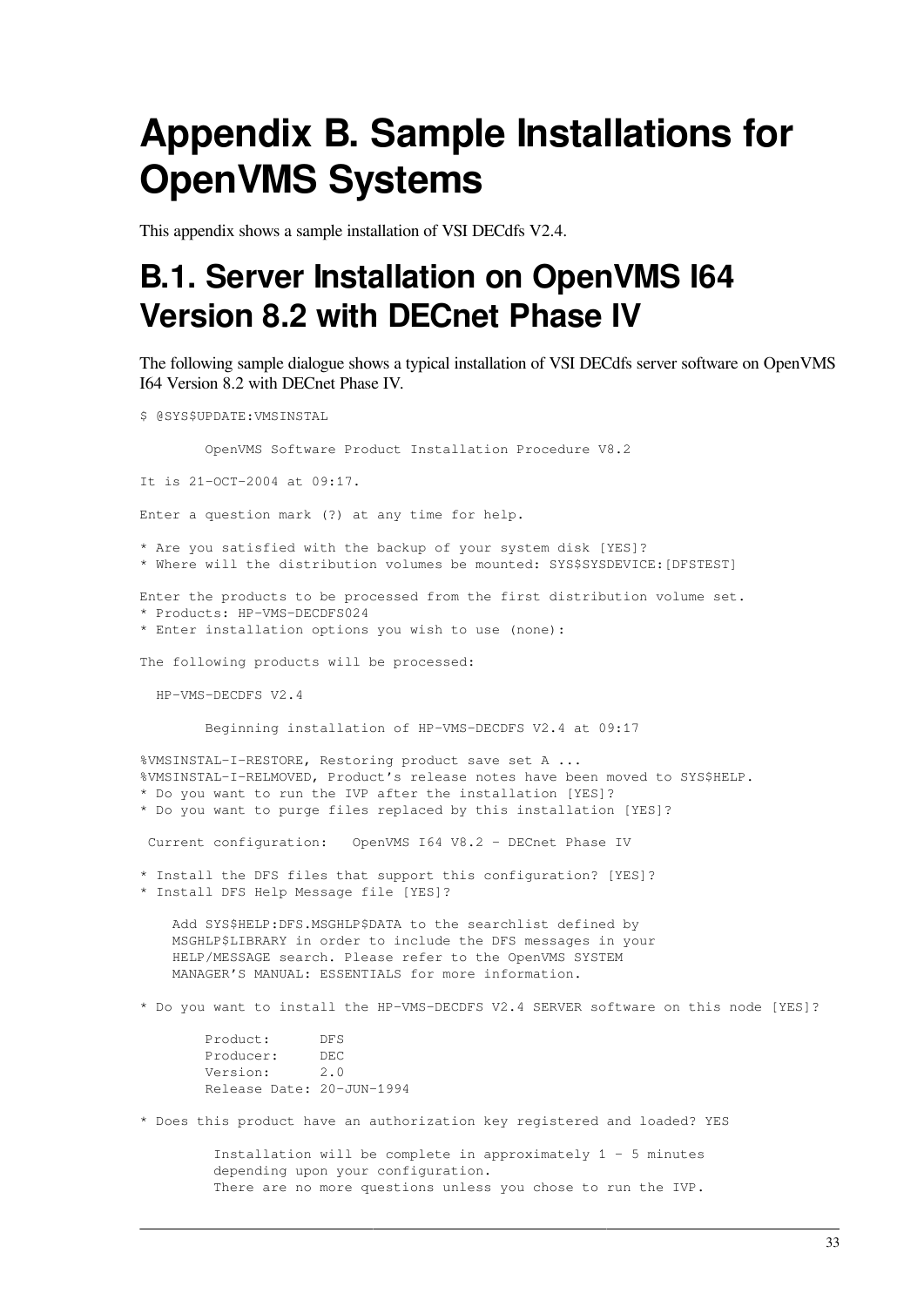Installing DECdfs software . . . %VMSINSTAL-I-RESTORE, Restoring product save set C ... The following line should be added to your SYSTARTUP command file to automatically start DFS at system startup time: "@SYS\$STARTUP:DFS\$STARTUP.COM" Put DFS\$STARTUP after the statement that invokes the DECnet start-up command file (STARTNET.COM). The DECnet software must be started before the DECdfs software. %VMSINSTAL-I-MOVEFILES, Files will now be moved to their target directories... % DECdfs starting up... %DFS-I-STARTUP: DNS not present; will not be used. % DECdfs startup completed. The Installation Verification Procedure will now be run. Please review preceding messages and take note of post-installation actions that may be required (such as editing the SYSTARTUP procedure). Begin the VSI DECdfs IVP? [YES] \*\*\*\*\*\*\*\*\*\*\*\*\*\*\*\*\*\*\*\*\*\*\*\*\*\*\*\*\*\*\*\*\*\*\*\*\*\*\*\*\*\*\*\*\*\*\*\*\*\*\*\*\*\*\*\*\*\*\*\*\*\*\*\*\*\*\*\*\*\*\*\*\*\*  $\star \star \star$   $\star$  \*\*\* DECdfs V2.4 \*\*\*  $\star \star \star$  \*\*\* Distributed File Service \*\*\*  $\star \star \star$  \*\*\* Installation Verification Procedure \*\*\*  $\star \star \star$   $\star$  \*\*\*\*\*\*\*\*\*\*\*\*\*\*\*\*\*\*\*\*\*\*\*\*\*\*\*\*\*\*\*\*\*\*\*\*\*\*\*\*\*\*\*\*\*\*\*\*\*\*\*\*\*\*\*\*\*\*\*\*\*\*\*\*\*\*\*\*\*\*\*\*\*\*  $\star$  \* \* © Copyright 1987 - 2004 Hewlett-Packard Development Company, L.P. \*  $\star$  \* \* Confidential computer software. Valid license from HP and/or \* \* its subsidiaries required for possession, use, or copying. \*  $\star$   $\star$  \* Consistent with FAR 12.211 and 12.212, Commercial Computer Software, \* \* Computer Software Documentation, and Technical Data for Commercial \* \* Items are licensed to the U.S. Government under vendor's standard \* \* commercial license. \*  $\star$   $\star$  \* Neither HP nor any of its subsidiaries shall be liable for technical \* \* or editorial errors or omissions contained herein. The information \* \* in this document is provided "as is" without warranty of any kind and \* \* is subject to change without notice. The warranties for HP products \* \* are set forth in the express limited warranty statements accompanying \* \* such products. Nothing herein should be construed as constituting an \* \* additional warranty. \*  $\star$  \* \*\*\*\*\*\*\*\*\*\*\*\*\*\*\*\*\*\*\*\*\*\*\*\*\*\*\*\*\*\*\*\*\*\*\*\*\*\*\*\*\*\*\*\*\*\*\*\*\*\*\*\*\*\*\*\*\*\*\*\*\*\*\*\*\*\*\*\*\*\*\*\*\*\* This system will run as a DECdfs Server. To verify the installation, an Access Point must be ADDed on the Server. This procedure creates an Access Point for its own use. You must supply a name for this Access Point that does not already exist and is consistent with the DECdns naming policy used in your network. Be sure to specify a namespace prefix (e.g. NS:.APNAME). \* Enter an Access Point name [] ? DFS:.TEST \$ DFSCP ADD ACCESS\_POINT DFS:.TEST SYS\$SYSDEVICE:[000000] /LOCAL \$ DFSCP MOUNT DFS:.TEST /NODE=XQPIA1 DFS\$IVP\_DISK

%MOUNT-I-MOUNTED, DFS:.TEST mounted on \_DFSC1001: